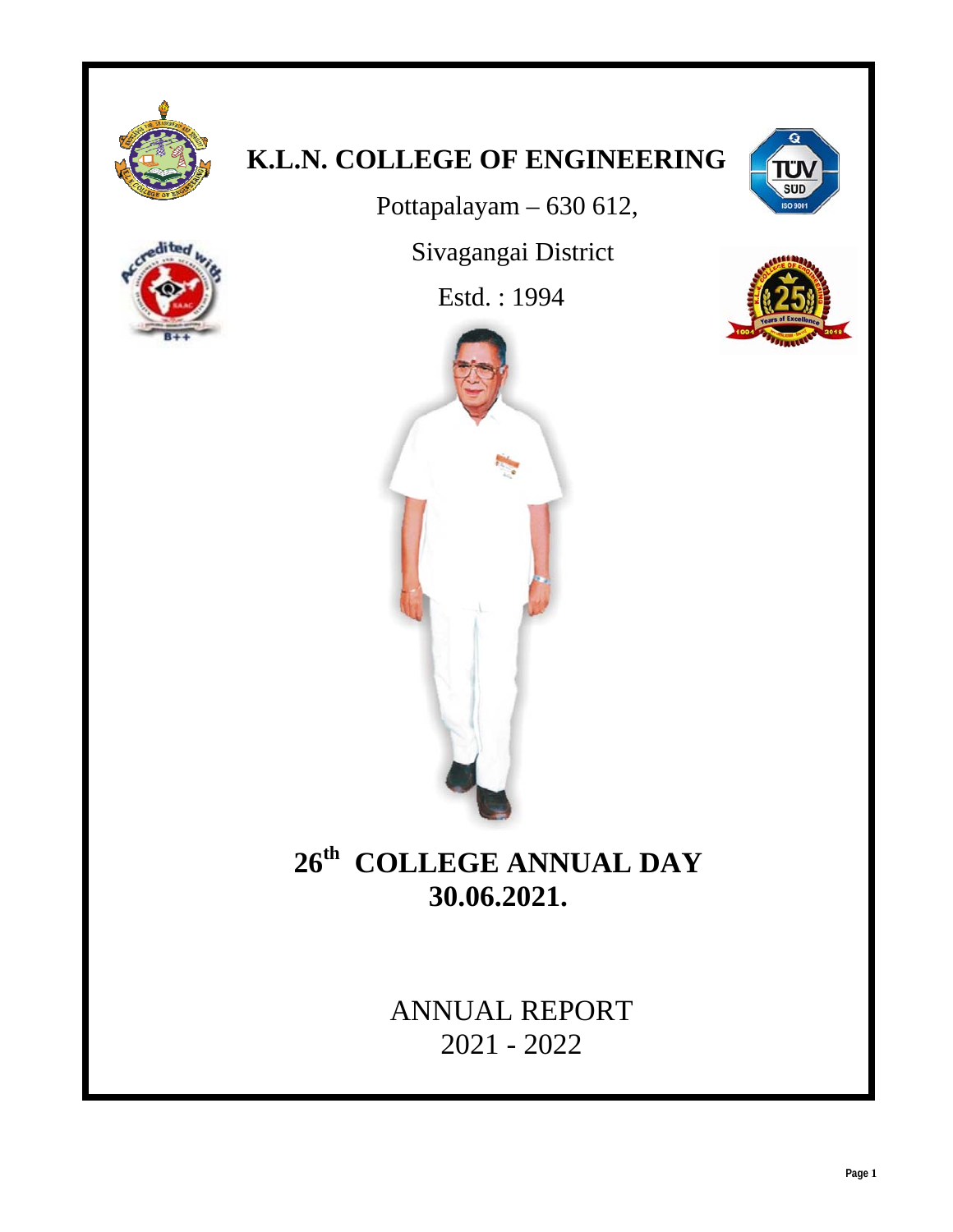# Vision of the College

To become a Centre of Excellence in Technical Education and Research in producing Competent and Ethical professionals to the society

# Mission of the College

To impart Value and Need based curriculum to the students with enriched skill development in the field of Engineering, Technology, Management and Entrepreneurship and to nurture their character with social concern and to pursue their career in the areas of Research and Industry.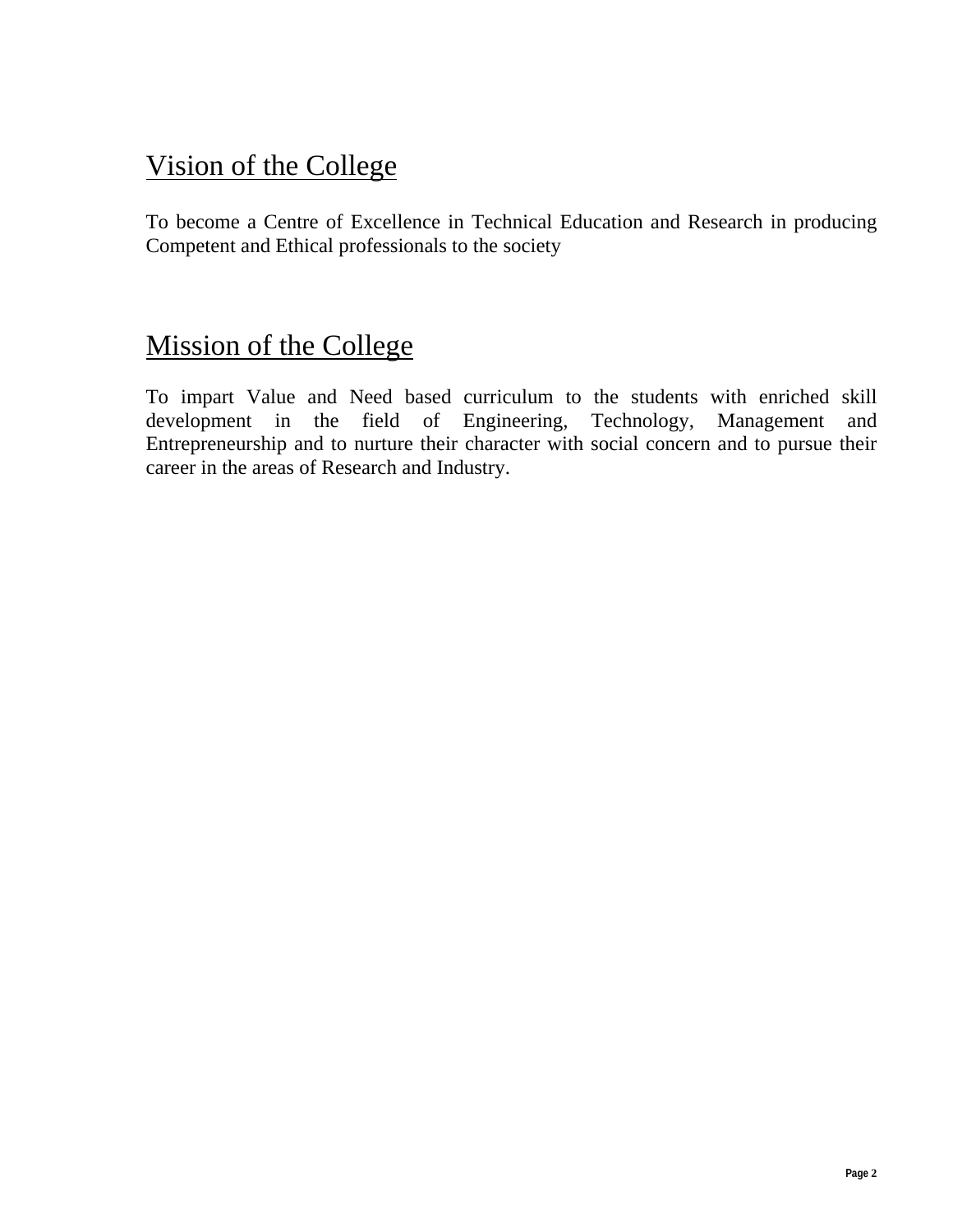# **K.L.N. COLLEGE OF ENGINEERING**

# Pottapalayam – 630 612, Sivagangai District **26th COLLEGE ANNUAL DAY – 30.06.2021 ANNUAL REPORT**

Good Morning to you all.

I have a great pleasure in presenting a brief Annual Report about the noteworthy activities of our College for the Academic year 2020-2021.

As you are aware, this College was founded by Amarar.Shri. K.L.N. Krishnan as Founder President of K.L.N. Sourashtra College of Engineering Council in the year 1994; and has been well-nurtured since then.

# **1.Major Achievements**

# **1.1 Establishment of New Course**

A new course titled Bachelor of Technology in Artificial Intelligence and Data Science B.Tech. AI &DS has been established with an intake of 30. We have admitted 30 students in this course.

# **1.2 Appreciation from MHRD SWAYAM NPTEL**

KLNCE has been awarded "A" rating by MHRD Swayam NPTEL as our college had come under top 100 active local chapters.

#### **NPTEL Details**

**For Dec-2020** 

|                | <b>Successfully</b> | <b>Elite</b> | Elite+Gold+topper | Elite+Silver | <b>Completed</b> |
|----------------|---------------------|--------------|-------------------|--------------|------------------|
|                | completed           |              |                   |              |                  |
| <b>Faculty</b> | 34                  | 14           |                   |              |                  |
| <b>Student</b> | 28                  |              |                   |              |                  |

**For Jul-2021** 

|                | <b>Successfully</b><br>completed | <b>Elite</b> | Elite+Gold+topper | Elite+Silver | <b>Completed</b> |
|----------------|----------------------------------|--------------|-------------------|--------------|------------------|
| <b>Faculty</b> |                                  |              |                   |              |                  |
| <b>Student</b> |                                  |              |                   |              |                  |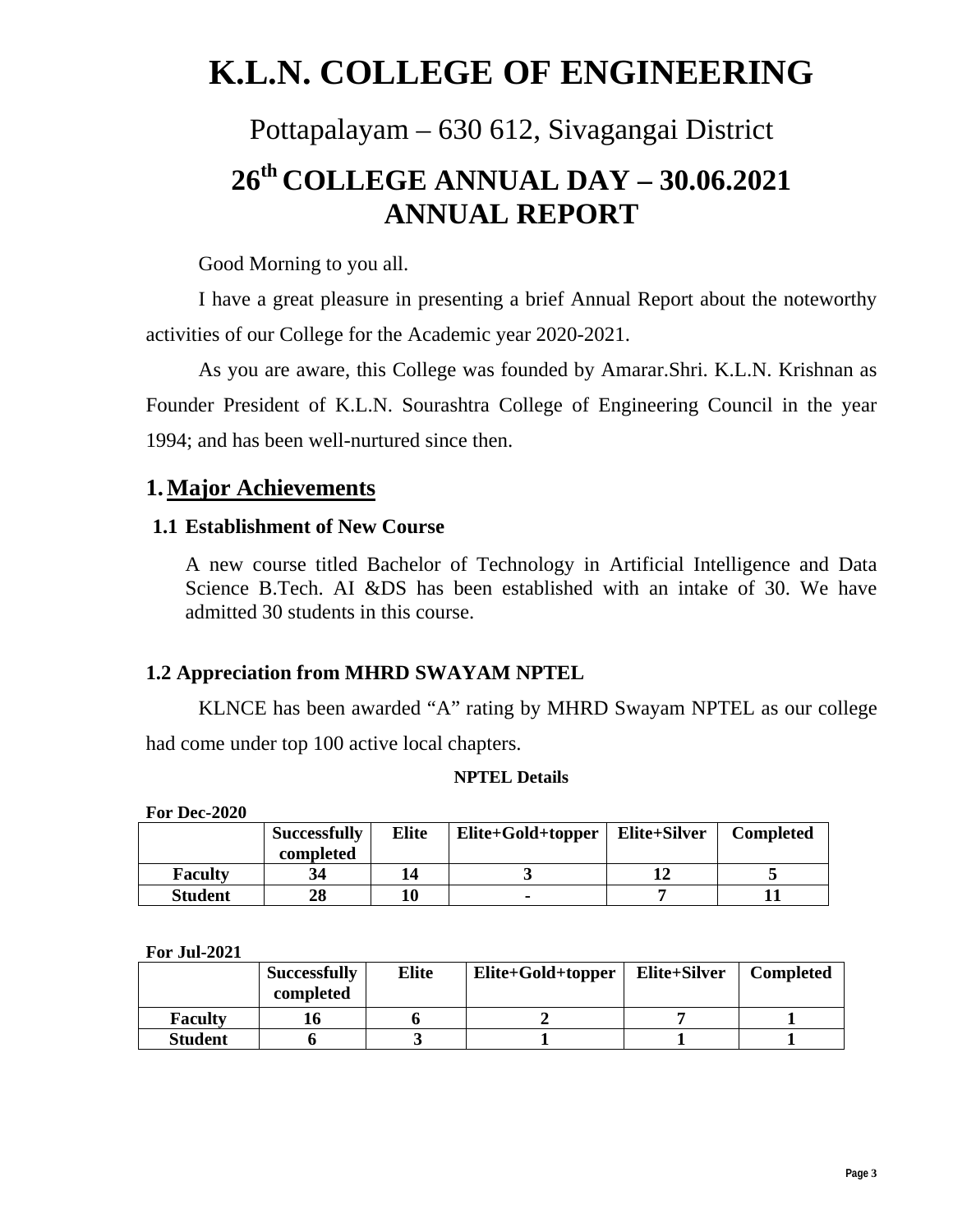| S.<br>no | <b>Course Name</b>                                       | <b>Name</b>                     | <b>Department</b>                                          | Certificate<br><b>Type</b> |
|----------|----------------------------------------------------------|---------------------------------|------------------------------------------------------------|----------------------------|
| 1        | Product Design Using Value<br>Engineering                | <b>G.S.SANTHAVENKA</b><br>TESH  | Automobile Engineering                                     | Elite+gold                 |
|          | 2 Welding Metallurgy - Online                            | <b>SURESH S</b>                 | Automobile Engineering                                     | Elite+Silver               |
| 3        | Coordination Chemistry - Online                          | <b>G J DEEPARANI</b>            | Chemistry                                                  | Elite+Silver               |
| 4        | Coordination Chemistry - Online                          | <b>AYYAMPANDIK</b>              | Chemistry                                                  | Elite+Silver               |
| 5        | Coordination Chemistry - Online                          | <b>KISHORILAL T D</b>           | Chemistry                                                  | Successfully<br>completed  |
| 6        | Introduction to Internet of Things -<br>Online           | A SELVARAJ                      | Computer Science and<br>Engineering                        | Elite+gold                 |
|          | 7 Programming In Java - Online                           | <b>RAMESH G</b>                 | Computer Science and<br>Engineering                        | Elite+Silver               |
|          | 8 Fundamentals of electronic device<br>fabrication       | JEYAMURUGAN M                   | <b>Electrical Engineering</b>                              | Elite                      |
| 9        | <b>Fundamentals of Electric Drives</b>                   | P.LOGANTHURAI                   | <b>Electrical Engineering</b>                              | Elite                      |
| 10       | Fundamentals of electronic device<br>fabrication         | M.GANESH KUMARI                 | <b>Electrical Engineering</b>                              | Elite                      |
| 11       | Fundamentals of electronic device<br>fabrication         | <b>R SRIDEVI</b>                | <b>Electrical Engineering</b>                              | Elite                      |
|          | 12 Control engineering - Online                          | N VIMAL RADHA<br><b>VIGNESH</b> | <b>Electrical Engineering</b>                              | Elite                      |
| 13       | <b>Electrical Machines - Online</b>                      | DR S M KANNAN                   | <b>Electrical Engineering</b>                              | Elite                      |
| 14       | Power System Analysis - Online                           | <b>MARIMUTHU A</b>              | <b>Electrical Engineering</b>                              | Elite+gold                 |
| 15       | <b>Electrical Machines - Online</b>                      | <b>PLOGANTHURAI</b>             | <b>Electrical Engineering</b>                              | Elite+Silver               |
| 16       | Electrical Machines I - Online                           | <b>PLOGANTHURAI</b>             | <b>Electrical Engineering</b>                              | Elite+Silver               |
| 17       | Power System Analysis - Online                           | <b>GNANAMBALK</b>               | <b>Electrical Engineering</b>                              | Elite+Silver               |
| 18       | Fundamentals of electronic device<br>fabrication         | GOPU.T                          | <b>Electrical Engineering</b>                              | Successfully<br>completed  |
| 19       | Fundamentals of electronic device<br>fabrication         | VIMALARANI C                    | <b>Electrical Engineering</b>                              | Successfully<br>completed  |
|          | 20 Digital Circuits - Online                             | <b>AMUDHAM</b>                  | Electronics and<br>Communication Engineering               | Elite                      |
| 21       | Digital Circuits - Online                                | P KARPAGAVALLI                  | Electronics and<br>Communication Engineering               | Elite                      |
| 22       | Digital Circuits - Online**                              | P SELVI                         | <b>Electronics</b> and<br><b>Communication Engineering</b> | Elite                      |
| 23       | Principles of Communication<br>Systems Part II - Online  | <b>K R SHANTHY</b>              | <b>Electronics and Communication</b><br>Engineering        | Elite+gold                 |
| 24       | Digital Circuits - Online                                | <b>PAVITHRAR</b>                | Electronics and<br>Communication Engineering               | Elite+Silver               |
| 25       | Principles of Communication<br>Systems Part II - Online  | THILAGAVATHY R                  | <b>Electronics</b> and<br>Communication Engineering        | Elite+Silver               |
| 26       | Basic Electric Circuits - Online                         | P KARPAGAVALLI                  | <b>Electronics</b> and<br>Communication Engineering        | Successfully<br>Completed  |
| 27       | Introduction to Operating Systems                        | MANJULA DEVI C                  | <b>Information Technology</b>                              | Elite                      |
| 28       | <b>Introduction to Operating Systems</b>                 | DR.R.<br>ALAGESWARAN            | <b>Information Technology</b>                              | Successfully<br>completed  |
| 29       | Introduction to Operating Systems                        | PADMA PRIYA.S                   | <b>Information Technology</b>                              | Successfully<br>completed  |
| 30       | Digital Circuits - Online                                | NAVEETH KUMAR R                 | <b>Instrumentation Engineering</b>                         | Successfully<br>completed  |
| 31       | Biomaterials for bone tissue<br>engineering applications | <b>K.POOVENDRAN</b>             | Physics                                                    | Successfully<br>completed  |

## **NPTEL Certifications Staff Details**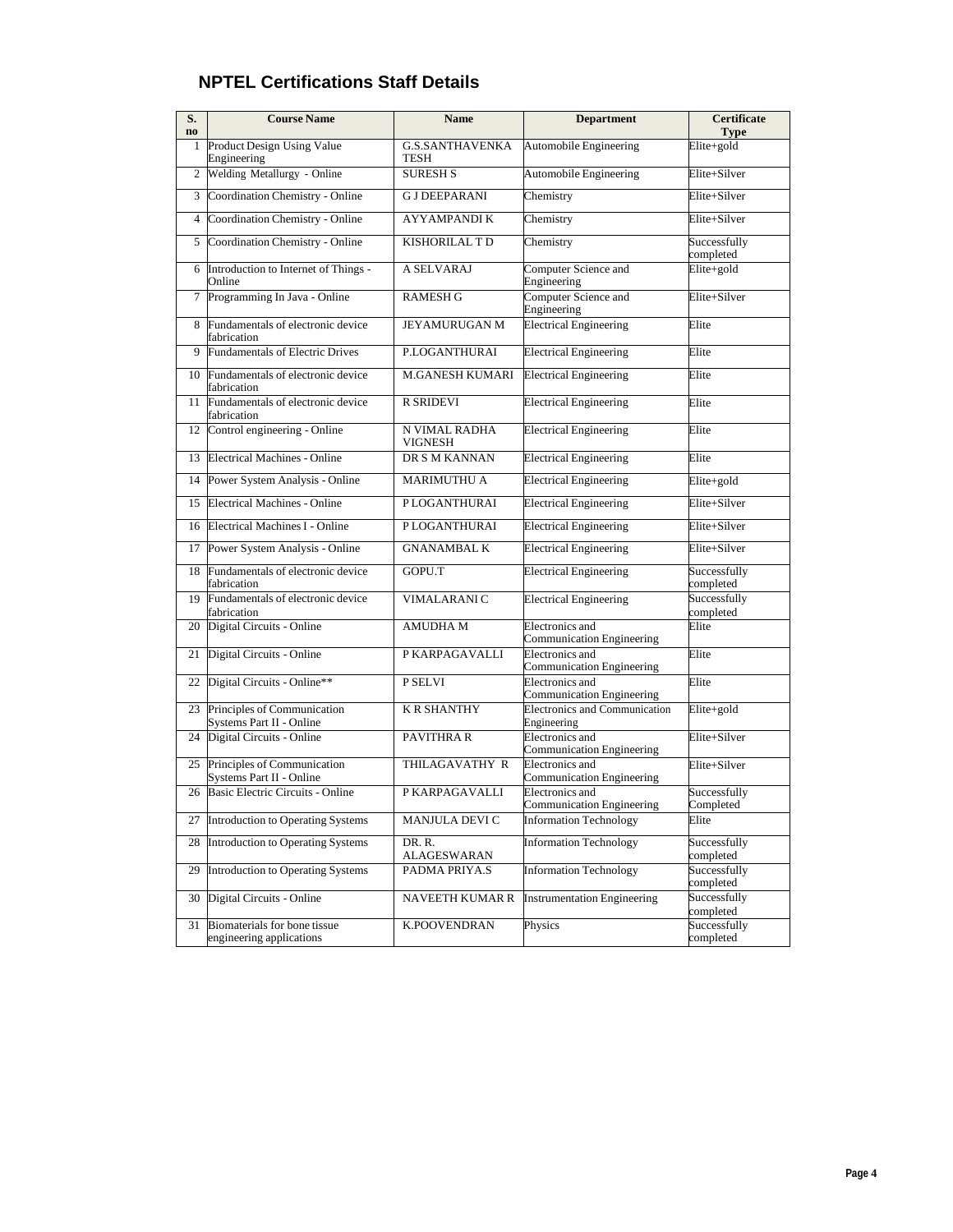| S.<br>$\mathbf{no}$ | <b>Course Name</b>                                  | <b>Name</b>                              | <b>Department</b>                   | <b>Certificate</b><br><b>Type</b> |
|---------------------|-----------------------------------------------------|------------------------------------------|-------------------------------------|-----------------------------------|
| 1                   | Data Base Management System                         | M.PRINCIMANOHARI                         | Computer Science and<br>Engineering | Elite                             |
| $\overline{2}$      | Programming In Java - Online                        | <b>KARTHICK DK</b>                       | <b>Electrical Engineering</b>       | Elite                             |
| 3                   | Programming In Java - Online                        | <b>BILL JOSHUA</b><br><b>SWAMIDOSS D</b> | <b>Electrical Engineering</b>       | Elite                             |
| $\overline{4}$      | Programming In Java - Online                        | <b>A MUTHEESWARAN</b>                    | <b>Electrical Engineering</b>       | Elite                             |
| 5                   | The Joy of Computing using<br>Python - Online       | <b>KOWSHIK N S</b>                       | <b>Electrical Engineering</b>       | Elite                             |
| 6                   | The Joy of Computing using<br>Python - Online       | V N SEENIVASAN                           | <b>Electrical Engineering</b>       | Elite+gold                        |
| 7                   | Programming In Java - Online                        | <b>SUSHMITHAM</b>                        | <b>Electrical Engineering</b>       | Elite+Silver                      |
| 8                   | Programming In Java - Online                        | <b>VASUKI KALIDASS</b>                   | <b>Electrical Engineering</b>       | Elite+Silver                      |
| 9                   | The Joy of Computing using<br>Python - Online       | N SIVANATHAN                             | <b>Electrical Engineering</b>       | Elite+Silver                      |
| 10                  | <b>Introduction to Smart Grid</b>                   | <b>B.ALAGU</b><br>PADMANATHAN            | <b>Electrical Engineering</b>       | Successfully<br>completed         |
| 11                  | Power System Analysis - Online                      | Balaji B                                 | <b>Electrical Engineering</b>       | Successfully<br>completed         |
| 12                  | Introduction to Internet of Things -<br>Online      | <b>REVATHIJK</b>                         | <b>Information Technology</b>       | Elite+Silver                      |
| 13                  | Introduction to Internet of Things -<br>Online      | PAVITHRA DEVI K H                        | <b>Information Technology</b>       | Elite+Silver                      |
| 14                  | Introduction to Internet of Things -<br>Online      | POONGKUYIL MUSE                          | <b>Information Technology</b>       | Elite+Silver                      |
| 15                  | Introduction to Internet of Things -<br>Online      | YUGENDRAN R S                            | <b>Information Technology</b>       | Elite+Silver                      |
| 16                  | Introduction to Internet of Things -<br>Online      | <b>SWETHA AV</b>                         | <b>Information Technology</b>       | Elite+Silver                      |
| 17                  | Introduction to Internet of Things -<br>Online      | SANDHIYA K S                             | <b>Information Technology</b>       | Elite+Silver                      |
| 18                  | Introduction to Internet of Things -<br>Online      | A SOBIKA DEVI                            | <b>Information Technology</b>       | Elite+Silver                      |
| 19                  | Fundamentals of manufacturing<br>processes - Online | <b>M MATHANKUMAR</b>                     | Mechanical Engineering              | Elite                             |
| 20                  | Fundamentals of manufacturing<br>processes - Online | <b>GOKULNATH PS</b>                      | Mechanical Engineering              | Elite                             |
| 21                  | Fundamentals of manufacturing<br>processes - Online | SAKTHIISUDARSAN P                        | <b>Mechanical Engineering</b>       | Elite                             |
| 22                  | Refrigeration and air-conditioning                  | <b>M.RAMKUMAR</b>                        | <b>Mechanical Engineering</b>       | Elite+gold                        |
| 23                  | <b>Manufacturing Automation</b>                     | MARUTHASANKAR M                          | <b>Mechanical Engineering</b>       | Elite+Silver                      |
| 24                  | Refrigeration and air-conditioning                  | <b>GOKULNATH PS</b>                      | <b>Mechanical Engineering</b>       | Elite+Silver                      |
| 25                  | Fundamentals of manufacturing<br>processes - Online | <b>M N PRIYADHARSAN</b>                  | Mechanical Engineering              | Elite+Silver                      |
| 26                  | Fundamentals of manufacturing<br>processes - Online | <b>RAMKUMAR M</b>                        | <b>Mechanical Engineering</b>       | Elite+Silver                      |

# **NPTEL Certifications Students**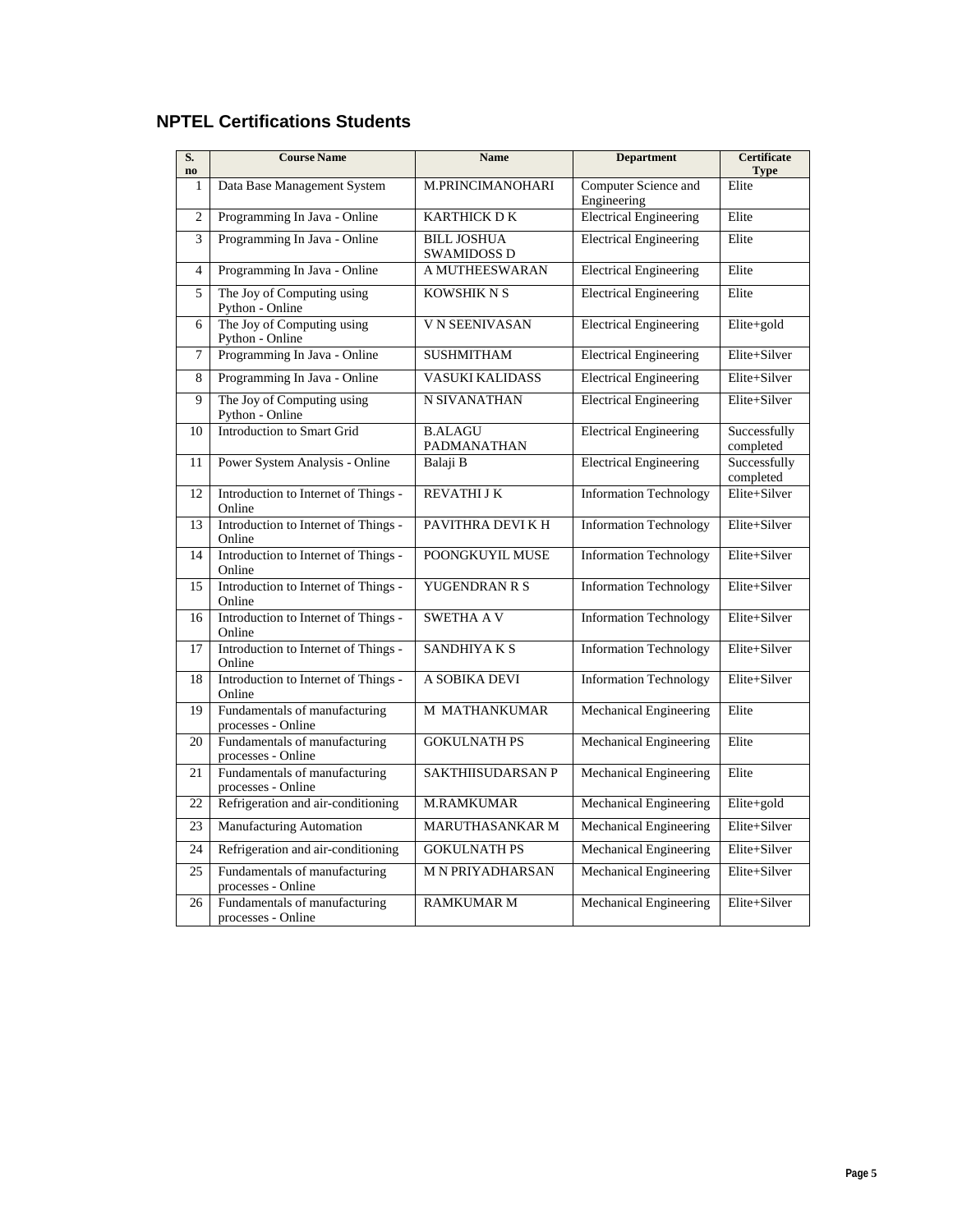### **1.3 Recognized Supervisors :**

Anna University Chennai has recognised the following faculty members of this College as Supervisors for guiding Ph.D. scholars for the year 2020-2021.

- i) Dr. A.V. Ram Prasad, Principal
- ii) Dr. P. Udhayakumar, Professor & HOD/ Mech.Engg.,
- iii) Dr. V.Kejalakshmi, Professor & HOD / ECE
- iv) Dr. R. Alageswaran, Professor & HOD / I.T.
- v) Dr. R.M. Satheesh Kumar, Professor & HOD / AuE
- vi) Dr. T. Jothimurugan, Director / MBA
- vii) Dr. J.K. Subashini, Professor & HOD / Mathematics
- viii) Dr. A. Raviekkumar, Professor & HOD / English
- ix) Dr. M.R. Thansekhar, Professor / Mech.Engg.
- x) Dr. A.N. Balaji, Professor/ Mech. Engg.
- xi) Dr. K. Gnanambal, Professor / EEE
- xii) Dr. S. Venkatanarayanan, Professor / EEE
- xiii) Dr. S. Parthasarathy, Professor / EEE
- xiv) Dr. N. Janakiraman, Professor / ECE
- xv) Dr. S. Miruna Joe Amali, Professor / CSE
- xvi) Dr. P. Ganesh Kumar, Professor / I.T.
- xvii) Dr. A.Umarani, Professor / EIE
- xviii) Dr. N.R.Ramanujam Associate Professor 1 / Physics

# 1.4 Faculty members awarded with Ph.D during the year 2020 – 2021.

During this academic year, our Management continued to depute faculty members for doing full time and part-time Ph.D. Programs. I am happy to inform that the following faculty members (who were deputed a few years back) were awarded Ph.D. degree during this year:

| <b>S.NoName of the Staff</b> | <b>Designation</b>       | <b>Department</b> | <b>Title of the Thesis</b>                                                                                               | <b>University</b>  |
|------------------------------|--------------------------|-------------------|--------------------------------------------------------------------------------------------------------------------------|--------------------|
| Dr.A.Hemalatha               | Associate<br>Professor 1 | <b>MECH</b>       | Optimization<br>Process Parameterson<br>Propertiesof Aluminium<br>Composites<br>Metal<br>Taguchi's<br>Using<br>Analysis. | Anna<br>University |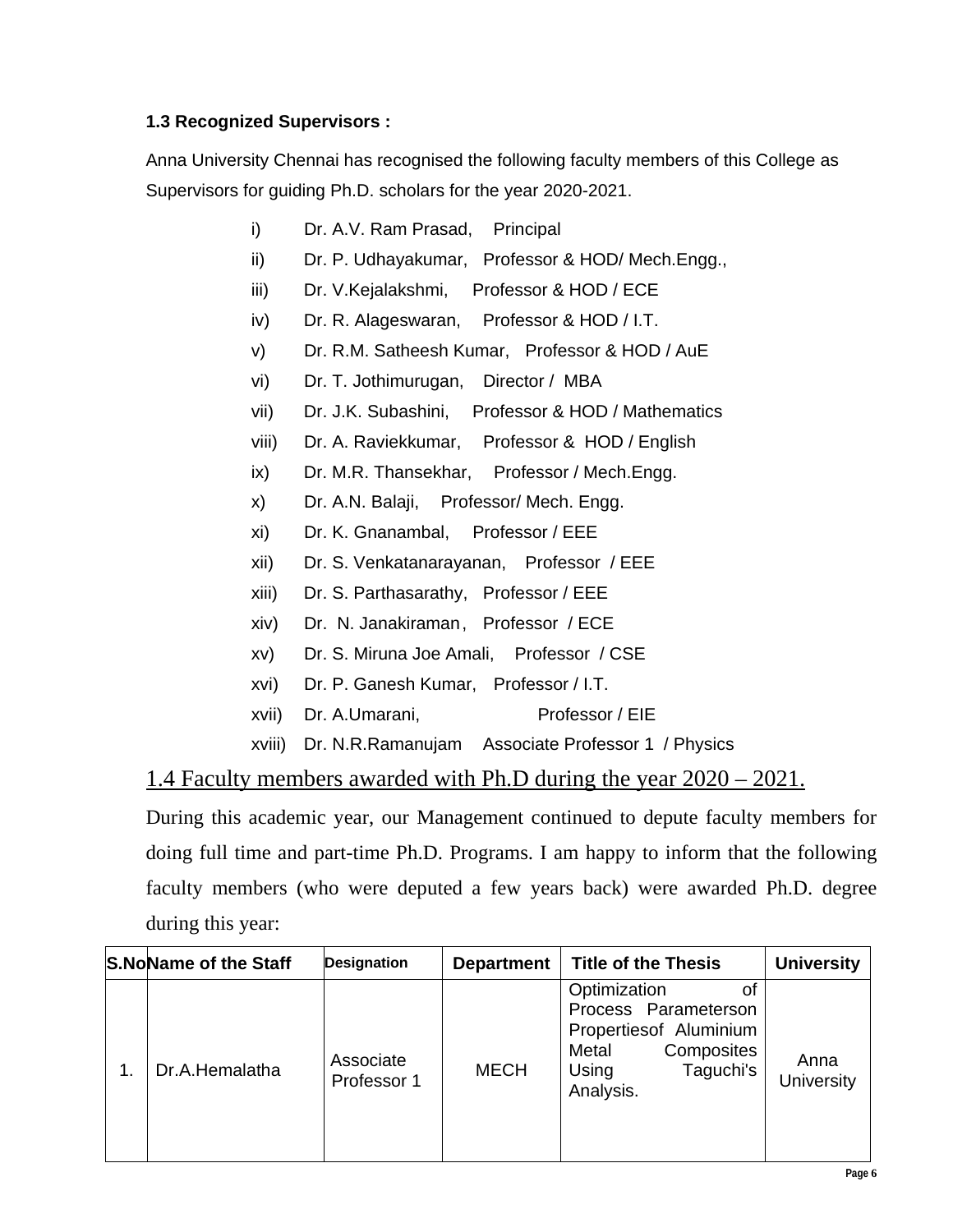|    | <b>S.NoName of the Staff</b> | <b>Designation</b>                                         | <b>Department</b> | <b>Title of the Thesis</b>                                                                                                                                                                                       | <b>University</b>         |
|----|------------------------------|------------------------------------------------------------|-------------------|------------------------------------------------------------------------------------------------------------------------------------------------------------------------------------------------------------------|---------------------------|
| 2. | Dr. K.J.Nagarajan            | Assistant<br>Professor 2                                   | <b>MECH</b>       | Extraction, preparation<br>and characterization of<br>Macro, Micro and Nano<br>fibers<br>cellulose<br>size<br>nucifera<br>from<br><b>COCOS</b><br>Var-Aurantiaca<br>peduncle<br>and<br>its<br>Polimer composites | Anna<br><b>University</b> |
| 3. | Dr.G.R. Raghav               | Assistant<br>Professor 2                                   | <b>MECH</b>       | Dry sliding wear and<br>corrosion<br>studies<br>οf<br>Nano<br>Cobalt<br>based<br>composites by powder<br>metallurgy process                                                                                      | Anna<br>University        |
| 4. | Dr. R. Pandiyarajan          | Assistant<br>Professor 2                                   | <b>MECH</b>       | Experimental<br>investigation on friction<br>stir welding of AA6061-<br>$ZRO2$ .C<br>particulate<br>composites                                                                                                   | Anna<br>University        |
| 5. | Dr.N.Nagasubrama<br>nian     | Assistant<br>Professor 2                                   | <b>MECH</b>       | "Numerical Studies on<br>Free<br>Conjugate<br>Convection<br>BaffleAttachedSquareE<br>nclosureUsingAL2o3<br>Water Nano fluid.                                                                                     | Anna<br>University        |
| 6. | Dr. S. Manoharan             | Assistant<br>Professor<br>(Sr.Gr.)                         | EEE               | of<br>Assessment<br>loadability<br>maximum<br>limit using evolutionary<br>algorithms<br>and<br>its<br>improvement<br>using<br>facts devices.                                                                     | Anna<br><b>University</b> |
| 7. | Dr. M. Ganesh<br>Kumari      | Assistant<br>Professor<br>(Sr.Gr.)                         | EEE               | Short duration<br>power<br>disturbances<br>quality<br>detection and mitigation<br>using<br>custom<br>power<br>devices                                                                                            | Anna<br><b>University</b> |
| 8. | Dr. P.S. Kumaresh            | Assistant<br>Professor<br>$(SG)$ &<br>Liaison<br>Executive | <b>ECE</b>        | Enhancement of QOS<br><b>OFDMA-WIMAX</b><br>οf<br><b>Network</b><br>by<br>swarm<br>optimization techniques                                                                                                       | Anna<br><b>University</b> |
| 9. | Dr. P. Premkumar             | Associate<br>Professor 1                                   | <b>CSE</b>        | Efficient<br><b>Hybrid</b><br>An<br>Approach to Enhance<br>Data Security Through<br>Improving detection of<br>Data Integrity Violations<br>Matrix<br>Using<br>Dialing<br>Method<br>Cloud<br>on<br>Storage.       | Anna<br><b>University</b> |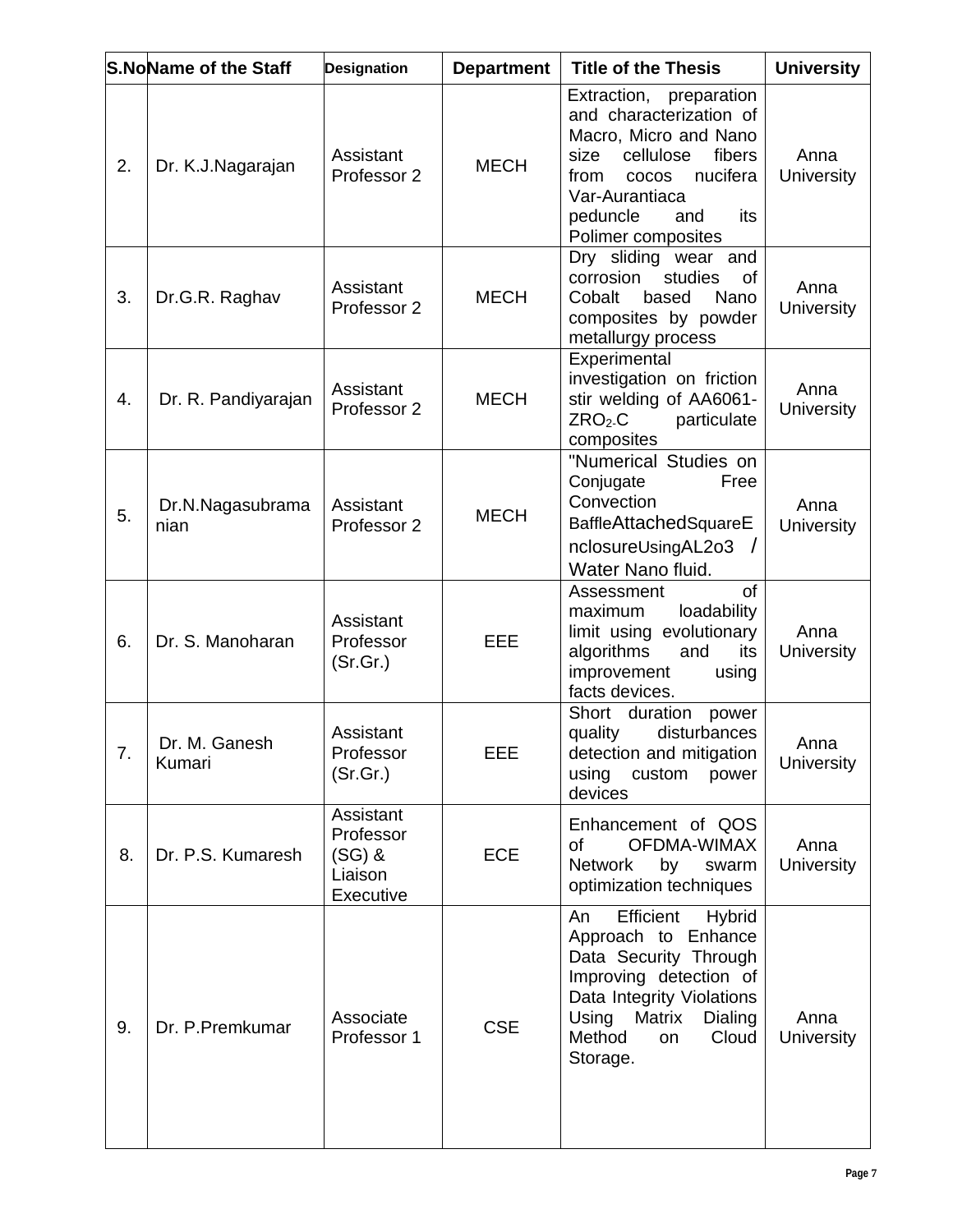|     | <b>S.NoName of the Staff</b> | <b>Designation</b>       | <b>Department</b> | <b>Title of the Thesis</b>                                                                                             | <b>University</b>         |
|-----|------------------------------|--------------------------|-------------------|------------------------------------------------------------------------------------------------------------------------|---------------------------|
| 10. | Dr. S. Ilangovan             | Associate<br>Professor 1 | I.T.              | Hybrid<br>Novel<br>feature<br>selectors for improving<br>performances of<br>the<br>supervised classifiers              | Anna<br>University        |
| 11. | Dr. S. Ilankumaran           | Associate<br>Professor 1 | LT.               | vein and<br>Iris<br>Finger<br>based Multi Biometric<br>authentication<br>system<br>using pattern-net neural<br>network | Anna<br><b>University</b> |
| 12. | Dr. B. Subashini             | Assistant<br>Professor 2 | <b>MCA</b>        | A Novel framework for<br>software<br>test<br>suite<br>enhancement<br>using<br>data mining techniques.                  | Anna<br><b>University</b> |

# **1.5** GRANTS RECEIVED FROM FUNDING AGENCIES

| <b>Department</b>         | Name of the Title                                                                                                                              | Agency                | <b>Sanctioned</b><br><b>Amount in</b><br>Rs. |
|---------------------------|------------------------------------------------------------------------------------------------------------------------------------------------|-----------------------|----------------------------------------------|
| Mechanical<br>Engineering | Online-<br>STTP on<br>"Innovative<br>Techniques for Sustainable Energy<br>Development through<br>Modeling<br>0f<br><b>Mechanical Processes</b> | <b>AICTE</b>          | $3,00,000/$ -                                |
|                           | Online-FDP on "3D Printing & Design"                                                                                                           | AICTE-                | 93,000/-                                     |
| <b>EEE</b>                | Online FDP on "Machine"<br>Learning<br>Applications in Energy Management of<br>Smart Grid.                                                     | <b>ATAL</b>           | $93,000/-$                                   |
|                           | Faculty<br>Development<br>Online-<br>Programme On "Enhancement of Data<br>Analytics for Smart Grid"                                            | <b>AICTE</b>          | 3,96,592                                     |
| EEE                       | <b>MODROBS- Electrical Machines Lab</b>                                                                                                        | <b>AICTE</b>          | $6,40,000/-$                                 |
| ECE                       | Online- STTP- Advanced Pedagogy<br>using Smart Tools                                                                                           | AICTE-<br><b>ISTE</b> | 93,000/-                                     |
| ECE                       | MODROBS-Microprocessor and Micro<br><b>Controller Laboratory</b>                                                                               | <b>AICTE</b>          | 9,68,549/-                                   |
| ECE                       | FDTP- Discrete<br>Signal<br><b>Science</b><br>Processing                                                                                       | Anna<br>University    | 30,000                                       |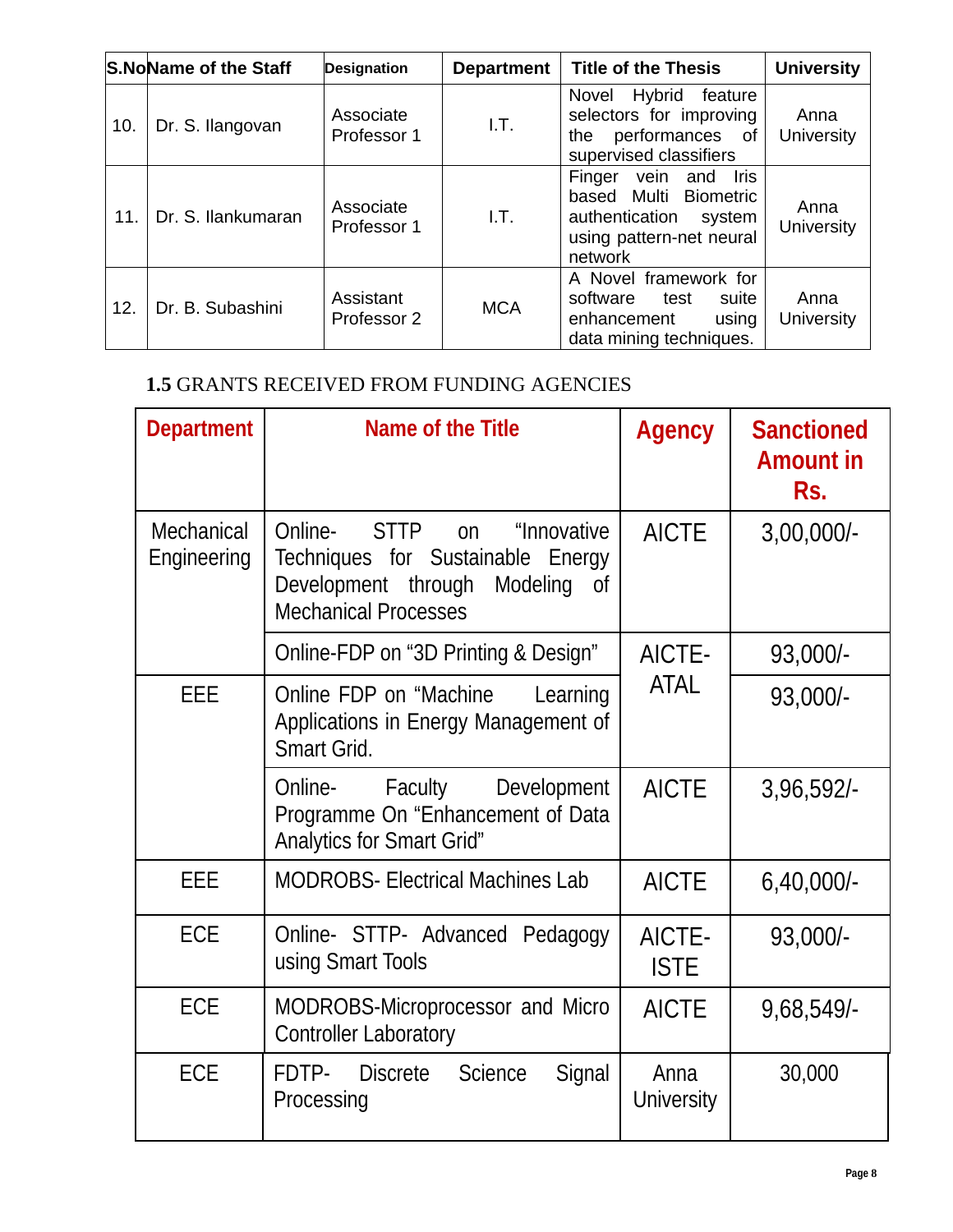| <b>Department</b>      | Name of the Title                                                                               | Agency                | <b>Sanctioned</b><br><b>Amount in</b><br>Rs. |
|------------------------|-------------------------------------------------------------------------------------------------|-----------------------|----------------------------------------------|
| <b>CSE</b>             | Online- Refresher Program on "AN<br>EFFECTIVE PEDAGOGY PRACTICE"                                | AICTE-<br><b>ISTE</b> | 2,79,000                                     |
| $\mathsf{I}\mathsf{T}$ | Online- STTP on Cyber Criminology<br>and Network Security.                                      | <b>AICTE</b>          | 3,09,667                                     |
| EIE                    | Instrumentation<br>MODROBS-Industrial<br>Laboratory                                             | <b>AICTE</b>          | 4,80,000/-                                   |
| <b>MCA</b>             | Online-STTP - "Effective Teaching"<br>Methodologies through Optimistic<br>Modern Teaching Aids" | <b>AICTE</b>          | 3,21,667                                     |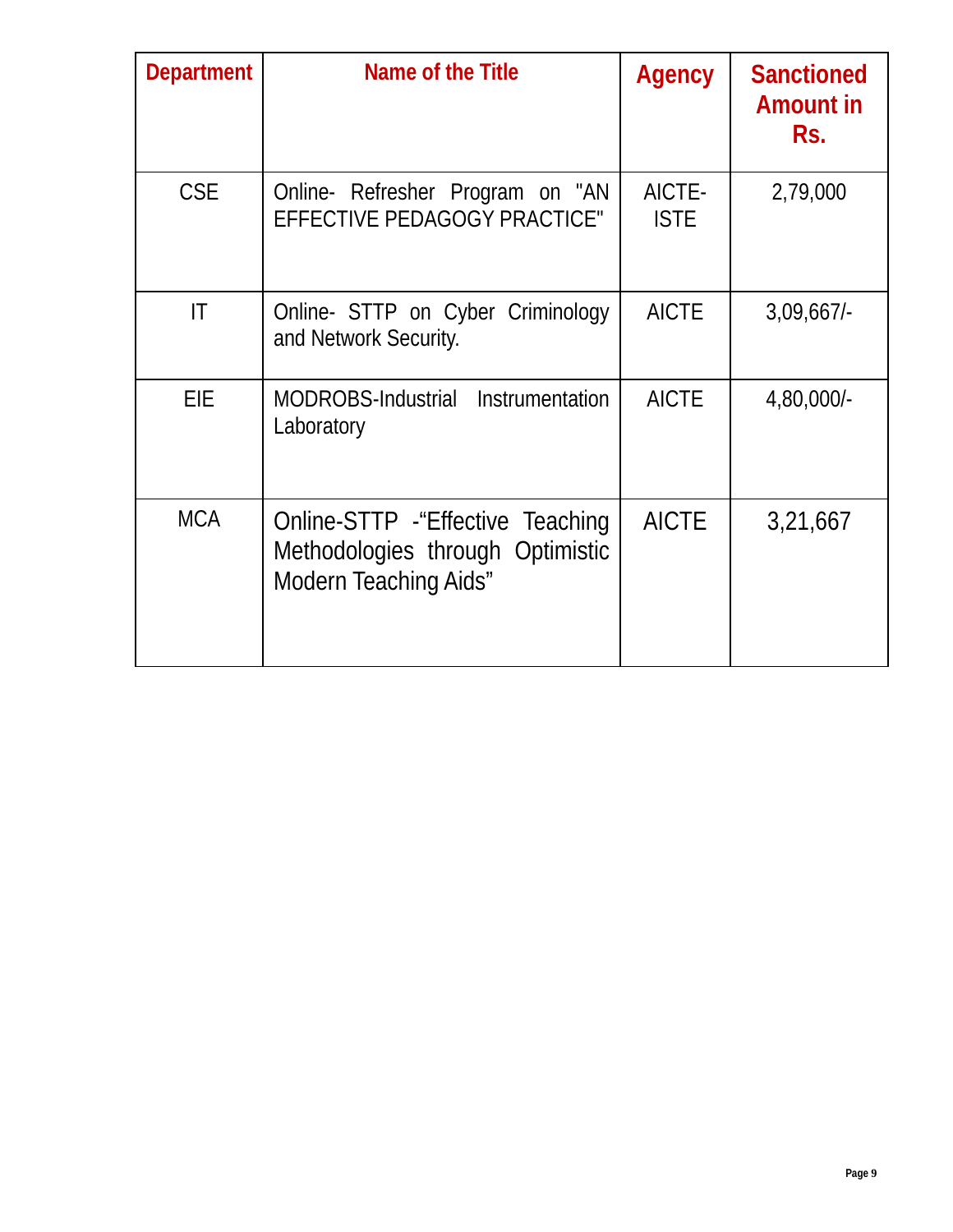#### **1.6 CONSULTANCY WORKS:**

#### **CONSULTANCY PROJECTS:**

**The following Consultancy / Training Projects carried out with Financial Assistance from Government and Private Organisations during the year 2020-2021.** 

| S.N<br>0. | Year             | Department | Name of the<br>Consultancy<br><b>Training Projects</b> | Financial<br>Assistance<br>received | Name of Government /<br>Private Organisation |
|-----------|------------------|------------|--------------------------------------------------------|-------------------------------------|----------------------------------------------|
| 1.        | $2020 -$<br>2021 | <b>MBA</b> | India Post Soft<br><b>Skill Training</b><br>Programme  | 46,020                              | Department (India Post)                      |

# **1.7 Internships - Honeywell Technologies and Solutions – Remote Project Mentorship**

Honeywell Technology Solutions (HTS) launched remote project mentorship program at our KLNCE – HTS sentience lab.

#### **2. COLLEGE CAMPUS AND FACILITIES**

#### **2.1 Infrastructure:**

The campus spread over with 53.8 Acres has the essential facilities for Administrative Office, Class Rooms, Laboratories, Workshops, Computer Centre, Library, Seminar / Conference Halls, Hostels, Canteens, etc., with built-up area to an extent of 50,247 sq.m. costing *29.55Crores*. Further, the infrastructure includes Machineries, Equipments, Furniture, Fittings, other accessories for the Workshops and Laboratories to the tune of **36***.98 Crores.*

#### **2.2 Hostels :**

Hostels with mess facilities and Gymnasium for boys and girls are provided separately.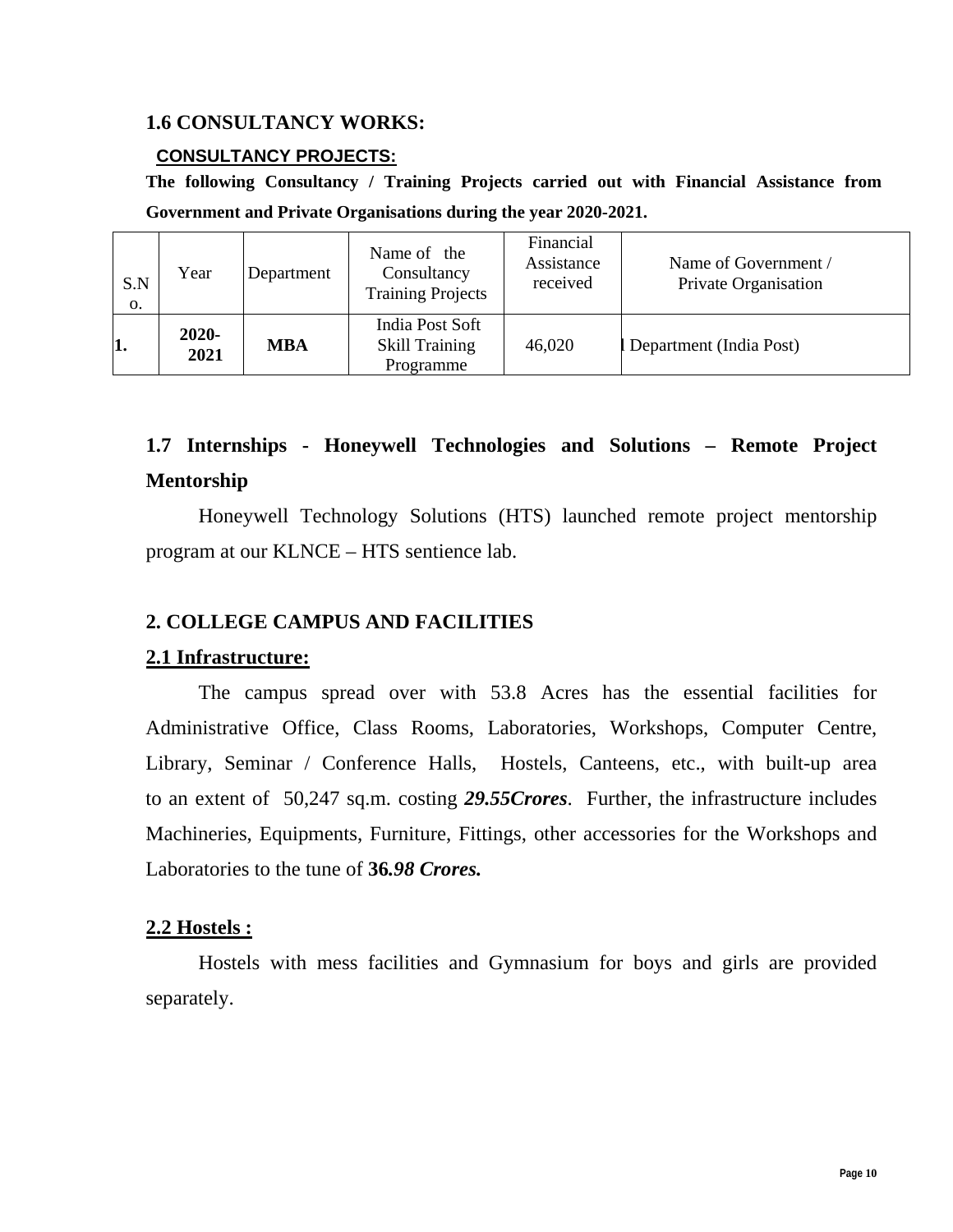#### **2.3 Sports Facilities :**

For the promotion of sports among the students, a vast play ground with an extent of 5.0 Acre has been allocated for sports and games. Further, there is a well equipped gymnasium for the benefit of students. An indoor stadium cum auditorium of 2,630 *Sq.m.* area with all facilities is available for indoor games and gym.

#### **2.4 Computer Centre :**

We have a fully Air-conditioned and well equipped Computer Centre, Computer Labs provided with the state-of-art operating systems and software packages. We have totally 1,728 Computer systems in our college networked by Optical Fibre Cable. Internet facility with 200 Mbps capacity 24 hrs x 7 days a week is available.

#### **3. COLLEGE AUTOMATION SERVICES:**

We have a full-fledged **College Automation** facility for the College Administration with 25 HP systems and one IBM Blade server. Student academic records, staff records, library transactions and entire office work are automated. Both Face detection and Biometric attendance is used for staff. The College website is redesigned and maintained successfully by our staff; and this web site is running through our web server. E-mail IDs are created and given to all staff members. Students, Staff and Parents can see various details like University Marks, Internal Marks, student Attendance. Important details such as Departmental activities and placement interviews are displayed through college website. The Automation facility is quite useful in sending information through SMS to parents, staff and student within a short time.

#### **4. LIBRARY (UG &MBA/MCA):**

An integral part of the academic curriculum is the library. The UG Library is stocked with 53,050 books. The PG block has a separate library with 18,656 books. Subscription is continued for e-journals IEEE, JGate for 5.72 *Lakhs* for the year 2020- 2021. Delnet-service is also available to access very special books from select libraries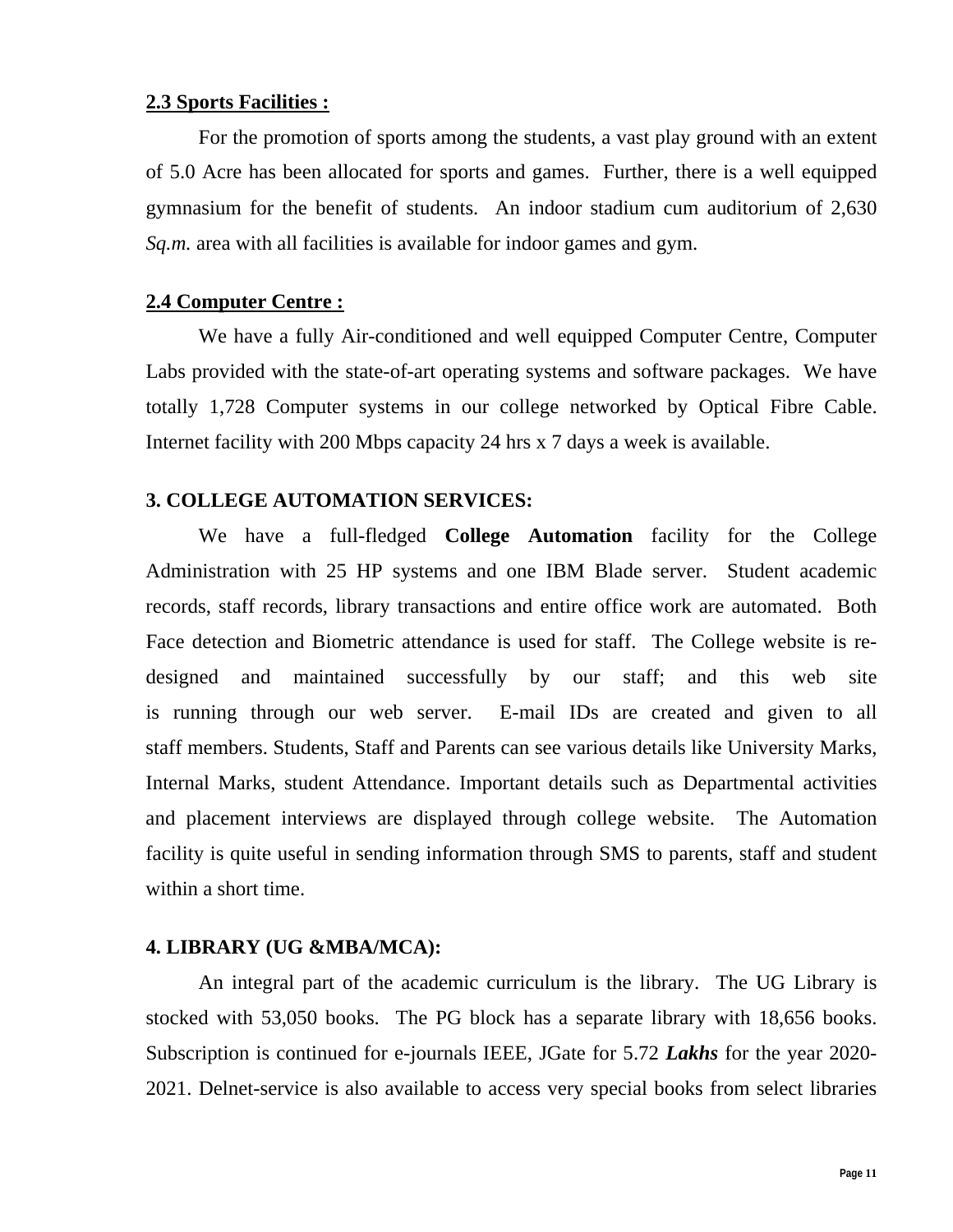all over India. Radio Frequency Identification (RFID) System has been introduced for the Library Security System – first of its kind in nearby Engineering Colleges.

### **5. COURSES OFFERED:**

The College is approved by the All India Council for Technical Education, New Delhi and is Affiliated to Anna University, Chennai. This college is awarded ISO 9001:2015 certification.

The Department of Mechanical Engineering, Electrical and Electronics Engineering, Electronics and Communication Engineering, Computer Science and Engineering are recognized as *Ph.D. Research centres* by Anna University, Chennai.

The following are the courses now offered:

## **5.1 Four Year Under-Graduate Courses**

## **(Bachelor of Engineering / Technology) Intake**

- 1. Mechanical Engineering 90
- 2. Electrical and Electronics Engineering 90
- 3. Electronics and Communication Engineering 120
- 4. Computer Science and Engineering 120
- 5. Information Technology (B.Tech.) 90
- 6. Artificial Intelligence and Data Science (B.Tech.) 30

### **5.2 Post-Graduate Courses Intake**

- 1. Master of Engineering in Communication Systems 9
- 2. Master of Engineering in Power Systems Engineering 12
- 3. Master of Engineering in Computer Science and Engg. 9 (With specialisation in Networks)
- 4. Master of Business Administration (M.B.A.) 60
- 5. Master of Computer Applications (M.C.A.) 60

Further, Anna University Chennai is offering MBA under Distance Learning mode to conduct classes during week end and it is a boon to serving Professional to qualify further.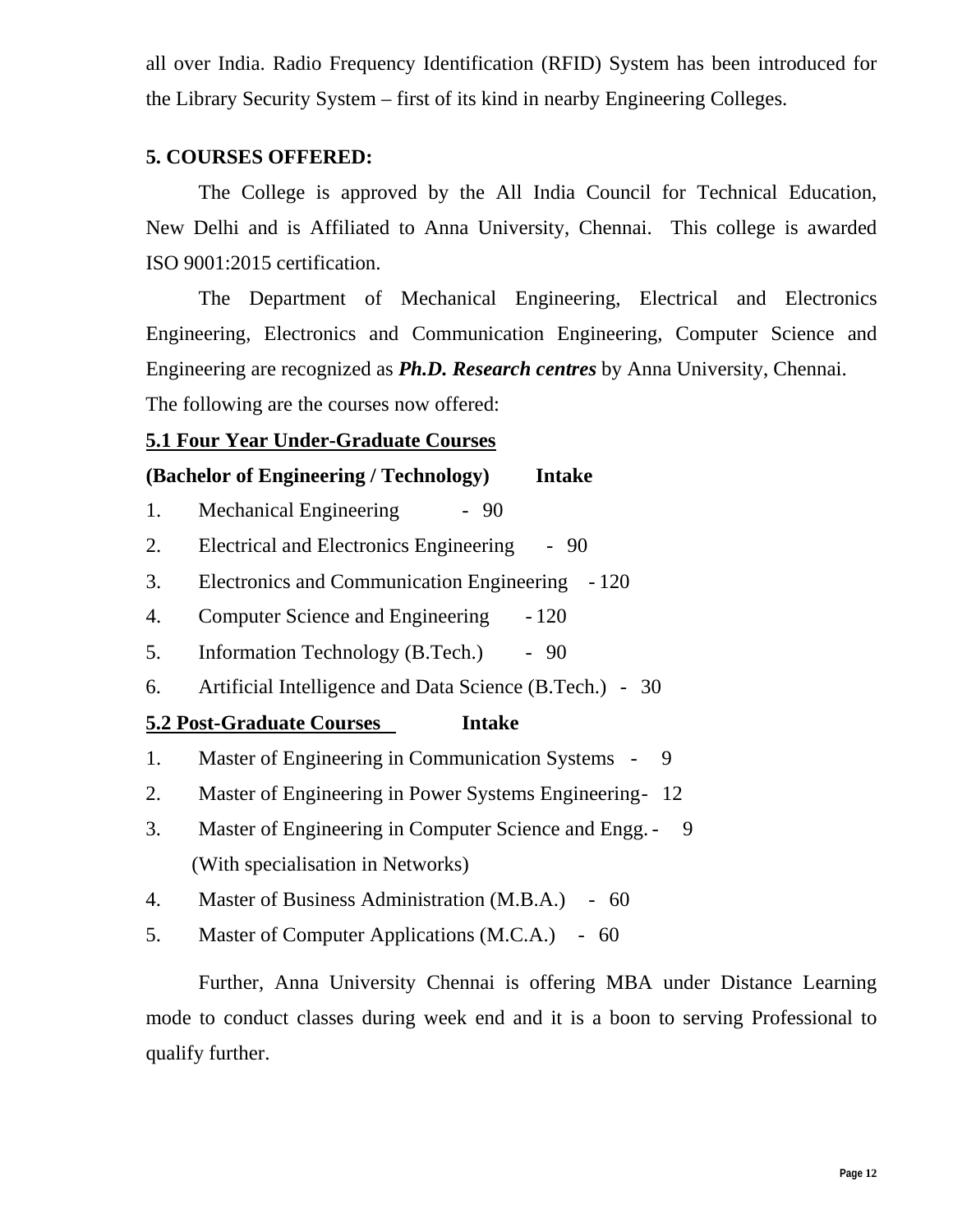#### **6. STUDENTS:**

We have a sanctioned intake of 540 students in B.E. / B.Tech. Courses, while it is 60 in M.B.A and 60 in M.C.A., 12 students each in M.E. Power Systems, 9 students each in M.E Comm. & M.E Computer Science and Engineering (with Specialization in Networks) programmes. Thus our total sanctioned strength is 690.

At present there are 1639 UG students and 191 PG students on roll.

# **7. STAFF:**

The College is headed by Dr. A. V. Ram Prasad as Principal and he is ably supported by Heads of Departments, Faculties and other staff members. There are 186 teaching staff members.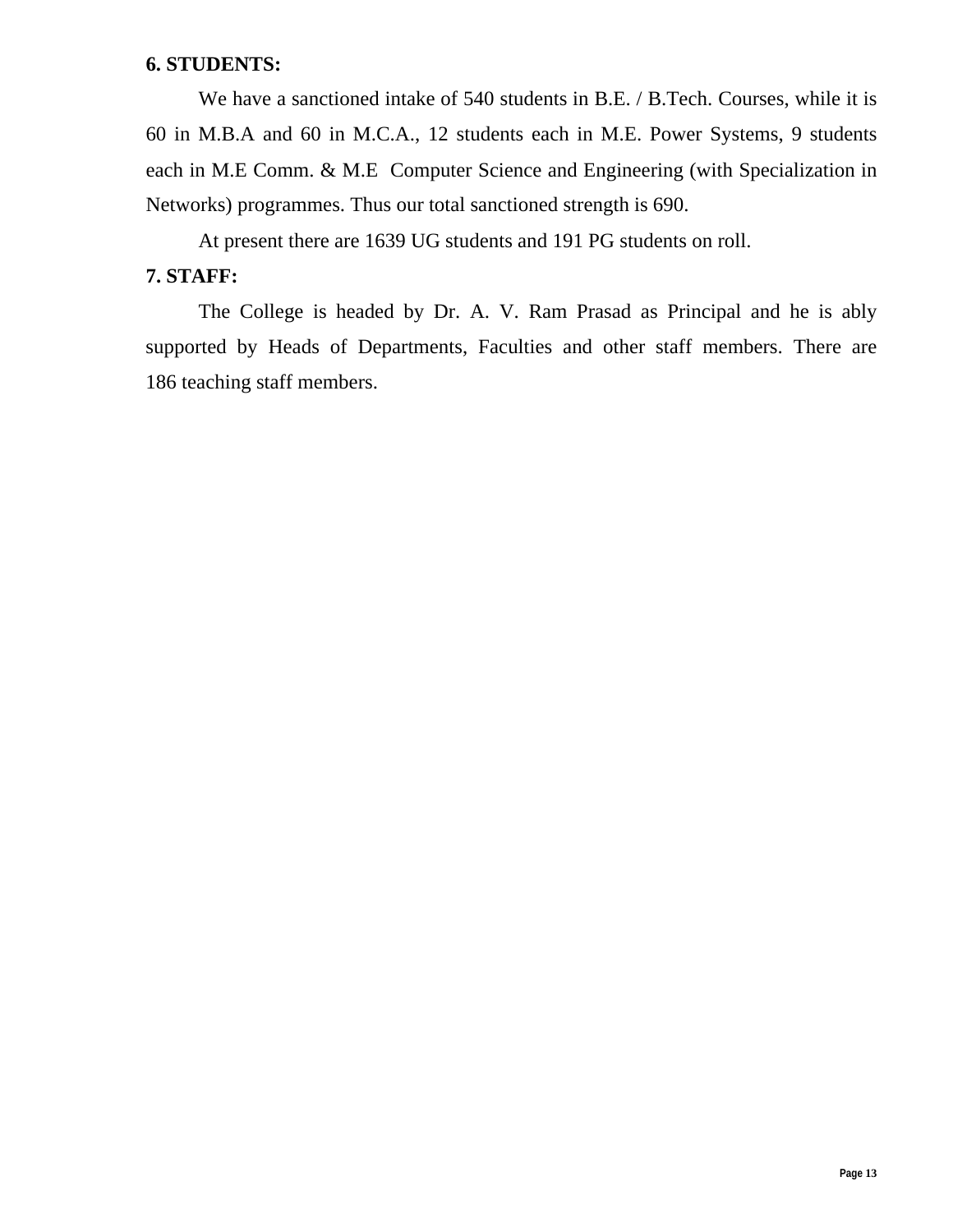|  |  |  |  |  |  | The Total strength of the staff as on 30.06.2021 is given below: |
|--|--|--|--|--|--|------------------------------------------------------------------|
|--|--|--|--|--|--|------------------------------------------------------------------|

| S.No. | Category                    |             | <b>Strength</b> | Total           |
|-------|-----------------------------|-------------|-----------------|-----------------|
|       |                             | <b>Male</b> | <b>Female</b>   | <b>Strength</b> |
| 1.    | <b>Teaching Staff</b>       | 103         | 83              | 186             |
| 2.    | <b>Supporting Staff</b>     | 34          | 20              | 54              |
| 3.    | <b>Administrative Staff</b> | 28          | 20              | 48              |
| 4.    | Non-teaching Staff          | 42          | 0               | 42              |
| 5.    | <b>Contingency Staff</b>    | 12          | 29              | 41              |
|       | <b>Grand Total</b>          | 219         | 152             | 371             |

The Staff student ratio as per Sanctioned strength = 1 : 17.35 (As per AICTE, it is 1:20)

The Staff student ratio as per Admitted strength =  $1:9.83$ 

# 8.Departmental Activities

| S.No | Name of the<br>Department /<br>General | Name of the Event /<br>FDP / Symposium /<br>Achievement / Topic                                                   | Date and<br>Category of<br>Event | Resource<br>Person / Chief<br>Guest /<br><b>Particulars</b>                                                                                                                 | <b>Remarks</b>                                                                                                                  |
|------|----------------------------------------|-------------------------------------------------------------------------------------------------------------------|----------------------------------|-----------------------------------------------------------------------------------------------------------------------------------------------------------------------------|---------------------------------------------------------------------------------------------------------------------------------|
| 1.   | General                                | National Science Day<br>Techno<br>Science<br>Festival 2020 jointly<br>organised<br>by<br><b>KLNCESHA and IIPC</b> | 28.02.2020                       | Dr. K.<br>Navaneetha<br>Krishnan,<br>Former<br>Professor,<br>School of<br><b>Physics</b><br>M.K.<br>University. -<br><b>Delivers</b><br>National<br>Science Day<br>Address. | First year B.E. /<br>B.Tech. students<br>participated.                                                                          |
|      |                                        | 22 <sup>nd</sup> Graduation Day                                                                                   | 29.02.2020                       | Dr.R.<br>Srinivasan,<br>Member<br>Secretary,<br>Tamilnadu<br><b>State Council</b><br>for Science<br>and<br>Technology,                                                      | Degrees awarded<br>to the Graduates<br>passed out in the<br>year 2019.<br>497-<br>Under-<br>Graduate<br>80<br>Post-<br>Graduate |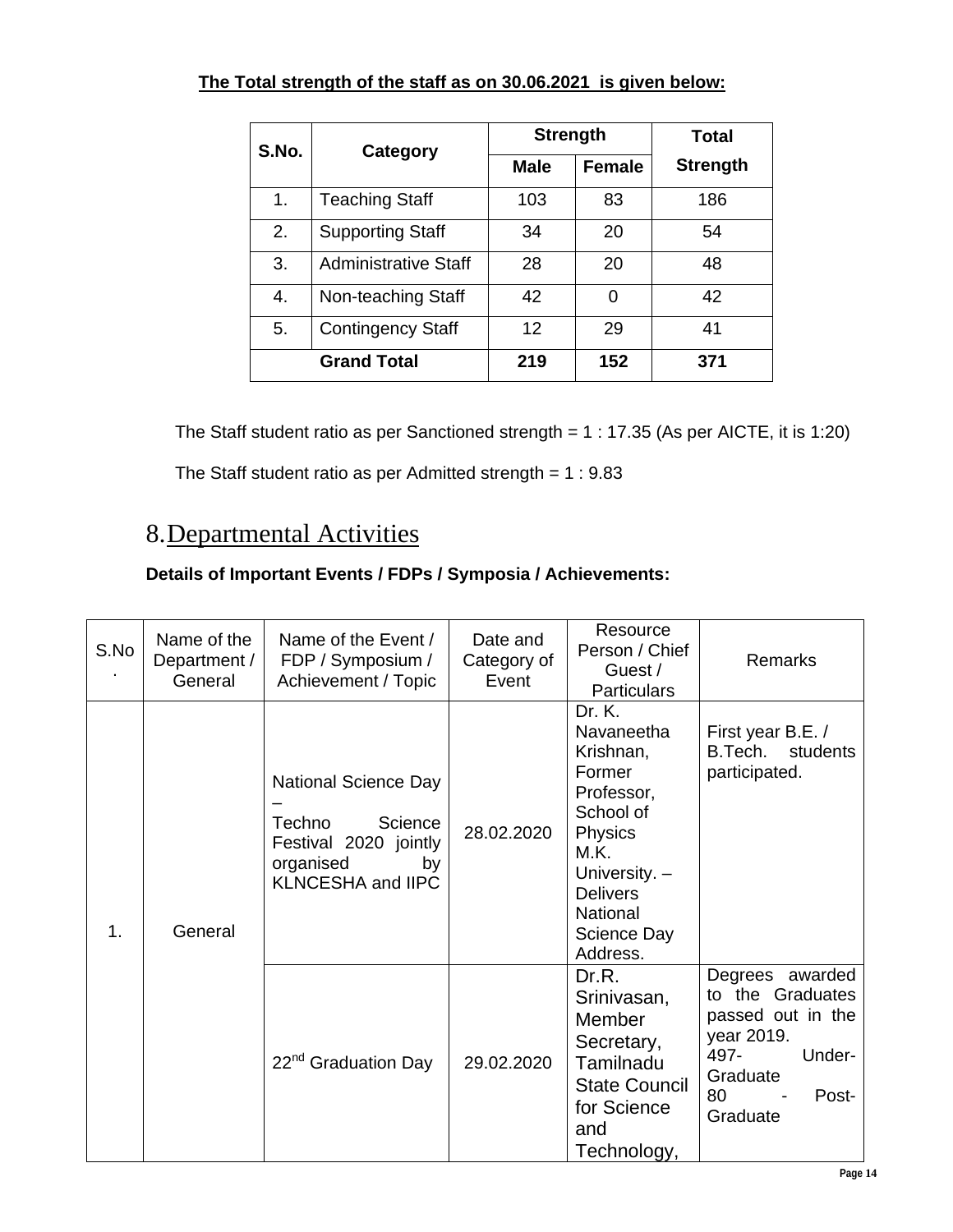|  |                                                                                                                                           |            | Chennai                                                                   |                                                                                                                                                                                                                                                                                            |
|--|-------------------------------------------------------------------------------------------------------------------------------------------|------------|---------------------------------------------------------------------------|--------------------------------------------------------------------------------------------------------------------------------------------------------------------------------------------------------------------------------------------------------------------------------------------|
|  |                                                                                                                                           |            |                                                                           |                                                                                                                                                                                                                                                                                            |
|  | Birthday<br>celebration<br>Founder<br>Ωf<br>our<br>President<br>was<br>celebrated.                                                        | 02.01.2021 | members<br>present.                                                       | Our President,<br>Er. K.N.K.Karthik<br>will<br>honour our<br>Founder<br>President statue<br>with Garland and<br>Management<br>people<br>with<br>Pushpanjali.                                                                                                                               |
|  | <b>Recertification Audit</b><br>of ISO 9001:2015 of<br>this College                                                                       | 09.01.2021 | <b>TUV</b><br>Management<br><b>Services</b><br>Gmbh<br>Germany<br>Company | <b>TUV</b><br><b>Auditors</b><br>inspected<br>our<br>College<br>for<br>Recertification<br>of<br>ISO 9001:2015                                                                                                                                                                              |
|  | K.L.N.<br>Health Care<br>One full<br>Centre<br>$\qquad \qquad -$<br>Medical<br>time<br>Practitioner with two<br><b>Nursing Assistants</b> | (Welfare)  |                                                                           | An emergency car<br>facility is available<br>round the clock for<br>students and staff.<br><b>Staff</b><br>Students,<br>and nearby village<br>people<br>are<br>benefitted.<br>Every<br>general<br>year<br>Medical Check-up<br>facility is made for<br>newly joined First<br>year students. |

| S.No.          | Name of<br>the<br>Department<br>/ General | Name of the<br>Event / FDP /<br>Symposium /<br>Achievement /<br>Topic                                                                                                                                                             | Date and<br>Category of<br>Event | Resource Person / Chief<br>Guest / Particulars                                                                                                                                                                                                                                                                                                                                                  | <b>Remarks</b>                        |
|----------------|-------------------------------------------|-----------------------------------------------------------------------------------------------------------------------------------------------------------------------------------------------------------------------------------|----------------------------------|-------------------------------------------------------------------------------------------------------------------------------------------------------------------------------------------------------------------------------------------------------------------------------------------------------------------------------------------------------------------------------------------------|---------------------------------------|
| $\overline{2}$ | Mechanical<br>Engineering                 | <b>AICTE</b><br>Sponsored<br>Online<br>Short<br>Term Training<br>Programme on<br>"Innovative<br>Techniques for<br>Sustainable<br>Energy<br>Development<br>through<br>Modeling<br>οf<br>Mechanical<br>Processes<br>$(SERIES - I)"$ | 03.08.2020<br>To<br>08.08.2020   | Dr. K. Arulprakash,<br>Professor, IIT Madras,<br>Chennai.<br>Dr. R. Sivakumar,<br>Dean, School of Mechanical<br>and Building Sciences, VIT,<br>Chennai<br>Dr. V. E. Annamalai,<br>Principal, SSN College of<br>Engineering,<br>Chennai.<br>Dr. K. Ramanathan,<br>Professor, Alagappa Chettiar<br>Government College of<br>Engineering and Technology,<br>Karaikudi.<br>Dr. J. Selwin Rajadurai, | No. of<br>participants :<br>64 staff. |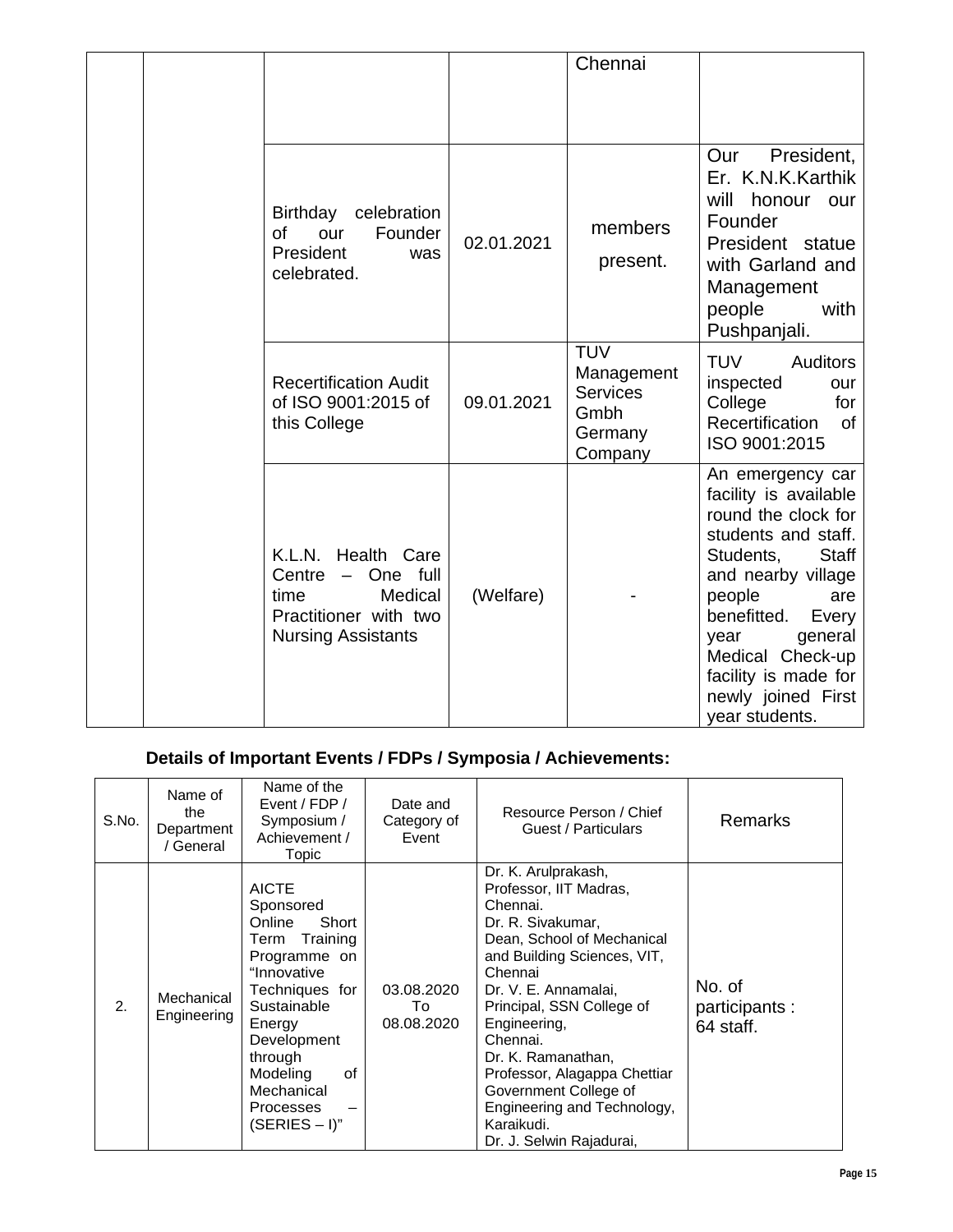|  | Professor, Alagappa Chettiar<br>Government College of<br>Engineering and Technology,<br>Karaikudi.                                                                                                                                                                                                                                                                                                                                                                                                                                                                                            |  |
|--|-----------------------------------------------------------------------------------------------------------------------------------------------------------------------------------------------------------------------------------------------------------------------------------------------------------------------------------------------------------------------------------------------------------------------------------------------------------------------------------------------------------------------------------------------------------------------------------------------|--|
|  | Dr. S. Ayyappan,<br>Assistant<br>Professor, Government<br>College of Technology,<br>Coimbatore.<br>Dr. M. Sivakumar,<br>Professor, Vel Tech<br>Rangarajan Dr. Sagunthala R<br>& D Institute of Science and<br>Technology, Chennai<br>Dr. R. Rajeshwari,<br>Professor, Government<br>College of Technology,<br>Coimbatore.<br>Dr. B. Prabu,<br>Professor, Pondicherry<br>Engineering College,<br>Pondicherry.<br>Dr. Millie Pant,<br>Professor, Department of<br>Applied Science and<br>Engineering, IIT Roorkee.<br>Dr. M. R. Thansekhar,<br>Professor, KLNCE<br>Dr. K. Gnanambal, Professor, |  |
|  | <b>KLNCE</b>                                                                                                                                                                                                                                                                                                                                                                                                                                                                                                                                                                                  |  |

| S.No. | Name of<br>the<br>Department<br>/ General | Name of the<br>Event / FDP /<br>Symposium /<br>Achievement /<br><b>Topic</b>                                                                                                                                                                                    | Date                         | Resource Person / Chief<br><b>Guest / Particulars</b>                                                                                                                                                                                                                                                                                                                                                                              | <b>Remarks</b>                      |
|-------|-------------------------------------------|-----------------------------------------------------------------------------------------------------------------------------------------------------------------------------------------------------------------------------------------------------------------|------------------------------|------------------------------------------------------------------------------------------------------------------------------------------------------------------------------------------------------------------------------------------------------------------------------------------------------------------------------------------------------------------------------------------------------------------------------------|-------------------------------------|
| 2.    | Mechanical<br>Engineering                 | <b>AICTE</b><br>Sponsored<br>Online Short<br>Term Training<br>Programme<br><sub>on</sub><br>"Innovative<br><b>Techniques</b><br>for<br>Sustainable<br>Energy<br>Development<br>through<br>Modeling<br>of<br>Mechanical<br><b>Processes</b><br>$(SERIES - II)$ " | 14.9.2020<br>to<br>19.9.2020 | Dr. S. Vengadesan,<br>Professor, Dept. of<br>Applied Mechanics, IIT<br>Madras, Chennai<br>Dr. YVSS. Sannyasi<br>Raju, Professor, Dept. of<br>Mathematis, IIT Madras,<br>Chennai<br>Dr. G. Venkatachalam,<br>Professor, Dept. of<br>Mechanical Engineering,<br>VIT, Chennai<br>Dr. Ashish Shukla, Dept.<br>of Mechanical<br>Engineering, IIT Indore,<br>Indore, MP<br>Dr. M. R. Thansekhar,<br>Professor, KLNCE<br>Dr. R.Manimaran, | No. of<br>participants:<br>42 staff |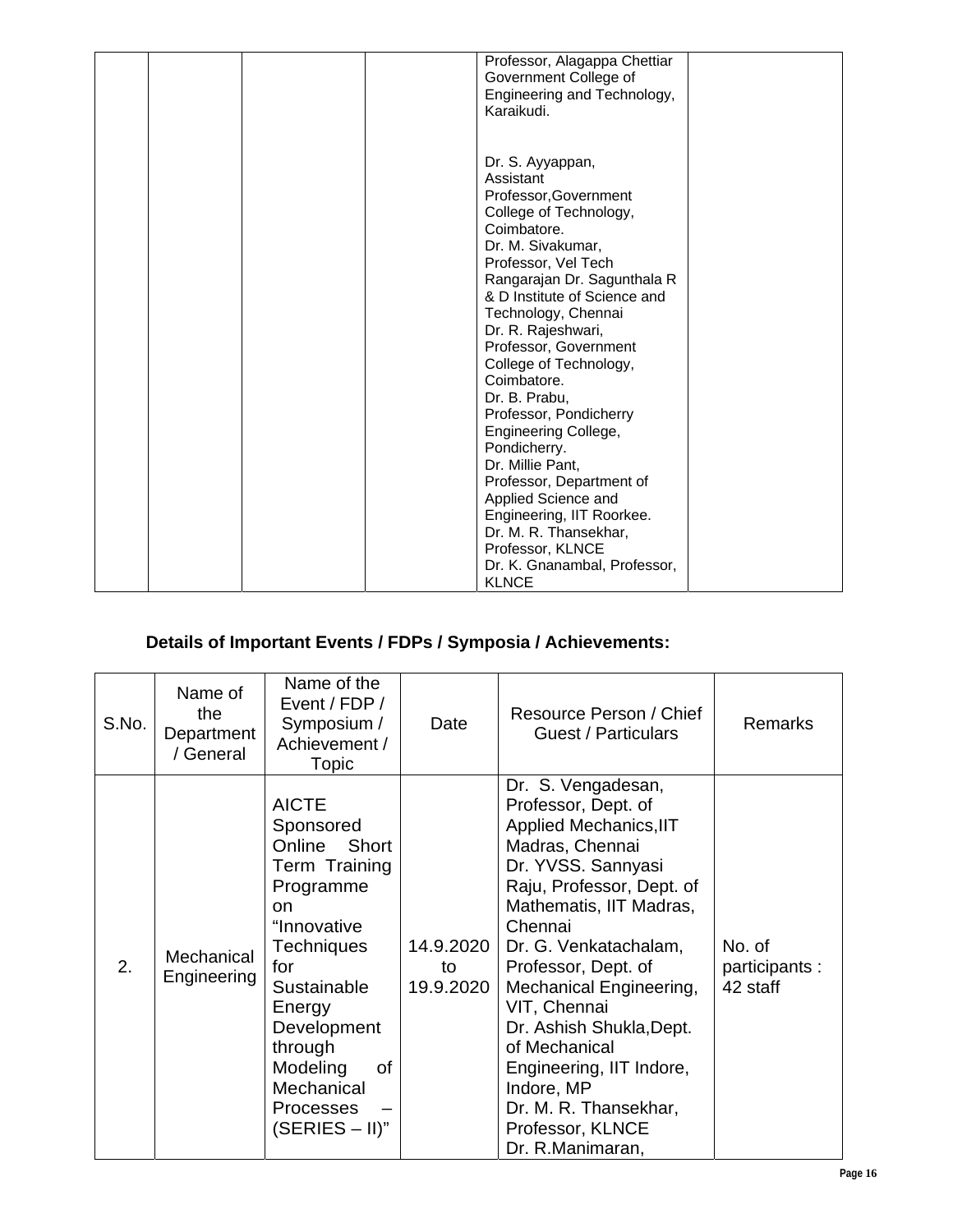|  |  | Associate Professor,                           |  |
|--|--|------------------------------------------------|--|
|  |  | <b>School of Mechanical</b>                    |  |
|  |  | Engineering, VIT,                              |  |
|  |  | Chennai                                        |  |
|  |  | Dr. N. Senthilkumar,                           |  |
|  |  | Professor, Dept. of                            |  |
|  |  | Mechanical Engineering,                        |  |
|  |  | Adhi Parasakthi                                |  |
|  |  |                                                |  |
|  |  | <b>Engineering College</b><br>Dr. Ranjan Kumar |  |
|  |  | Ghadai,                                        |  |
|  |  |                                                |  |
|  |  | Assistant Professor,                           |  |
|  |  | Dept. of Mech.Engg.                            |  |
|  |  | <b>Sikkim Manipal</b>                          |  |
|  |  | University, Sikkim                             |  |
|  |  | Dr. Milan Joshi, Assistant                     |  |
|  |  | Professor,                                     |  |
|  |  | Dept. of Applied                               |  |
|  |  | Sciences, SVKM's                               |  |
|  |  | NMIMS,                                         |  |
|  |  | Maharashtra                                    |  |
|  |  | Dr. Kanak Kalita,                              |  |
|  |  | Assistant Professor, Vel                       |  |
|  |  | Tech University, Chennai                       |  |
|  |  | Dr. S. Prabhu, Professor,                      |  |
|  |  | Dept. of Mechanical                            |  |
|  |  | Engineering, SRM                               |  |
|  |  | University, Chennai.                           |  |
|  |  | Dr. P. Udhayakumar,                            |  |
|  |  | Professor & Head,                              |  |
|  |  | KLNCE.                                         |  |
|  |  |                                                |  |

| S.No. | Name of the<br>Department<br>/ General | Name of the<br>Event / FDP /<br>Symposium /<br>Achievement /<br>Topic                                                                                                                                                                       | Date                           | Resource Person / Chief<br>Guest / Particulars                                                                                                                                                                                                                                                                                                                                         | <b>Remarks</b>                     |
|-------|----------------------------------------|---------------------------------------------------------------------------------------------------------------------------------------------------------------------------------------------------------------------------------------------|--------------------------------|----------------------------------------------------------------------------------------------------------------------------------------------------------------------------------------------------------------------------------------------------------------------------------------------------------------------------------------------------------------------------------------|------------------------------------|
| 2.    | Mechanical<br>Engineering              | <b>AICTE</b><br>Sponsored<br>Online Short<br><b>Term Training</b><br>Programme<br>on.<br>"Innovative<br>Techniques<br>for<br>Sustainable<br>Energy<br>Development<br>through<br>Modeling<br>0f<br>Mechanical<br><b>Processes</b><br>(SERIES | 19.10.2020<br>to<br>24.10.2020 | Dr. Atul sharma, Professor /<br>Mech.Engg.<br><b>IIT Bombay</b><br>Dr. Jalaiah Nandanavanam,<br>Professor / Mech.Engg., BITS<br>Pilani,<br>Hyderabad campus<br>Dr. R. Elankovan, Deputy<br>General Manager,<br><b>BHEL, Trichy</b><br>Dr. R. Vasudevan, Dean,<br>School of Mech Engg., VIT<br>Vellore<br>Dr. N. Senthilkumar,<br>Professor,<br>Adhi Parasakthi Engineering<br>College, | No. of<br>participants<br>54 staff |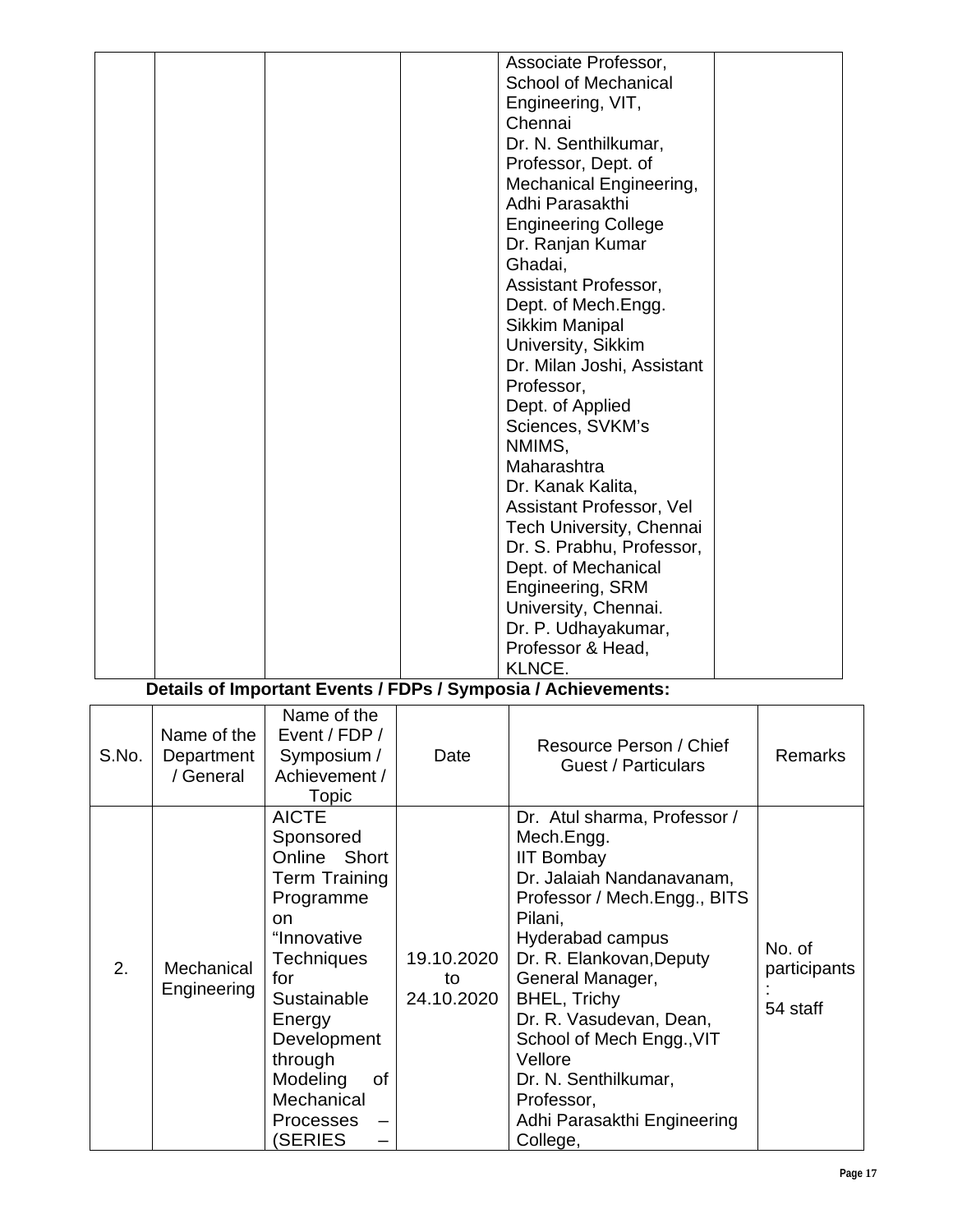| $III$ "                                                                                                                                                                       |                                | Chennai.<br>Dr. M. Sivakumar, Professor,<br>Vel Tech University, Chennai<br>Dr. M. R. Thansekhar,<br>Professor, KLNCE<br>Dr. Bijay Kumar Rout,<br>Professor, BITS PILANI,<br>Pilani<br>Dr. S. Miruna Joe Amali,<br>Professor / CSE, KLNCE                                                                                                                                                                                                                                                                                                                                                                                                                                                                                                                           |                                       |
|-------------------------------------------------------------------------------------------------------------------------------------------------------------------------------|--------------------------------|---------------------------------------------------------------------------------------------------------------------------------------------------------------------------------------------------------------------------------------------------------------------------------------------------------------------------------------------------------------------------------------------------------------------------------------------------------------------------------------------------------------------------------------------------------------------------------------------------------------------------------------------------------------------------------------------------------------------------------------------------------------------|---------------------------------------|
| Five<br>days<br>Online AICTE<br>-Training<br>and<br>Learning<br>(ATAL)<br>sponsored<br>Online<br>Faculty<br>Development<br>Programme<br>"3D<br>on<br>Printing<br>&<br>Design" | 30.11.2020<br>to<br>04.12.2020 | NIT,<br>Dr.Y.Ravikumar,<br>Warangal, Telangana<br>Dr. S. Sugavaneswaran,<br>VIT, Vellore,<br>Dr. PulakMohan Pandey,<br>IIT, Delhi<br>Er.<br>PadmajaPadarthi,<br>NEXGEN3D, Chennai.<br>Er.V. Iraimudi, Shree Rapid<br>Technologies,<br>Mumbai,<br>Maharastra<br>Er. R. Prithvirajan,<br>AU, Chennai, Tamilnadu<br>Dr. G. Saravanakumar,<br>IITM, Chennai.<br>Dr. L. Jyothish Kumar,<br>AMSI, Bangalore, Karnataka<br>Dr. Tushar Kanti Bera,<br>NIT, Durgapur, West Bengal<br>Dr.S. Vinodh,<br>NIT, Trichy, Tamilnadu<br>Dr.Rajesh<br>Ranganathan,<br>CIT, Coimbatore, Tamilnadu<br>Mr.C.Jaikumar, 3D CADD<br>Madurai,<br>Academy,<br>Tamilnadu<br>Mrs. Sandhya Chandrasekar<br>Wellness Consultant & Life<br>Infinite<br>Coach<br>Solutions,<br>Hyderabad, Telangana | No.<br>of<br>participants<br>90 staff |

| S.No. | Name of the<br>Department<br>/ General                 | Name of the Event /<br>FDP / Symposium /<br>Achievement / Topic                                   | Date       | Resource Person / Chief<br>Guest / Particulars                                                                                                                                                     | <b>Remarks</b>                                                                                                                                 |
|-------|--------------------------------------------------------|---------------------------------------------------------------------------------------------------|------------|----------------------------------------------------------------------------------------------------------------------------------------------------------------------------------------------------|------------------------------------------------------------------------------------------------------------------------------------------------|
| 3.    | Electrical<br>and<br><b>Electronics</b><br>Engineering | Webinar on "Recent<br><b>Developments</b><br>on.<br>NovelCOVID-19 and<br>Protecting<br>Ourselves" | 24.07.2020 | Prof.Dr.Saravana<br>Bhoopathi, M.B.B.S.M<br>.S. (Gen.<br>Surgery), M.Ch.<br>GastroEnterology,<br>Associate Professor,<br><b>Surgical Gastro</b><br>Enterology,<br>Department,<br>Government Rajaji | Total:<br>52Students<br>: $42$ (EEE $-$<br>Final year<br>[2016-2020]<br>Batch; III<br>year[2017-<br>2021 Batch]<br>IIYear [2018-<br>2022Batch] |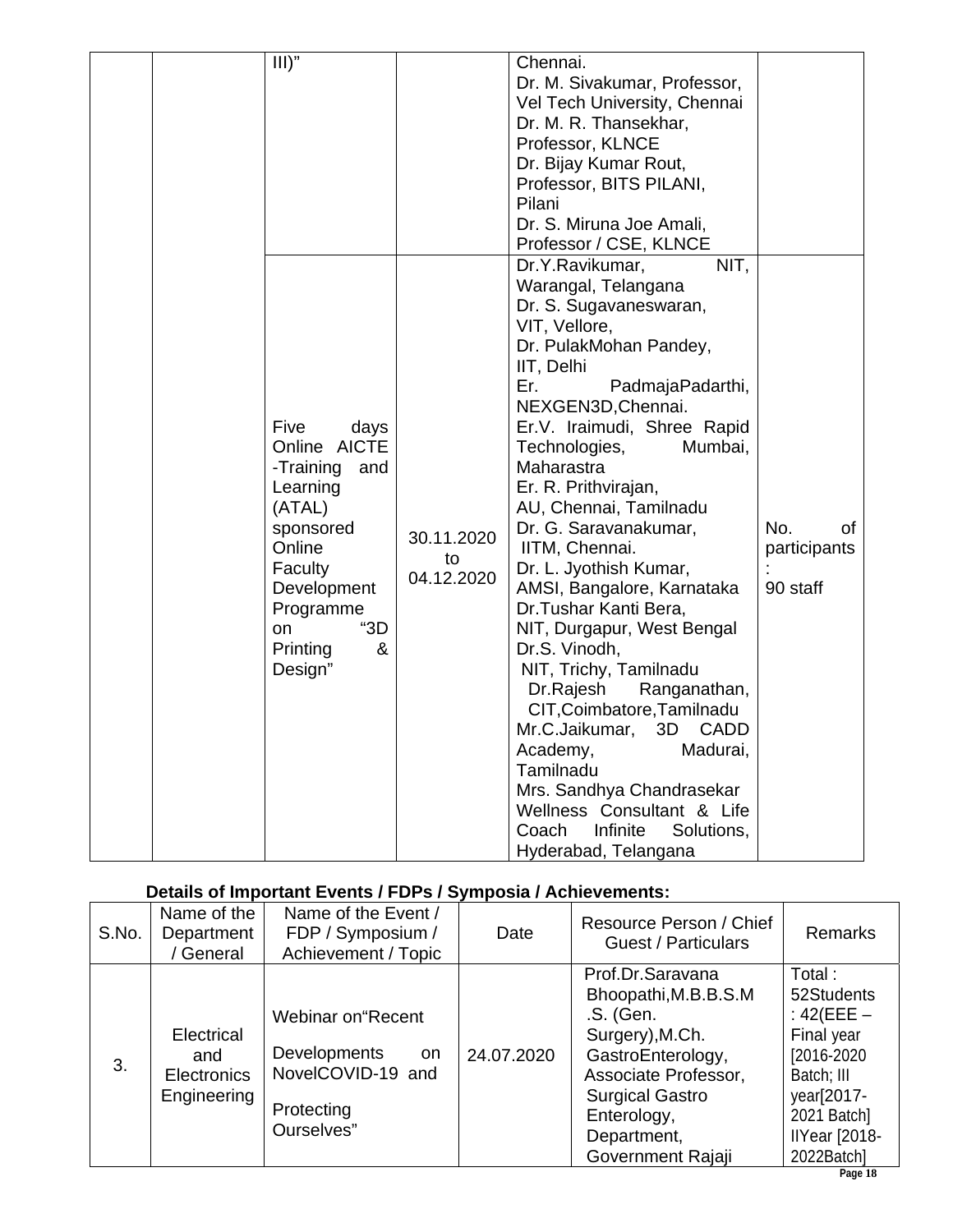|  | Hospital &Madurai<br>Medical<br>College and Hospital. | &<br>(I year[(2019-<br>2023Batch])<br>Staff:10 |
|--|-------------------------------------------------------|------------------------------------------------|
|--|-------------------------------------------------------|------------------------------------------------|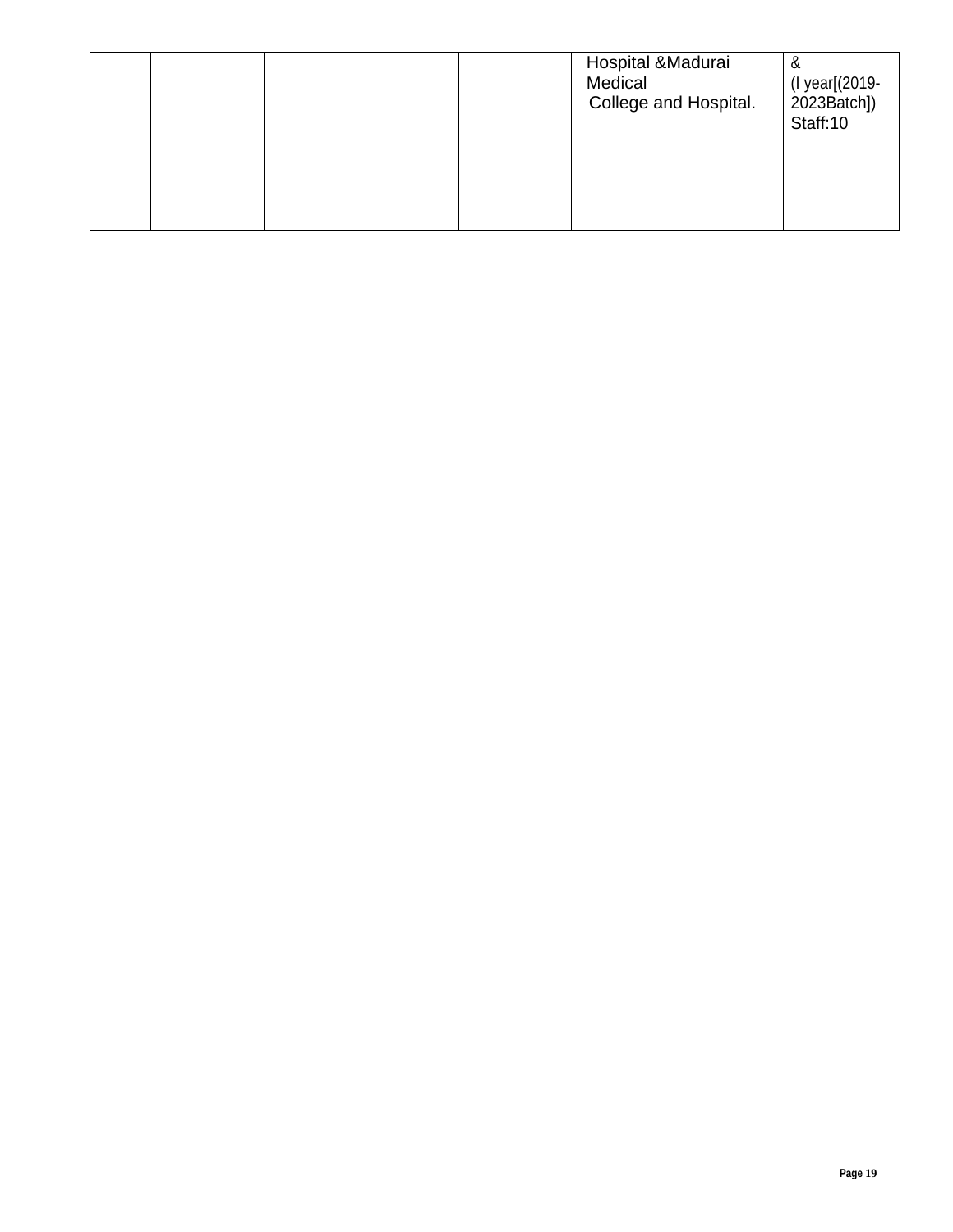|  | Online<br>Five<br>days<br>AICTE -Training and<br>Learning<br>(ATAL)<br>sponsored<br>Online<br>Development<br>Faculty<br>Programme<br>on<br>"Machine<br>Learning<br>Applications in Energy<br>Management of Smart<br>Grid".<br>" Two weeksAICTE | 21.09.2020<br>to<br>25.09.2020 | Professor,<br>Dr.Sujatha<br>Balaraman,<br>Associate Professor,<br>Government College of<br>Technology, Coimbatore.<br>Dr.V.Kejalakshmi,<br>Professor/ECE<br>Dr.S.Miruna Joe Amali,<br>Professor / CSE<br>Dr. P. Loganthurai, ASP<br>/ EEE, KLNCE<br>M.S.M. Karthik Sundar<br><b>Machine Learning</b><br>Engineer,<br>MadStreet<br>Den, Chennai.<br><b>SaravanaPrabu</b><br>Subramanian,<br>Yogalnstructor,<br>Dr.S.Kalyani, Professor,<br>Kamaraj College<br>0f<br>Engineering&Technolog<br>y, Virudhunagar.<br>Dr.C.K.Babulal,<br>Professor,<br>Thiagarajar<br>College of Engineering,<br>Madurai.<br>Dr.NarayanaPrasad<br>Padhy, Professor<br>&Institute ChairlIT,<br>Roorkee, Uttarkhand. | No.of<br>participants:<br>63 staff |
|--|------------------------------------------------------------------------------------------------------------------------------------------------------------------------------------------------------------------------------------------------|--------------------------------|----------------------------------------------------------------------------------------------------------------------------------------------------------------------------------------------------------------------------------------------------------------------------------------------------------------------------------------------------------------------------------------------------------------------------------------------------------------------------------------------------------------------------------------------------------------------------------------------------------------------------------------------------------------------------------------------|------------------------------------|
|  | <b>SponsoredOnlineFacul</b><br>tyDevelopmentProgra<br>mmeOn"Enhancement<br>of<br><b>DataAnalytics</b><br>forSmart<br>Grid"(FDPseries1)                                                                                                         | 02.11.2020<br>To<br>16.11.2020 | Prof.S.Kuruseelan,<br>Asst. Professor, Vellore<br>Institute of Technology<br>(VIT), Chennai.<br>Dr.R.Rajeswari, Professor<br><b>Government Collegeof</b><br>Technology, Coimbatore.                                                                                                                                                                                                                                                                                                                                                                                                                                                                                                          |                                    |

| S.No. | Name of the<br>Department<br>General                   | Name of the Event /<br>FDP / Symposium /<br>Achievement / Topic                                                                | Date                           | Resource Person / Chief<br><b>Guest / Particulars</b>                                               | <b>Remarks</b>                        |
|-------|--------------------------------------------------------|--------------------------------------------------------------------------------------------------------------------------------|--------------------------------|-----------------------------------------------------------------------------------------------------|---------------------------------------|
| 3.    | Electrical<br>and<br><b>Electronics</b><br>Engineering | " Two weeksAICTE<br><b>SponsoredOnlineFac</b><br>ultyDevelopmentProg<br>rammeOn"Enhancem<br>DataAnalytics<br>entof<br>forSmart | 02.11.2020<br>To<br>16.11.2020 | Er.Swathi<br>RajasekaranSenior<br>Developer<br>(PEGA), Cognizant<br>Technologysolutions<br>Chennai. | No.of<br>participants<br>$: 45$ staff |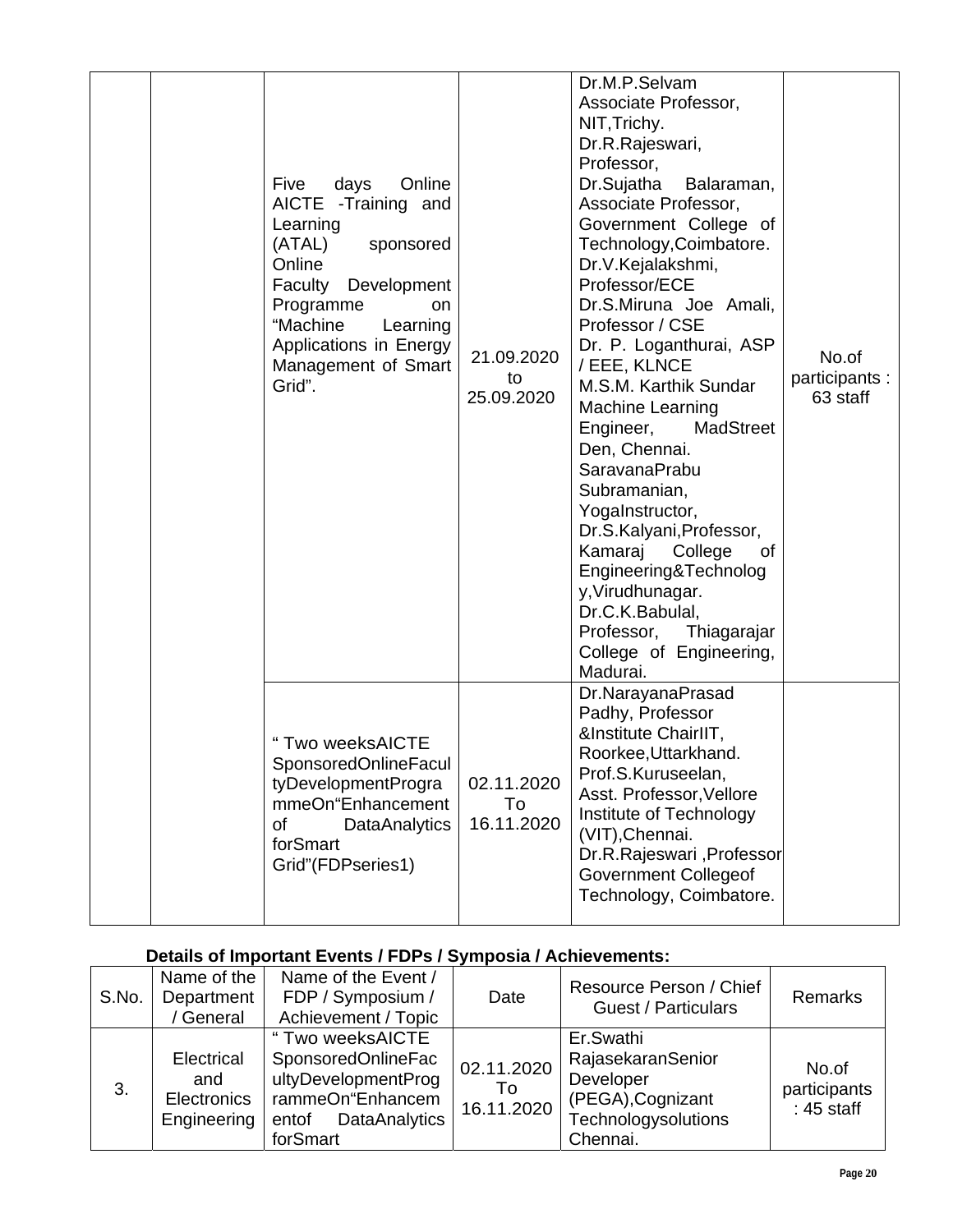|  | Grid"(FDPseries1) |                               |  |
|--|-------------------|-------------------------------|--|
|  |                   | Dr.B.V. Manikandan,           |  |
|  |                   | Senior Professor,             |  |
|  |                   | Mepco Schlenk                 |  |
|  |                   |                               |  |
|  |                   | Engineering                   |  |
|  |                   | College, Sivakasi.            |  |
|  |                   | Dr.Ansarilmamudheen,          |  |
|  |                   | <b>Senior Analytics</b>       |  |
|  |                   | Manager, Australia.           |  |
|  |                   | Dr.G.Y. RajaaVikhram,         |  |
|  |                   | AP/EEE, SRM Institute         |  |
|  |                   | of Science and                |  |
|  |                   | Technology, Chennai.          |  |
|  |                   |                               |  |
|  |                   | Dr.Ravi Segal,                |  |
|  |                   | <b>Managing Director-</b>     |  |
|  |                   | Energy Consulting,            |  |
|  |                   | India, Bengaluru.             |  |
|  |                   | Dr.M.Senthil                  |  |
|  |                   | Kumar, AP, NIT, Patna,        |  |
|  |                   | Bihar.                        |  |
|  |                   | Er. Vinoth Subramanian,       |  |
|  |                   | Siliconsoftware services,     |  |
|  |                   | Madurai.                      |  |
|  |                   | Dr.Pooja                      |  |
|  |                   |                               |  |
|  |                   | Chadhaury, Associate          |  |
|  |                   | Professor, Sharda             |  |
|  |                   | University,                   |  |
|  |                   | Dr.M.P.Selvam,                |  |
|  |                   | Associate                     |  |
|  |                   | Professor, NIT, Trichy.       |  |
|  |                   | Dr.K.Gnanambal, Profe         |  |
|  |                   | ssor/EEE, Dr.S. Parthas       |  |
|  |                   | arathy, Professor/EEE,        |  |
|  |                   | Dr.N.Janakiraman,             |  |
|  |                   | Professor/ECE,                |  |
|  |                   | Prof.A.Marimuthu,             |  |
|  |                   | ASP/EEE                       |  |
|  |                   |                               |  |
|  |                   | Dr.C.Vimalrani,               |  |
|  |                   | ASP/EEE, K.L.N.C.E.           |  |
|  |                   | Dr.Mohamed                    |  |
|  |                   | Mansoor, Assistant            |  |
|  |                   | Professor, Karpagam           |  |
|  |                   | Academy ofHigher              |  |
|  |                   | Education, Coimbatore.        |  |
|  |                   | Dr.S.Kalyani, Professor,      |  |
|  |                   | KamarajCollegeof              |  |
|  |                   | Engineering and               |  |
|  |                   | Technology,                   |  |
|  |                   | Virudhunagar.                 |  |
|  |                   | Er.T.K.Rishikesh, KLAC        |  |
|  |                   | orporation, Chennai.          |  |
|  |                   | Dr.M.Lakshmanan,              |  |
|  |                   | Professor, Galgotias          |  |
|  |                   |                               |  |
|  |                   | <b>College of Engineering</b> |  |
|  |                   | andTechnology, Greate         |  |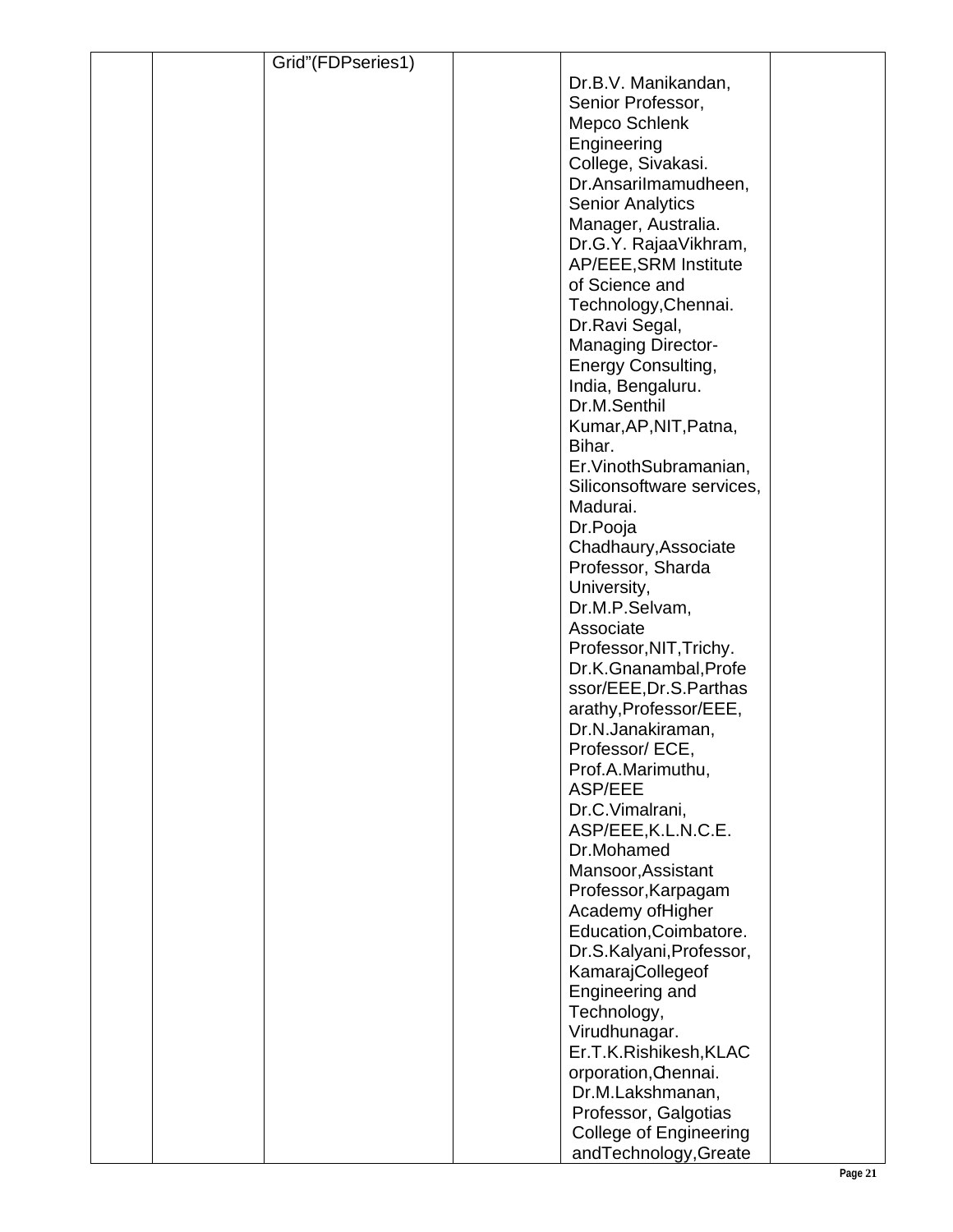|  |  | daer<br>мm<br>.<br>1405<br>,,,<br>ιιαι<br> |  |
|--|--|--------------------------------------------|--|
|  |  |                                            |  |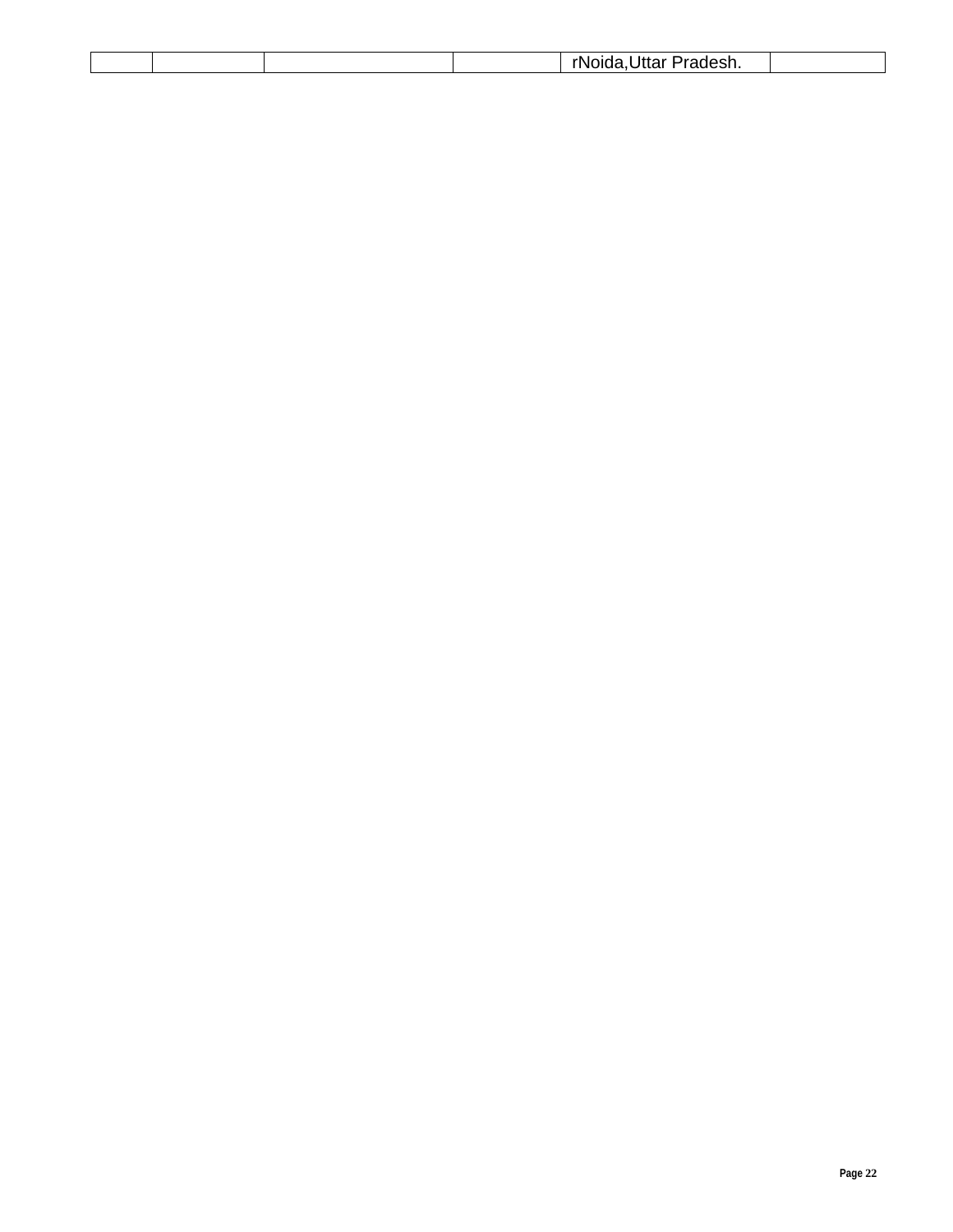| S<br>.No | Name of<br>the<br>Departme<br>nt/<br>General | Name of the<br>Event / FDP /<br>Symposium /<br>Achievement<br>/ Topic                                                                                                        | Date                                   | Resource Person / Chief Guest /<br><b>Particulars</b>                                                                                                                                                                                                                                                                                                                                                                                                                                                                          | <b>Remarks</b>                                                                |
|----------|----------------------------------------------|------------------------------------------------------------------------------------------------------------------------------------------------------------------------------|----------------------------------------|--------------------------------------------------------------------------------------------------------------------------------------------------------------------------------------------------------------------------------------------------------------------------------------------------------------------------------------------------------------------------------------------------------------------------------------------------------------------------------------------------------------------------------|-------------------------------------------------------------------------------|
|          | Electrical<br>and                            | "Five Days<br>online<br><b>STUDENT</b><br><b>INDUCTIO</b><br>$\mathsf{N}$<br><b>PROGRA</b><br>M (eSIP)"                                                                      | 16.11.2020<br>To<br>20.11.2020         | Mr.Manoranjan, Team<br>Leader, TCS, Bengalaru,<br>Er.Muthu, Srim<br>Automation, Madurai.<br>Dr.S.M.Kannan, Prof.andHead/<br>EEE,<br>Dr.K.Gnanambal,<br>Prof./EEE,<br>Dr.P.Udhayakumar,<br>Prof & Head / Mech.<br>&Training<br>andPlacement<br>Officer,<br>Dr.S.Parthasarathy,<br>Prof./EEE,<br><b>IIPC</b> Coordinator,<br>Dr.S.Venkatanarayanan, Prof./E<br>EE,<br>Mr.A.Manoj, AP/EEE,<br>N. VimalRadha Vignesh,<br>AP/EEEK.L.N.C.E.                                                                                          | Total:44<br><b>Students</b><br>44<br>(I year<br>$[(2020 -$<br>2024<br>Batch]) |
| 3.       | Electronic<br>s<br>Engineeri<br>ng           | Two weeks<br><b>AICTE</b><br>Sponsored<br>Online<br>Faculty<br>Developmen<br>Programme<br>on<br>"Enhanceme<br>Data<br>οf<br>nt<br>Analytics for<br>Smart Grid"<br>(seriesII) | 30.11.202<br>0<br>To<br>12.12.20<br>20 | Dr.SureshSundaram,<br>Professor, IIT<br>Guwahati, Guwahati.<br>Dr.A.Shunmugalatha,<br>Professor, VelammalCollegeof<br>Engineeringand<br>Technology, Madurai.<br>Dr.S.Selvanidyanandan,<br><b>ASP, Mepco Schlenk</b><br>EngineeringCollege, Sivakasi,<br>Prof.S.Kuruseelan, AP,<br>Vellore Institute of Technology<br>(VIT), Chennai. Dr.<br>Kumaravel S., NITCalicut,<br>Calicut, Kerala.<br>Dr. Ansarilmamudheen,<br>SeniorAnalytics Manager,<br>Australia.<br>Dr. NithinS. AP, Amrita<br>vishwavidhyapeetham,<br>Coimbatore. | No.of<br>Participan<br>78<br>ts<br>staff                                      |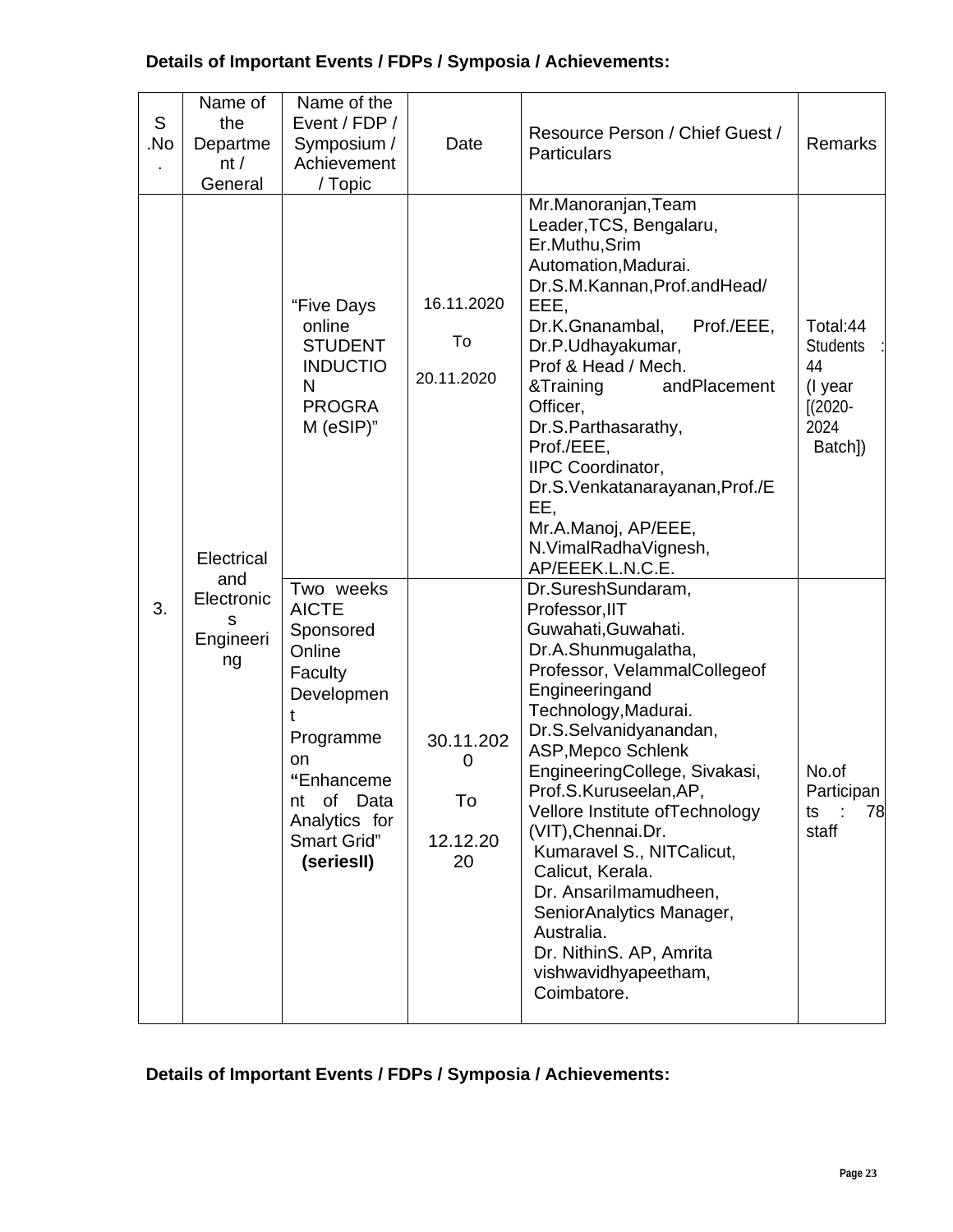| S.No. | Name of<br>the<br>Departm<br>ent/<br>General | Name of the<br>Event / FDP /<br>Symposium /<br>Achievement /<br>Topic                                                                                                  | Date                           | Resource Person /<br>Chief Guest /<br><b>Particulars</b>                                                                                                                                                                                                                                                                                                                                                                                                                                                                                                                                                                                                                                                                                                                                                                                                                                                                                                                                                                                                                                                                                                                               | Remarks                             |
|-------|----------------------------------------------|------------------------------------------------------------------------------------------------------------------------------------------------------------------------|--------------------------------|----------------------------------------------------------------------------------------------------------------------------------------------------------------------------------------------------------------------------------------------------------------------------------------------------------------------------------------------------------------------------------------------------------------------------------------------------------------------------------------------------------------------------------------------------------------------------------------------------------------------------------------------------------------------------------------------------------------------------------------------------------------------------------------------------------------------------------------------------------------------------------------------------------------------------------------------------------------------------------------------------------------------------------------------------------------------------------------------------------------------------------------------------------------------------------------|-------------------------------------|
| 3.    | EEE                                          | "Two<br>weeks<br><b>AICTE</b><br>Sponsored Online<br>Faculty<br>Development<br>Programme<br>on<br>"Enhancementof<br>Data<br>Analytics for<br>Smart Grid"<br>(SeriesII) | 30.11.2020<br>To<br>12.12.2020 | Dr.R.Gnanadass, Professor,<br>PondicherryEngineering<br>College,<br>Dr. G. Y. RajaaVikhram,<br>AP/EEE, SRMInstitute of<br>Science and Technology,<br>Chennai,<br>Dr.B.V.Manikandan, Senior<br>Professor, MepcoSchlenk<br>EngineeringCollege,<br>Sivakasi<br>Dr.R.Rajeswari, Professor,<br>GovernmentCollegeofTech<br>nology, Coimbatore.<br>Dr.M.SenthilKumar, AP, NI,<br>Patna, Bihar.Dr.Altaf<br>QHBadar, AP/EEE, NIT,<br>Warangal, Telangana.<br>Dr. S. Miruna Joe Amali,<br>Professor/CSE,<br>Dr.PremKumarP,ASP/CSE,<br>Professor<br>A.Marimuthu, ASP/EEE,<br>Dr.P.Loganthurai, ASP/EE,<br>K.L.N.C.E.<br>Dr.M.P.Selvam,Associate<br>Professor, NIT, Trichy.<br>Dr.MohamedMansoor,<br>AssistantProfessor,<br>KarpagamAcademy of<br>HigherEducation,<br>Coimbatore.<br>Mr.M.Nakeeran, Research<br>Scholor / CSE, Amritavishwa<br>Vidhyapeetham, Coimbatore<br>Dr.M.Ulagammai, ASP<br>/EEE,SaveethaEngineering<br>College, Chennai.<br>Dr.M.Lakshmanan,<br>Professor, Galgotias<br>College of Engineering and<br>Technology, Greater Noida,<br>UttarPradesh.<br>Er.DineshPonnuswamy<br>Managing Director,<br><b>SAllncubation Centre for</b><br>EmbeddedandloT<br>system, Coimbatore. | No.of<br>Participants<br>: 78 staff |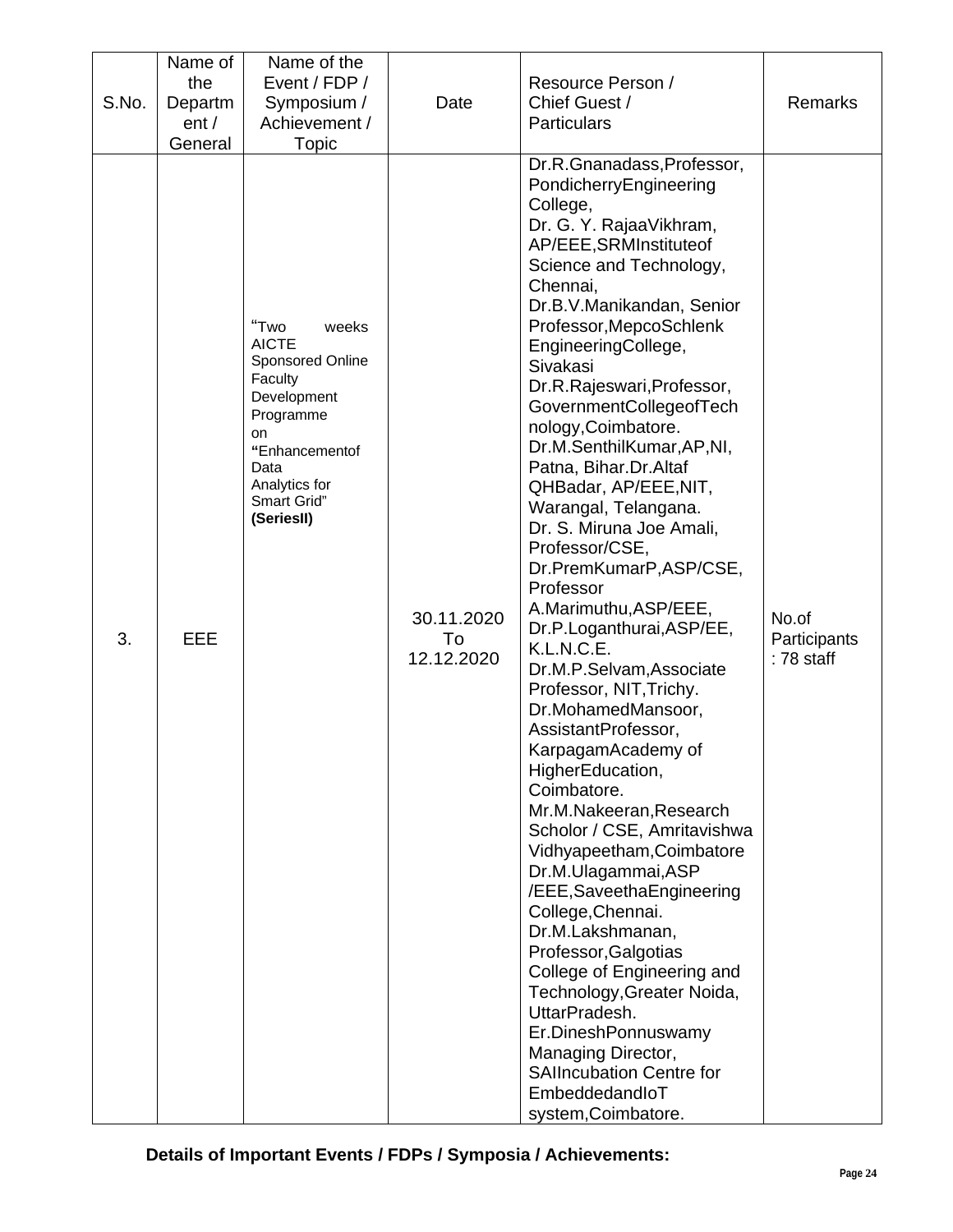| S.No. | Name of the<br>Department /<br>General          | Name of the Event<br>/ FDP /<br>Symposium /<br>Achievement /<br>Topic                                                       | Date       | Resource Person / Chief<br>Guest / Particulars                                                                                                              | <b>Remarks</b>                                                                                                |
|-------|-------------------------------------------------|-----------------------------------------------------------------------------------------------------------------------------|------------|-------------------------------------------------------------------------------------------------------------------------------------------------------------|---------------------------------------------------------------------------------------------------------------|
|       |                                                 | Webinar<br>on"The<br><b>Rise</b><br>ofCollaborative<br><b>Robots</b><br>inIndustry4.0"                                      | 06.01.2021 | Er.SenthilKumar<br>D,Senior<br><b>Technical</b><br>&Project<br>Engineer,<br>KayVybinCorporation,<br>Penkarpada, Mira<br>Road, MiraBhayandar<br>Maharashtra. | Total:51<br>Students:49<br>(I year[(2020-<br>2024Batch])<br>Faculty:02<br>(Internal)                          |
|       | Electrical<br>and<br>Electronics<br>Engineering | Webinar<br>on"Industrialapp<br>licationsofElectri<br>calmotors<br>andDrives"                                                | 27.01.2021 | Er.R.MuthuManager,<br>SRIMAutomation,<br>Madurai.                                                                                                           | Total: 39Stud<br>ents:37(B.E.E<br>EE-Ilyear / IV<br>Sem[(2019-<br>2023Batch])<br>Faculty:02(Int<br>ernal)     |
|       |                                                 | Webinaron"Awa<br>yforwardindevel<br>opingcareerinpo<br>sector<br>wer<br>$\blacksquare$<br>Challengesand<br>Jobopportunities | 30.01.2021 | G.Kathiravan, Engineer<br><b>UtilityPowerSystem</b><br><b>StudiesPowerResearc</b><br>h&DevelopmentConsul<br>tants Pvt.Ltd, Bengaluru                        | Total:54<br>Students:52<br>(B.E.EEE-IV<br>Year / VII<br>Sem[(2017-<br>2021Batch])<br>Faculty:02<br>(Internal) |
| 3.    |                                                 | Webinar<br>on"JobOpportu<br>nityAwareness<br>inElectricaland<br>ElectronicsCore<br>Companies"                               | 02.02.2021 | Er. Rishikesh T.K,<br>Senior<br>SoftwareEngineer,<br>KLACorporation,<br>Chennai.                                                                            | Total:38<br>Students:36<br>(B.E.EEE-III year<br>/ VI Sem[(2018-<br>2022 Batch])<br>Faculty:02<br>(Internal)   |
|       |                                                 | Webinar<br>on"Motivational<br><b>Talk forCareer</b><br>Development"                                                         | 23.02.2021 | Mrs.T.K.Lilly Grace,<br><b>AssistantCommissioner</b><br>of Police, Madurai.                                                                                 | Total:62Stu<br>dents:62<br>(B.E.EEE-IV<br>year/VIII<br>Sem[(2017-<br>2021Batch] &<br>B.E.EEE]                 |
|       |                                                 | Webinar<br>on"Engineering<br>CareerSkills"                                                                                  | 06.03.2021 | Mr.M.Karthik, HR<br>&Behavioral<br>SkillTrainer,<br>Psychologist,<br>LeadershipCoach,<br>Erode.                                                             | Total:39Stud<br>ents:39<br>$(B.E.EEE-II$<br>year[(2019-<br>2023Batch])                                        |
|       |                                                 | Online"Pr<br>ojectConte<br>st"                                                                                              | 29.03.2021 | Er.M.Ponbalamurugan,<br>ExecutiveSupervisor,<br>J.R.Engineering,<br>Madurai.                                                                                | Total:38Stu<br>dents:38<br>(B.E.EEE-III<br>year [(2018-<br>2022Batch])                                        |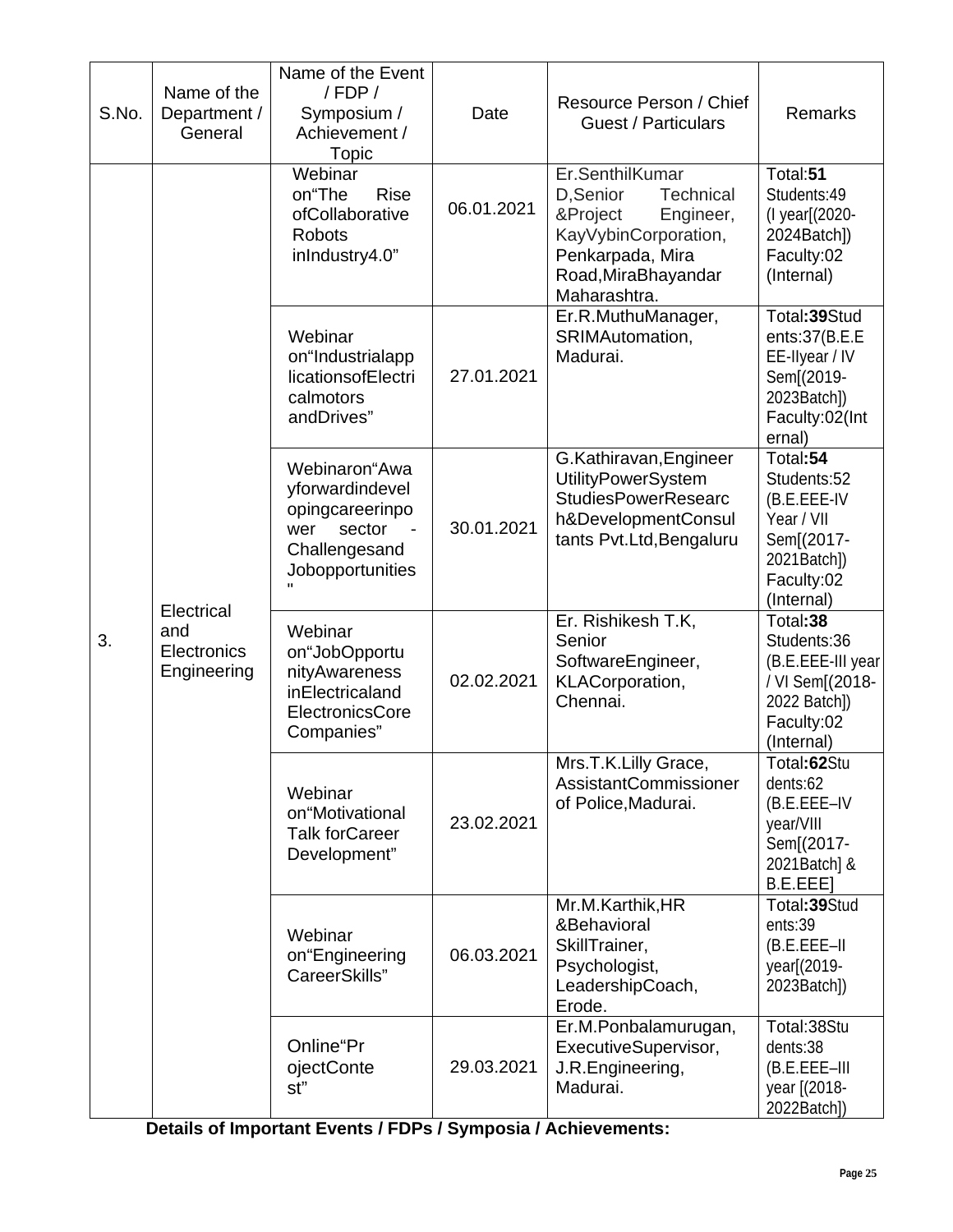| S.<br>No. | Name of the<br>Department<br>/ General                 | Name of the<br>Event / FDP /<br>Symposium /<br>Achievement /<br><b>Topic</b>                                                  | Date       | Resource Person /<br>Chief Guest /<br><b>Particulars</b>                                                                                                                       | Remarks                                                                                    |
|-----------|--------------------------------------------------------|-------------------------------------------------------------------------------------------------------------------------------|------------|--------------------------------------------------------------------------------------------------------------------------------------------------------------------------------|--------------------------------------------------------------------------------------------|
|           | Electrical<br>and<br>Electronics<br>Engineering        | "Project<br>Contest"                                                                                                          | 29.03.2021 | Er.R.PradeepKumar,<br>ExecutiveSupervisor&<br>Project FinanceHead,<br>J.R.Engineering,<br>Madurai                                                                              | Total:76Students:76<br>(B.E.EEE-IV<br>year[(2017-2021Batch])                               |
| 3.        |                                                        | $\overline{\text{Web}}$ inar<br>on"RecentAdv<br>ancementsand<br><b>CareerOpport</b><br>uities<br>ofElectrical<br>Engineering" | 15.05.2021 | Mr.L.R.C.Ashokkumar,<br>Associate<br>R&D Engineer,<br>Hitachi-ABBPower<br>Grids.                                                                                               | Total: 55Students:48<br>$(B.E.EEE-$<br>lyear[(2020-2024<br>Batch])<br>Faculty:07(Internal) |
|           | Electronics<br>and<br>Communica<br>tion<br>Engineering | Automotive<br>loT<br>Diagnosis<br>and<br>using<br>demo<br><b>IFTTT &amp; Adafruit</b><br>IO server                            | 01.07.2020 | Mr. K. Vignesh, Senior<br>Developer,<br>Vei4 Developers<br>5/134, lyyappan Nagar,<br>3 <sup>rd</sup> Street Tuticorin,<br>Thoothukudi.                                         | No.of participants :<br>III & IV Year ECE<br>120<br>students<br>students                   |
|           |                                                        | Recent trends &<br>Scope in<br>Information<br>Technology                                                                      | 17.08.2020 | Mr.P.Dineshkumar,<br>Automation Engineer,<br>IBM, Hesingborg,<br>Sweden.                                                                                                       | No.of participants :<br>III & IV Year ECE<br>student -90 students                          |
|           |                                                        | Webinar on<br>Embedded<br>Systems with<br>Artificial<br>Intelligence                                                          | 29.08.2020 | Texas Instruments - Mr.<br>Santhosh Kumar, Design<br>Engineer, Bengaluru<br>Area, India                                                                                        | No.of participants:<br>55 Students                                                         |
| 4.        |                                                        | Webinar on<br>career<br>opportunities in<br>software<br>development                                                           | 13.02.2021 | Mr.K.Anupriyan,<br>Corporate Trainer,<br>Livewire,<br>Chennai                                                                                                                  | No.of participants :<br>50 Students                                                        |
|           |                                                        | Webinar on<br>General<br>Awareness<br>about Industries<br>and Job<br>Opportunities                                            | 26.02.2021 | Mr.ManojSakunthalan,<br><b>Member Technical Staff</b><br>- Quality Analyst<br>Zoho Technologies,<br>Mathalamparai,<br>Tenkasi.                                                 | No.of participants :<br>54 Students (B.E / III<br>/VI)                                     |
|           |                                                        | <b>RECENT</b><br>TRENDS IN IC<br><b>CHIP DESIGN</b>                                                                           | 03.03.2021 | Jebashini Ponnian,<br>Lecturer, Department of<br><b>Electrical and</b><br><b>Electronics Engineering</b><br>, Faculty of Engineering<br>Sciences and<br>Technology , Malaysia. | No.of participants :<br>49 Students / 4<br><b>Faculties</b>                                |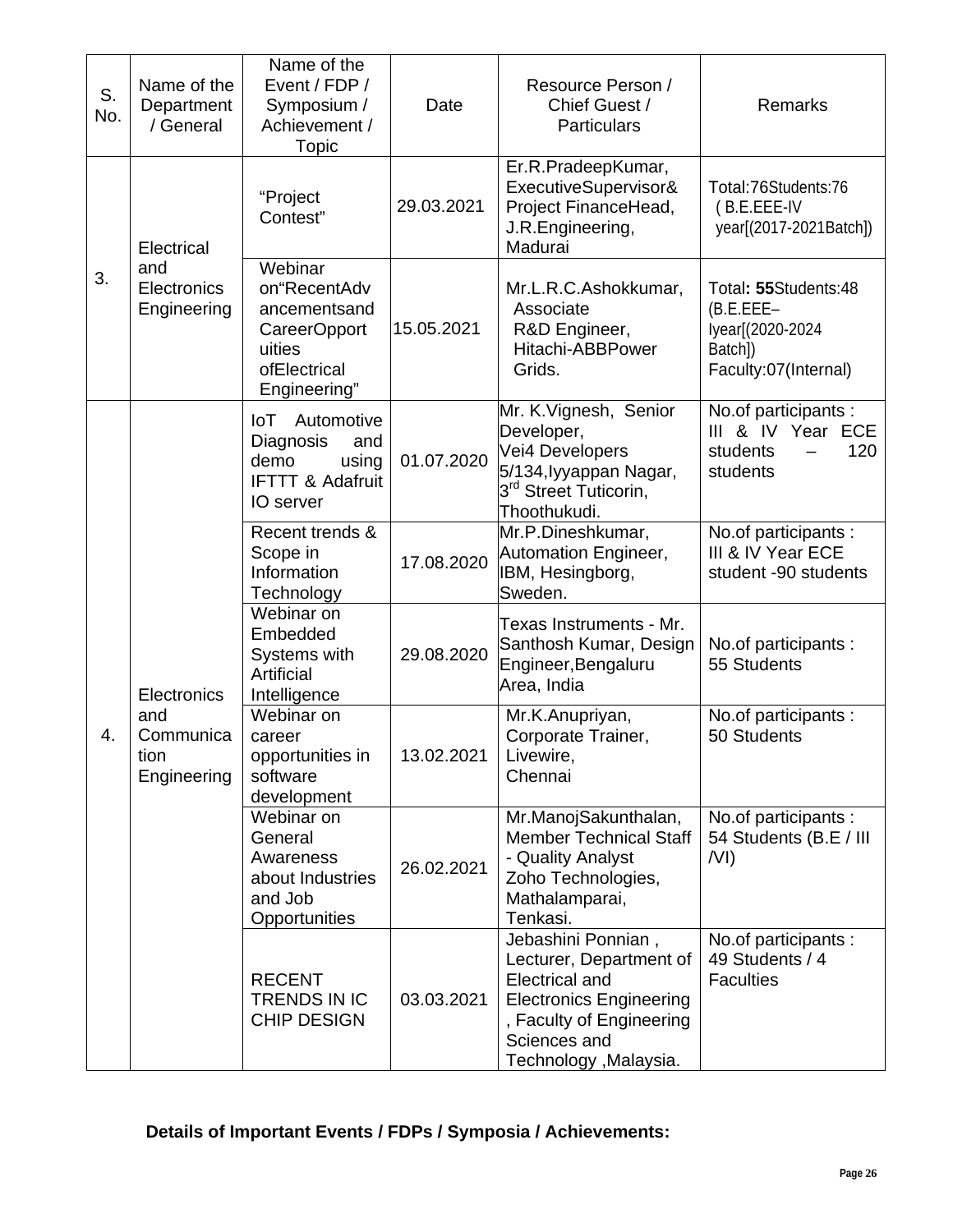| S.No. | Name of the<br>Department /<br>General          | Name of the<br>Event / FDP /<br>Symposium /<br>Achievement /<br><b>Topic</b> | Date       | Resource Person /<br>Chief Guest /<br>Particulars                                                                                                                                                | Remarks                                                                            |
|-------|-------------------------------------------------|------------------------------------------------------------------------------|------------|--------------------------------------------------------------------------------------------------------------------------------------------------------------------------------------------------|------------------------------------------------------------------------------------|
|       |                                                 | How to avoid<br>Procrastination?                                             | 06.03.2021 | Mrs.Sangeetha<br>Vasudevan,<br>M.S.(Counseling<br>and<br>psychotherapy)Psychol<br>ogy Department                                                                                                 | No.of<br>participants :<br>120 Students                                            |
|       |                                                 | Campus to<br>Corporate -<br>Decoding HR's<br>Mind                            | 09.03.2021 | Mr.K.Jeyakrishnan,<br>Senior Manager Client<br>Engagement,<br>RoyalCyberInc.,<br>Chennai                                                                                                         | 54 Students<br>from 2nd & 3rd<br>Year ECE / 05<br><b>Faculties</b>                 |
|       |                                                 | A Technical<br>Overview of<br>Machine<br>Learning and<br>Deep Learning!      | 11.03.2021 | Mr.J.Vinothkumar,<br>Scientist,<br><b>ITC</b><br>Data<br>Infotech, No:18, Gate,<br>1&2, Dodda Banaswadi<br>Main<br>Road,<br>Maruthiseva<br>Nagar,<br>Bengaluru                                   | No.of<br>participants :<br>79 students<br>(BE/II&III/IV&V<br>$\vert$               |
|       |                                                 | How to face an<br>interview?                                                 | 20.03.2021 | Ms. Vinodini M S App<br>Programmer<br>Dev<br><b>CitiCorp</b><br>Analyst<br>Services                                                                                                              | No.of<br>participants :<br><b>Students</b><br>Internal-130                         |
| 4.    | Electronics and<br>Communication<br>Engineering | Becoming an<br>Industry-Ready<br>Engineer                                    | 26.03.2021 | Dr.<br>SelvarajVadivelu<br>(Independent<br>Researcher<br>&<br>Professor, Bangalore).<br>Specialization:<br>Information systems                                                                   | No.of<br>participants:<br>73 Students<br>ECE / II /<br>IVSem ECE /<br>III / VI Sem |
|       |                                                 | <b>BREAKING THE</b><br><b>ENGINEERING</b><br><b>MYTHS</b>                    | 27.03.2021 | D.RAGAVARTHINI,<br>SYSTEM ENGINEER,<br>INFOSYS,<br><b>MYSORE</b>                                                                                                                                 | No.of<br>participants :<br>80 students<br>(BE/II & III/IV &<br>VI)                 |
|       |                                                 | Preparation for<br><b>CORE</b><br>companies                                  | 17.04.2021 | Mr.Akshay Kumar,<br>System Engineer,<br>Jasmin<br>Infotech<br>Pvt<br>Ltd, Chennai                                                                                                                | No.of<br>participants :<br>23 students<br>(B.E/III&IV/<br>VI& VIII)                |
|       |                                                 | Little Things<br>make BIG Days                                               | 17.04.2021 | Mr.A.S.karthikeyan,<br>Embedded<br>Engineer, Honeywell<br>Technology solutions<br>Ms.C.Chandrika<br>Priyadarshini, Assistant<br>System Engineer, Tata<br><b>Consultancy Services,</b><br>Kolkata | No.of<br>participants :<br>45 Students<br>(B.E / II / IV)                          |
|       |                                                 | General<br>awareness about                                                   | 15.05.2021 | Ms.Anupriya<br><b>Information Technology</b>                                                                                                                                                     | No.of<br>participants :                                                            |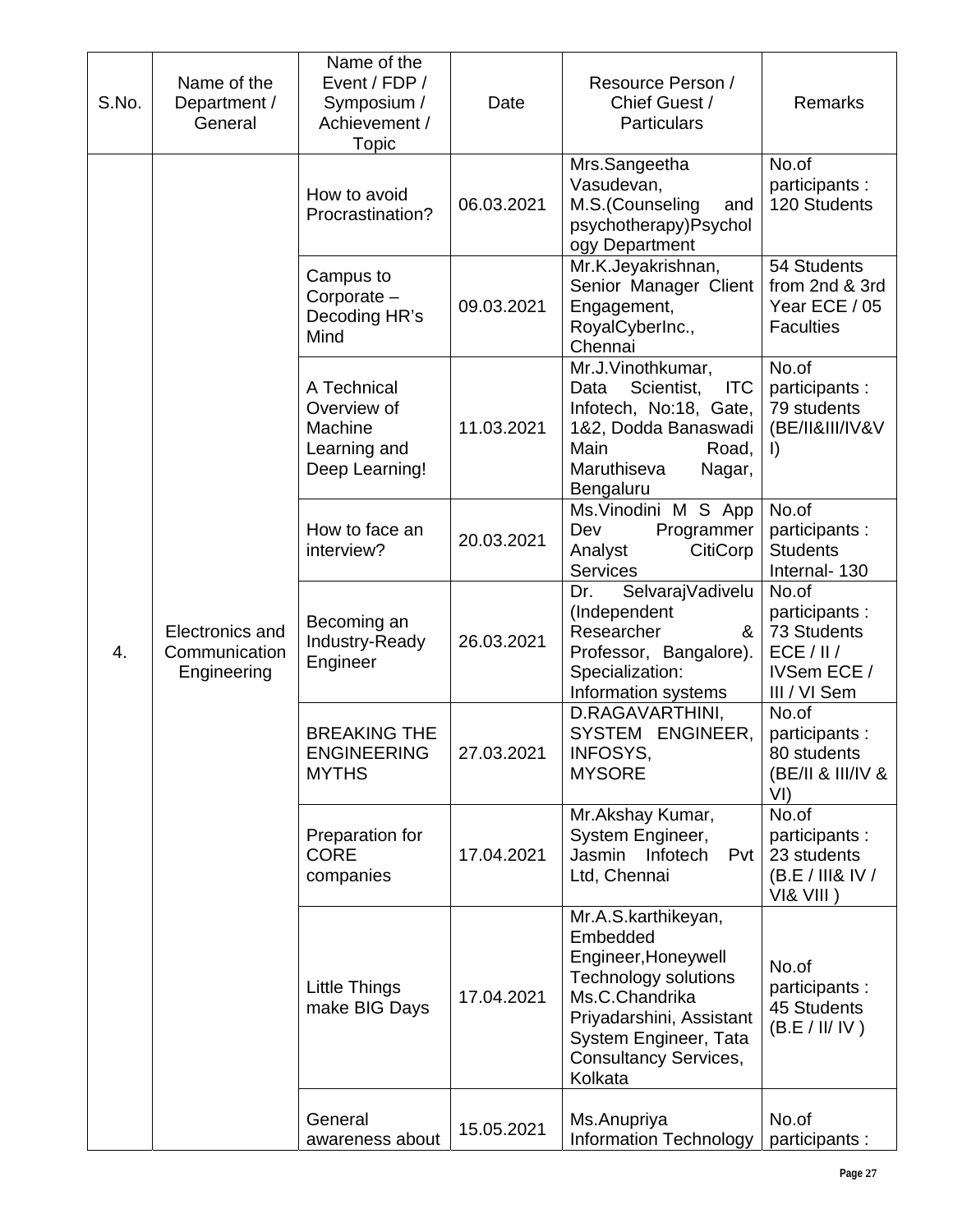| placement                                                 |            | <b>Analyst TCS</b>                                                                                                                                        | <b>Students</b><br>Internal-50                                          |
|-----------------------------------------------------------|------------|-----------------------------------------------------------------------------------------------------------------------------------------------------------|-------------------------------------------------------------------------|
| Career<br>Opportunities for<br>an Electronics<br>Engineer | 22.05.2021 | Mr. R.Akshay Kumar,<br><b>Senior Systems</b><br>Engineer, Jasmin<br>Infotech PVT LTD, Plot<br>119 Velachery<br>Tambaram<br>Road, Pallikaranai,<br>Chennai | No.of<br>participants :<br>87 Students<br>(ECE /I year /II<br>semester) |

|    | S.No. | Name of the<br>Department /<br>General                      | Name of the<br>Event / FDP /<br>Symposium /<br>Achievement /<br>Topic | Date                                                             | Resource Person /<br>Chief Guest /<br><b>Particulars</b>                                                                                                                                          | <b>Remarks</b>                                                  |
|----|-------|-------------------------------------------------------------|-----------------------------------------------------------------------|------------------------------------------------------------------|---------------------------------------------------------------------------------------------------------------------------------------------------------------------------------------------------|-----------------------------------------------------------------|
|    |       |                                                             | Webinar<br><b>on</b><br>"Cognitive<br>radio<br>communication"         | 19.02.2021<br>$\boldsymbol{\alpha}$<br>20.02.2021                | <b>Pantech solutions</b>                                                                                                                                                                          | No. of<br>participants :<br>15 Students /<br>10 Faculties       |
| 4. |       |                                                             | <b>IETE</b><br>sponsored<br>Mini<br>project<br>Contest 2K21           | 13.03.2021                                                       | Mr. S. Sweeken<br>Britto, Assistant<br>General Manager (<br>Electronics) Airport<br>Authority of India,<br>Madurai Mr.<br>Mr.Sabari guru raja,<br>Application<br>Engineer, Siemens,<br>Bangalore. | 20 Students                                                     |
|    |       | Electronics and<br>Communication<br>Engineering             | Webinar on "IoT<br>using<br>Arduino<br>and Rasberry Pi"               | 15.03.2021                                                       | P.Arun kumar<br><b>Senior Automation</b><br>Trainer,<br>AIS Education,<br>Annanagar,<br>Madurai.                                                                                                  | No.of participants<br>: 79 Students<br>(BE/II & III/IV &<br>VI) |
|    |       |                                                             | <b>Technical Paper</b><br>Presentation                                | 27.03.2021                                                       | Mr.A.S. Karthikeyan,<br><b>Embedded Engineer</b><br>1,<br><b>Honeywell Technology</b><br><b>Solutions</b><br>Elcot IT park, Airport-<br>Mattuthavani Ring<br>road,<br>Madurai - 625 020           | No.of participants<br>:82 students from<br>I year<br>ECE-A&B    |
|    |       | Webinar<br>on<br>"MATLAB<br>for<br><b>Industrial Needs"</b> | 30.03.2021                                                            | Mr.Sivakumaran,<br>Director, Photon<br>Technologies,<br>Chennai. | No.of participants<br>55 Students (B.E.<br>$/$ III $/$ VI)                                                                                                                                        |                                                                 |
|    |       |                                                             | International<br>Opportunities                                        | 05.03.2021                                                       | Sayed Osama,<br><b>Business</b>                                                                                                                                                                   | No.of participants                                              |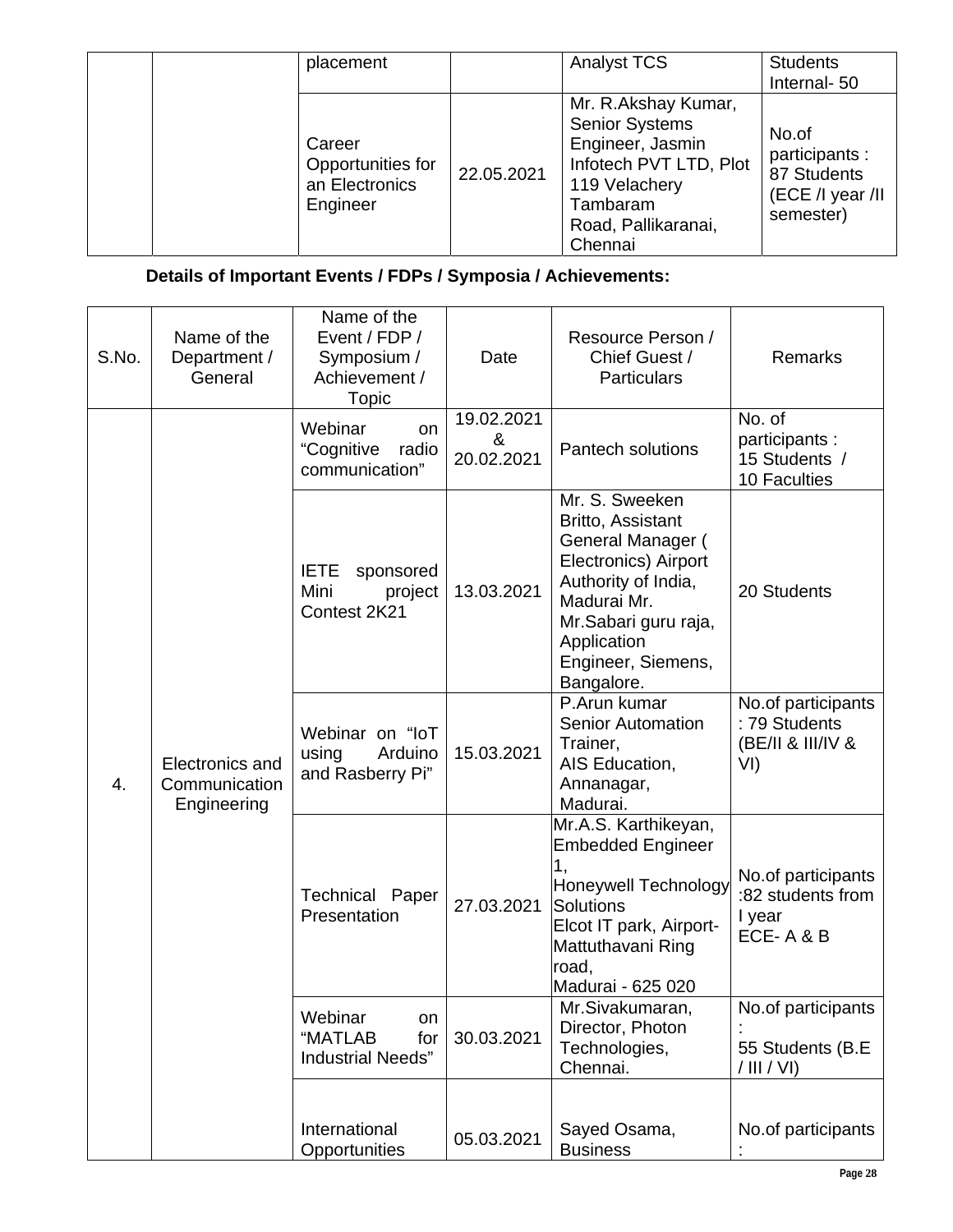| after graduation                                                                                                         |            | Development<br>Consultant, Staar<br>United Inc., Mumbai                                                                               | Students -91 &<br>Faculty-4                                                            |
|--------------------------------------------------------------------------------------------------------------------------|------------|---------------------------------------------------------------------------------------------------------------------------------------|----------------------------------------------------------------------------------------|
| Webinar<br><b>on</b><br>"Procedure<br>to<br>higher<br>pursue<br>studies<br>at<br>European<br>countries"                  | 10.03.2021 | <b>NILOKA PAWAR</b><br><b>Audencia Business</b><br><b>School France</b>                                                               | No.of participants<br>25 Students<br>(BE/IV/VIII)/ 03<br><b>Faculties</b>              |
| Webinar<br>on.<br>"Dreams<br>to<br>reality"                                                                              | 19.03.2021 | Mrs.Anusha Rajesh,<br>Passionate Trainer,<br><b>NLP Practitioner,</b><br>Hypnotheraphist and<br><b>Expressive Arts</b><br>Theraphist. | No.of participants<br>100 Students<br>(BE-ECE / IV /<br>VIII) / 02<br><b>Faculties</b> |
| <b>National</b><br>Level<br>Conference<br>on<br><b>Informatics</b><br>and<br>Electronics<br>communication<br>(NLCIEC'21) | 16.04.2021 | Key note address:<br>Dr.N.Janakiraman,<br>Professor / ECE                                                                             | No.of participants<br>:20 students                                                     |

| S.No. | Name of the<br>Department /<br>General | Name of the Event<br>/ FDP / Symposium<br>/ Achievement /<br>Topic                                                                                  | Date                           | <b>Resource Person</b><br>/ Chief Guest /<br><b>Particulars</b>       | Remarks                                                 |
|-------|----------------------------------------|-----------------------------------------------------------------------------------------------------------------------------------------------------|--------------------------------|-----------------------------------------------------------------------|---------------------------------------------------------|
|       |                                        | <b>AICTE-ISTE</b><br>Induction/<br>Refresher Program<br>on"AN EFFECTIVE<br><b>PEDAGOGY</b><br><b>PRACTICE"</b><br>Series I (online)                 | 03.03.2021<br>to<br>09.03.2021 | Dr.R.K Jothi,<br>VIT Vellore.                                         | No.of participants :<br>Internal: $67$<br>External: 58  |
| 5.    | Computer<br>Science and<br>Engineering | AICTE-ISTE<br>Induction/<br>Refresher Program<br>"AN<br>on<br><b>EFFECTIVE</b><br><b>PEDAGOGY</b><br><b>PRACTICE"</b><br>Series II (online)         | 21.04.2021<br>to<br>27.04.2021 | Dr.D.Baskar,<br>Thiagarajar<br>College of<br>Engineering,<br>Madurai. | No. of participants :<br>Internal: 41<br>External: 33   |
|       |                                        | <b>AICTE-ISTE</b><br>Induction/<br>Refresher Program<br>"AN<br>on<br><b>EFFECTIVE</b><br><b>PEDAGOGY</b><br><b>PRACTICE"</b><br>Series III (online) | 12.05.2021<br>to<br>18.05.2021 | Dr.T.Subulakshmi<br>VIT,<br>Chennai.                                  | No. of participants :<br>Internal: $45$<br>External: 16 |
|       |                                        |                                                                                                                                                     |                                |                                                                       |                                                         |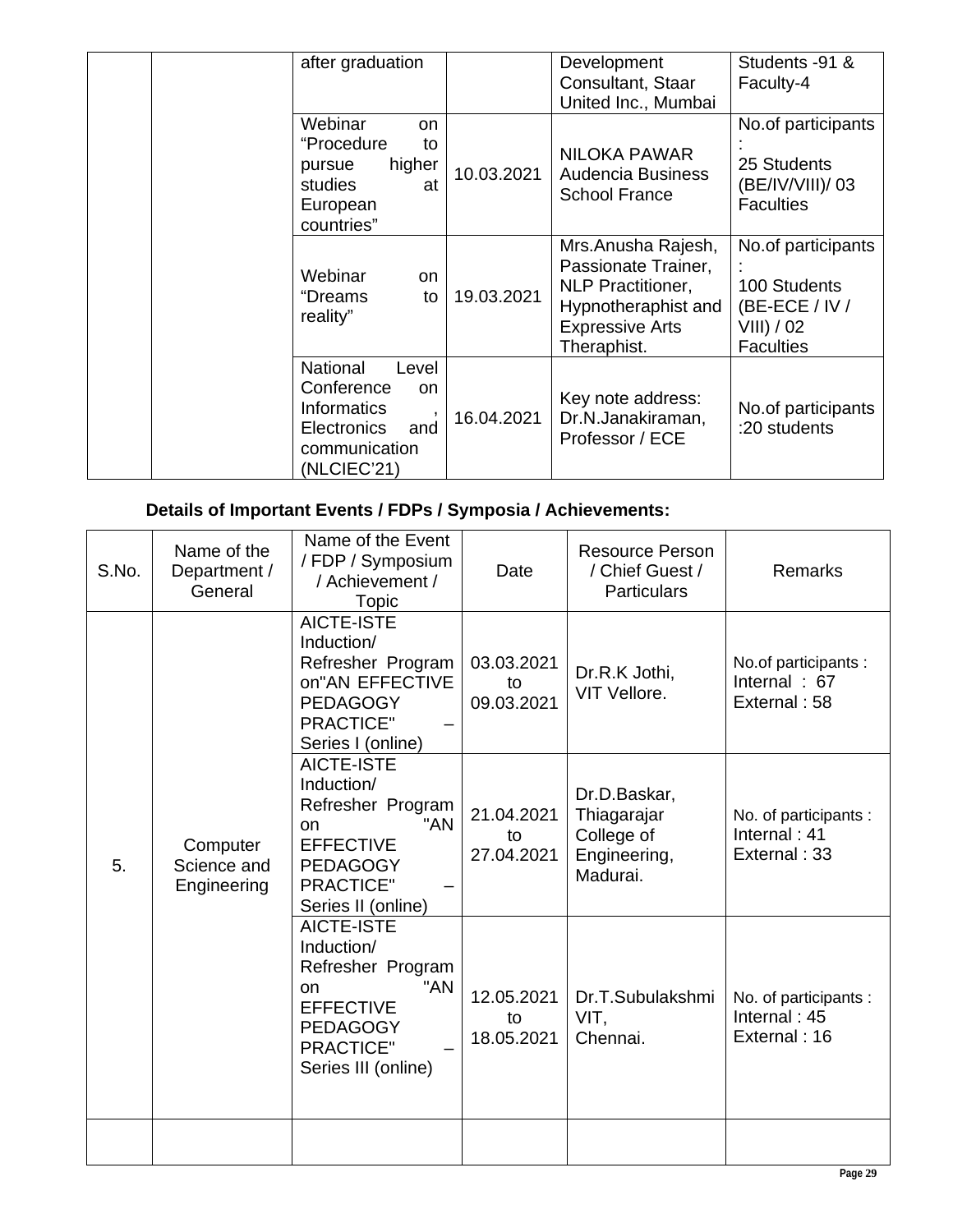| 6. | Information<br>Technology | Webinar                                                                                                | 07.02.2020                     |                                                                                                                                   |                                                        |
|----|---------------------------|--------------------------------------------------------------------------------------------------------|--------------------------------|-----------------------------------------------------------------------------------------------------------------------------------|--------------------------------------------------------|
|    |                           | FDP on IoT                                                                                             | 18.07.2020<br>to<br>25.07.2020 |                                                                                                                                   |                                                        |
|    |                           | <b>AICTE</b><br>Sponsored<br><b>STTP</b><br>Cyber<br>on<br>Criminology<br>and<br>Network Security.     | 23.11.2020<br>to<br>28.11.2020 |                                                                                                                                   |                                                        |
|    |                           | <b>IIPC</b><br>sponsored<br>Online Expert Talk<br>Artificial<br>on.<br>Intelligence & Deep<br>Learning | 08.02.2021                     | Mr.Jai Ganesh<br>Suresh,<br>Lead Engineer,<br>Engineering<br>Research<br>&Development,<br><b>HCL</b><br>Technologies,<br>Chennai. | No. of participants<br>72 Second year<br>I.T. students |
|    |                           | Softskill<br>Development<br>Programme<br>on<br>Reach<br>your<br>Pinnacle                               | 19.02.2021                     | Mr.P.Thanigaivel<br>Pandian, Director,<br>Vision 20 plus,<br>Sivakasi                                                             | No. of participants<br>80 First year I.T.<br>students  |

| S.No. | Name of the<br>Department<br>/ General | Name of the Event<br>/ FDP / Symposium<br>/ Achievement /<br>Topic                                                                             | Date                           | <b>Resource Person</b><br>/ Chief Guest /<br><b>Particulars</b>                | <b>Remarks</b>                                                              |
|-------|----------------------------------------|------------------------------------------------------------------------------------------------------------------------------------------------|--------------------------------|--------------------------------------------------------------------------------|-----------------------------------------------------------------------------|
| 6.    | Information<br>Technology              | Guest Lecture on<br>Designing<br>your<br>own Algorithm                                                                                         | 25.02.2021                     | Mr.D.Vendhan,<br>AP / I.T.<br>Kamaraj College<br>of Engineering                | No. of participants:<br>72 Second year I.T.<br><b>Students</b>              |
|       |                                        | Department of I.T.<br><b>IQAC</b><br>jointly<br>&<br>Online<br>organized<br>Special Lecture on<br>Awareness<br>about<br>Overseas<br>Education. | 27.02.2021                     | Mr. Suresh Malli,<br>Founder &<br>Director,<br><b>Global Campus</b><br>Connect | No.of participants :<br>15 Final year students<br>from Mech., CSE &<br>I.T. |
|       |                                        | AICTE-ISTE<br>Induction<br>Refresher Program<br>Effective<br>on<br>Pedagogy Practice                                                           | 03.03.2021<br>to<br>09.03.2021 |                                                                                |                                                                             |
|       |                                        | AICTE Sponsored<br>STTP on Exploring<br>World<br>Real<br>Applications<br>of<br><b>Blockchain</b><br>Technology<br>with<br><b>ML Models</b>     | 22.03-2021<br>to<br>27.03.2021 | Dr.P.Ganesh<br>Kumar,<br>Professor & HOD<br>$/$ l.T.                           |                                                                             |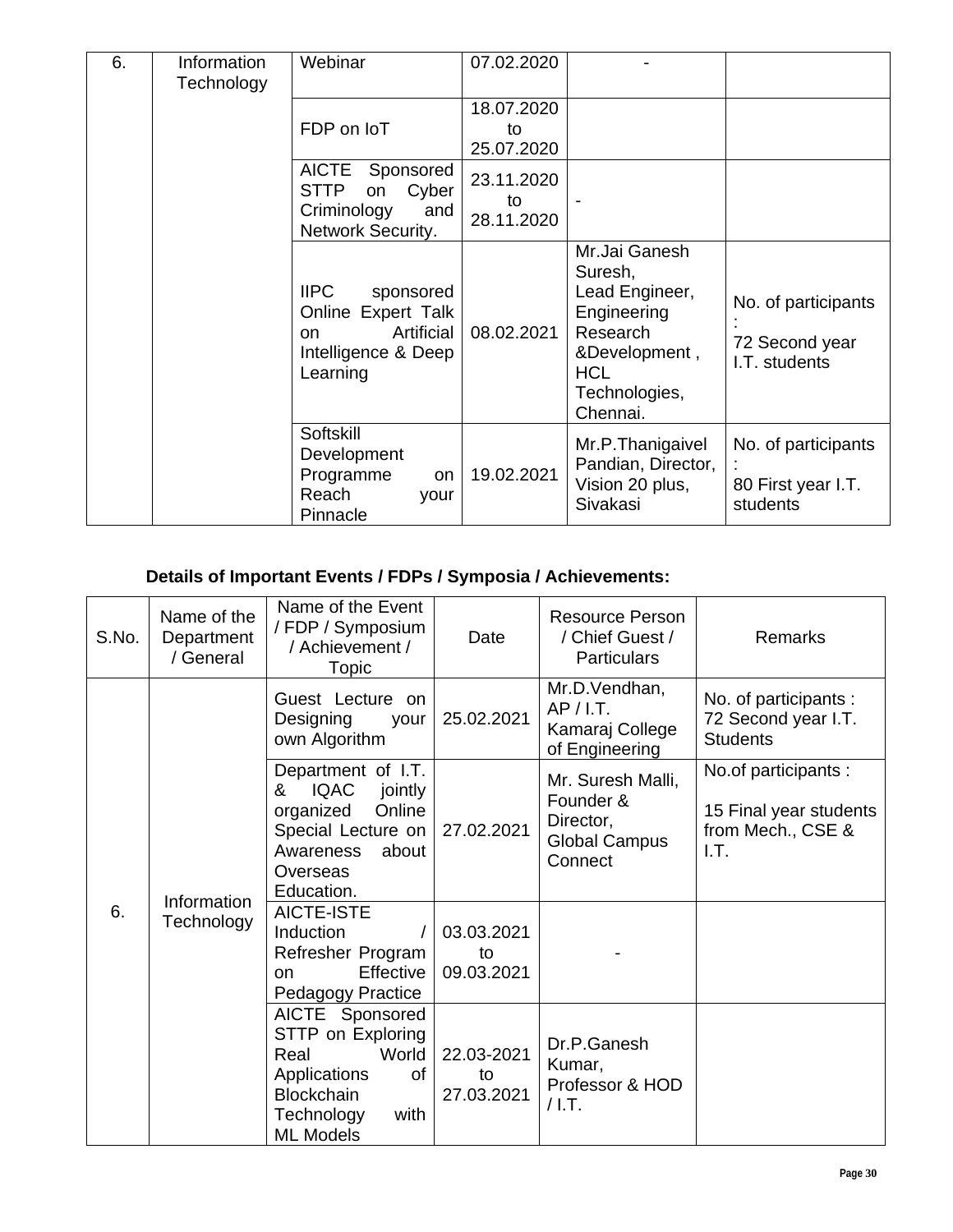| <b>IIPC</b><br>sponsored<br>Online Expert Talk<br>Full<br>stack<br>on<br>Development.        | 01.04.2021                     | Ms.Umamaheshwa<br>ran Aravindhan,<br><b>Technical</b><br>Training<br>Manager,<br>Hexaware<br>Technologies,<br>Chennai. | No. of participants:<br>72 second year I.T.<br>students |
|----------------------------------------------------------------------------------------------|--------------------------------|------------------------------------------------------------------------------------------------------------------------|---------------------------------------------------------|
| Online Expert talk<br>on Current trends<br>Software<br>in.<br>Testing.                       | 09.04.2021                     | Mr.<br>P.Sundaramoorthi,<br>Test Lead,<br>Mindtree Ltd.,<br><b>USA</b>                                                 | No.of participants :<br>55 Third year I.T.<br>students. |
| International<br>Workshop on Data<br>Science                                                 | 19.04.2021<br>to<br>29.04.2021 |                                                                                                                        |                                                         |
| AICTE-ISTE<br>Induction<br>Refresher Program<br>Effective<br>on.<br><b>Pedagogy Practice</b> | 21.04.2021<br>to<br>27.04.2021 |                                                                                                                        |                                                         |

| S.No | Name of<br>the<br>Department<br>/ General | Name of the<br>Event / FDP /<br>Symposium /<br>Achievement /<br>Topic                                                                                                            | Date                           | Resource Person /<br>Chief Guest /<br><b>Particulars</b>                                                                  | <b>Remarks</b>                                            |
|------|-------------------------------------------|----------------------------------------------------------------------------------------------------------------------------------------------------------------------------------|--------------------------------|---------------------------------------------------------------------------------------------------------------------------|-----------------------------------------------------------|
| 6.   | Information<br>Technology                 | <b>AICTE Sponsored</b><br><b>STTP</b><br><b>on</b><br><b>Exploring</b><br>Real<br>World<br>Applications<br>οf<br><b>Block</b><br>chain<br>Technology<br>with<br><b>ML Models</b> | 22.04.2021<br>to<br>28.04.2021 | Dr.P.Ganesh Kumar,<br>Professor & H.O.D. /<br>I.T.                                                                        |                                                           |
|      |                                           | AICTE-ISTE<br>Induction<br>Refresher<br>Program<br>on.<br>Effective<br>Pedagogy<br>Practice                                                                                      | 12.05.2021<br>to<br>18.05.2021 | Dr.P.Ganesh Kumar,<br>Professor & H.O.D. /<br>I.T.                                                                        |                                                           |
| 7.   | Automobile<br>Engineering                 | Seminar<br>"Aerospace<br><b>Stress</b><br>Engineering $-$ an<br>Experience<br>sharing"                                                                                           | 09.01.2020                     | Mr. P. Selva Kumar,<br><b>Technical Manager,</b><br><b>AXISCADES</b><br>Engineering<br><b>Technologies Ltd</b><br>Germany | IV Year and III<br>Year / II year<br>students<br>attended |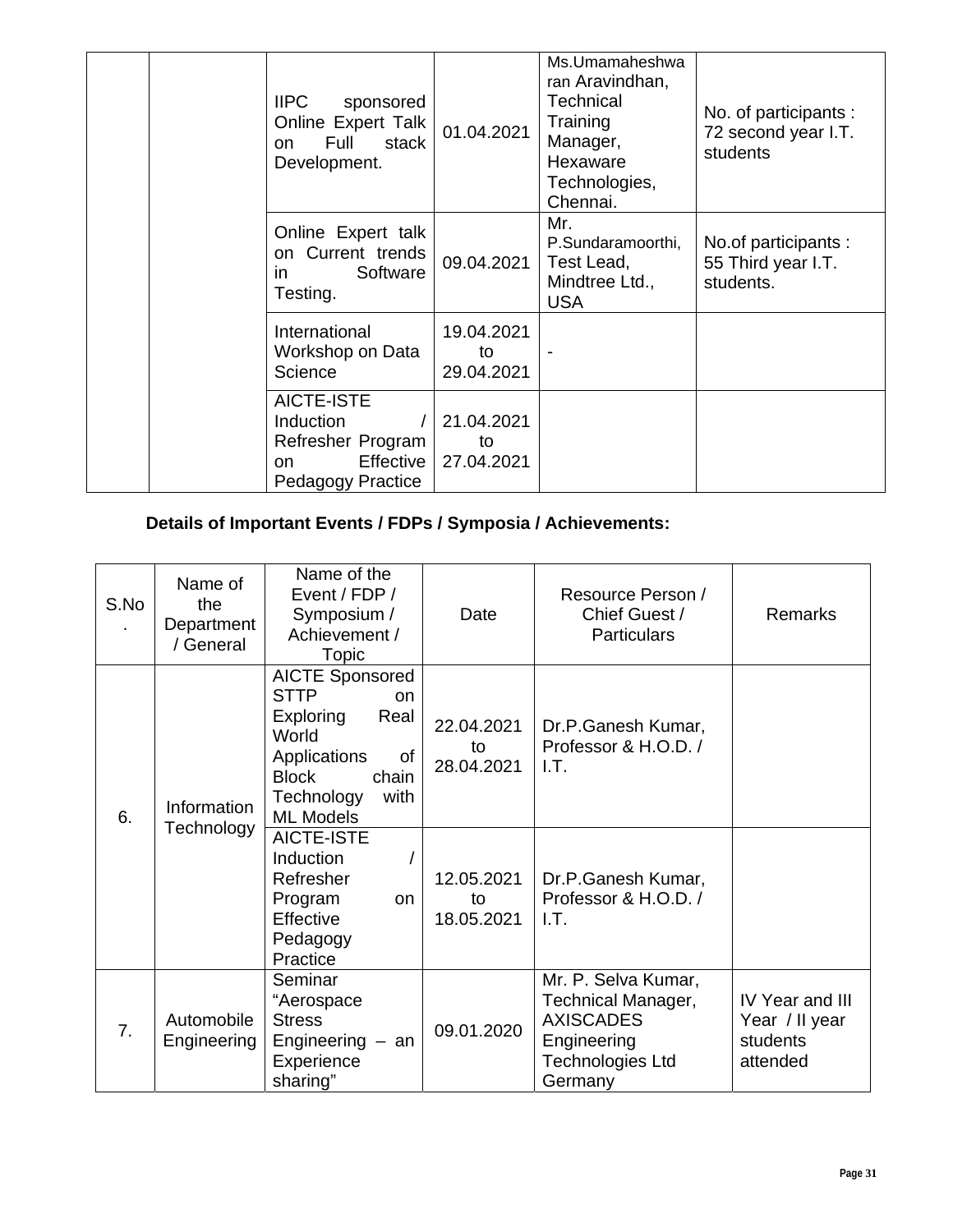| Founders<br>day<br>celebrations<br>Safety<br>"Road<br>Awareness<br>Program" | 10.01.2020 | Dr. R.M.Satheesh<br>Kumar, Prof & HOD,<br>Automobile Engineering | Public                                   |
|-----------------------------------------------------------------------------|------------|------------------------------------------------------------------|------------------------------------------|
| Training<br><b>IRST</b><br>Program                                          | 30.01.2020 | Mr. Tiruppathi,<br>Trainer.<br>AurickTech, Chennai.              | Drivers of<br><b>KLNCE</b><br>benefitted |

| S.No. | Name of<br>the<br>Department<br>/ General | Name of the<br>Event / FDP /<br>Symposium /<br>Achievement /<br>Topic                                                                                                                               | Date       | Resource Person / Chief<br><b>Guest / Particulars</b>                                              | <b>Remarks</b>                                                         |
|-------|-------------------------------------------|-----------------------------------------------------------------------------------------------------------------------------------------------------------------------------------------------------|------------|----------------------------------------------------------------------------------------------------|------------------------------------------------------------------------|
|       |                                           | Technical<br>Festival<br><b>AUTOMOVIL</b><br>2020                                                                                                                                                   | 07.02.2020 | Dr. A.V.Ram Prasad<br>Principal<br>K.L.N. College of<br>Engineering                                | 43 Students<br>benefitted                                              |
|       |                                           | Seminar<br>"Manufacturing<br>process<br>Capability"                                                                                                                                                 | 08.02.2020 | Mr. B. Saravanan,<br>Senior Manager<br><b>TVS Rubber Industries</b>                                | 43 Students<br>benefitted                                              |
| 7.    | Automobile<br>Engineering                 | <b>Technical</b><br>Festival-<br><b>Business</b><br>Startup<br>and<br>Competition of<br>B-Plan-<br>(National<br>Productivity<br>Week<br>Celebrations<br>2020<br>Madurai<br>Productivity<br>Council) | 13.02.2020 | Mr.S. Ganesh<br>General Manager,<br><b>District Industries Centre</b><br>(DIC)<br>Sivagangai       | 43 Students<br>benefitted                                              |
|       |                                           | Industrial Visit<br>(National<br>Productivity<br>Week<br>Celebrations<br>2020<br>Madurai<br>Productivity<br>Council)                                                                                | 14.02.2020 | Kudankulam Nuclear<br>Power Plant,<br>Radhapuram,<br>Tamil Nadu - 627 106                          | IV Year<br>students<br>attended                                        |
|       |                                           | Symposium<br>"PROPELZ<br>2020"                                                                                                                                                                      | 04.03.2020 | Mr.A.Anantha Mannar,<br>Deputy General Manager<br>(Quality)<br>J.K.Fenner (India) Ltd.,<br>Madurai | 56 Internal<br>students and<br>31 external<br>students<br>participated |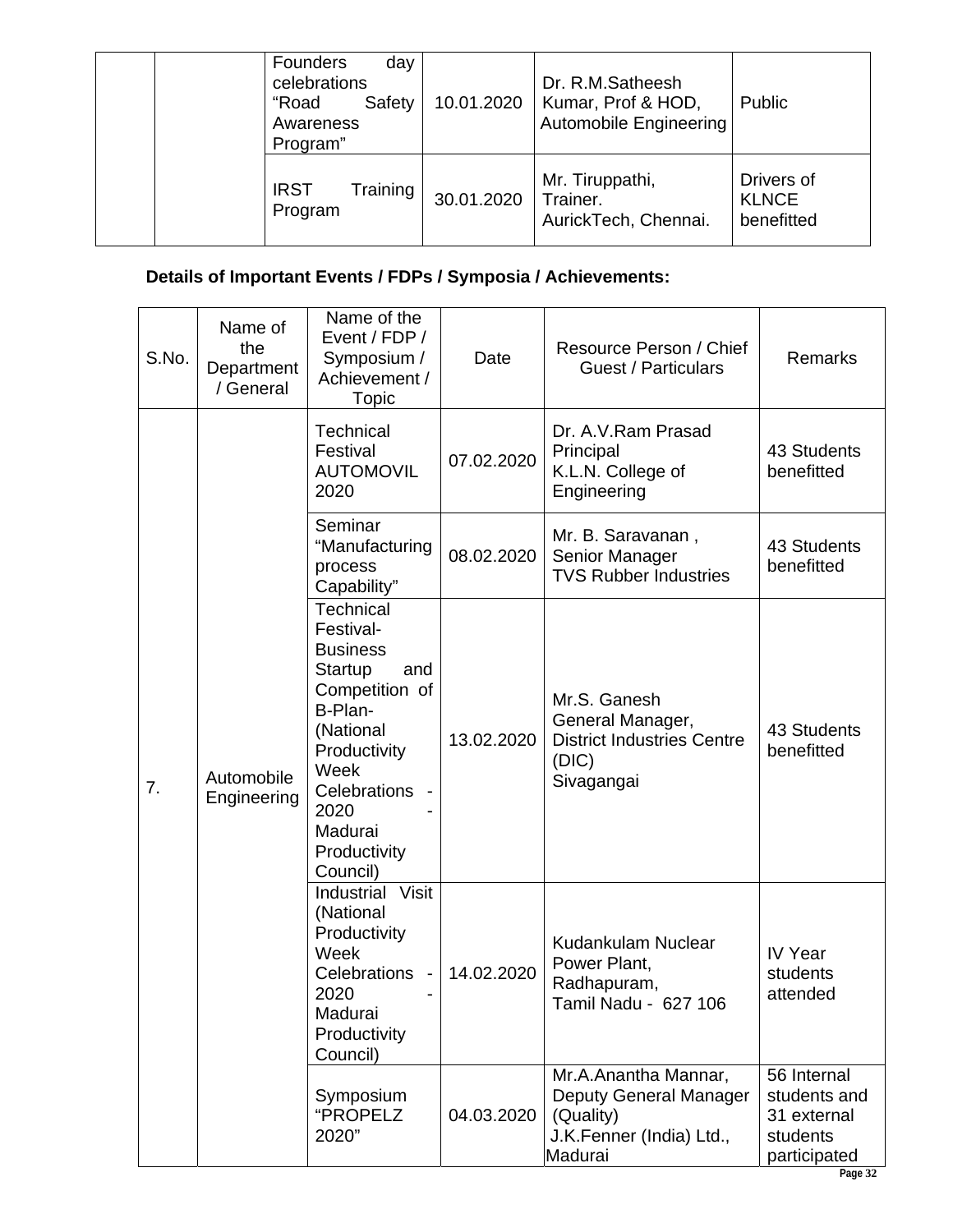| Details of Important Events / FDPs / Symposia / Achievements: |  |
|---------------------------------------------------------------|--|
|---------------------------------------------------------------|--|

| S.No. | Name of the<br>Department /<br>General         | Name of the Event<br>/ FDP /<br>Symposium /<br>Achievement /<br>Topic                                                                                                                                                                                             | Date                                                           | Resource Person /<br>Chief Guest /<br><b>Particulars</b>                                                    | <b>Remarks</b>                                     |
|-------|------------------------------------------------|-------------------------------------------------------------------------------------------------------------------------------------------------------------------------------------------------------------------------------------------------------------------|----------------------------------------------------------------|-------------------------------------------------------------------------------------------------------------|----------------------------------------------------|
|       |                                                | Auto Expo / KTM<br>Stunt show                                                                                                                                                                                                                                     | 05.03.2020                                                     | Mr.A.Anantha<br>Mannar,<br><b>Deputy General</b><br>Manager(Quality)<br>J.K.Fenner (India)<br>Ltd., Madurai | All<br>Department<br>students<br>attended.         |
|       | Automobile                                     | Industrial<br><b>Visit</b><br>(National<br>Productivity Week<br>Celebrations<br>2021<br>Madurai<br>$\blacksquare$<br>Productivity<br>Council)                                                                                                                     | 14.02.2021                                                     | AUROLAB,<br><b>Aravind Eyecare</b><br>system,<br>Madurai.                                                   | IV Year and<br>III<br>Year<br>students<br>attended |
| 7.    | Engineering                                    | <b>Technical Festival</b><br>-Positive<br><b>of</b><br>Approach<br>Entrepreneurs<br>During Pandemic<br>Period<br>and<br>Govt.Support<br>$\blacksquare$<br>(National<br>Productivity Week<br>Celebrations<br>2021<br>Madurai<br>$\sim$<br>Productivity<br>Council) | 17.02.2021                                                     | Sri.V.D. Anandan,<br>Regional Appraisal<br>Head,<br>TIIC, Madurai                                           | 43 Students<br>and 6 Staff<br>benefitted.          |
|       |                                                | <b>Expert Talk on</b><br>Employability                                                                                                                                                                                                                            | 15.06.2021                                                     | Dr. Vijayalakshmi<br>Stephen                                                                                | No. of<br>participants :<br>60 students            |
| 8.    | Master of<br><b>Business</b><br>Administration | Placement<br>Training                                                                                                                                                                                                                                             | 22.03.2021<br>&<br>23.03.2021<br>29.03.2021<br>&<br>30.03.2021 | Syasan's Career<br>Analytics                                                                                | No. of<br>participants :<br>50 students            |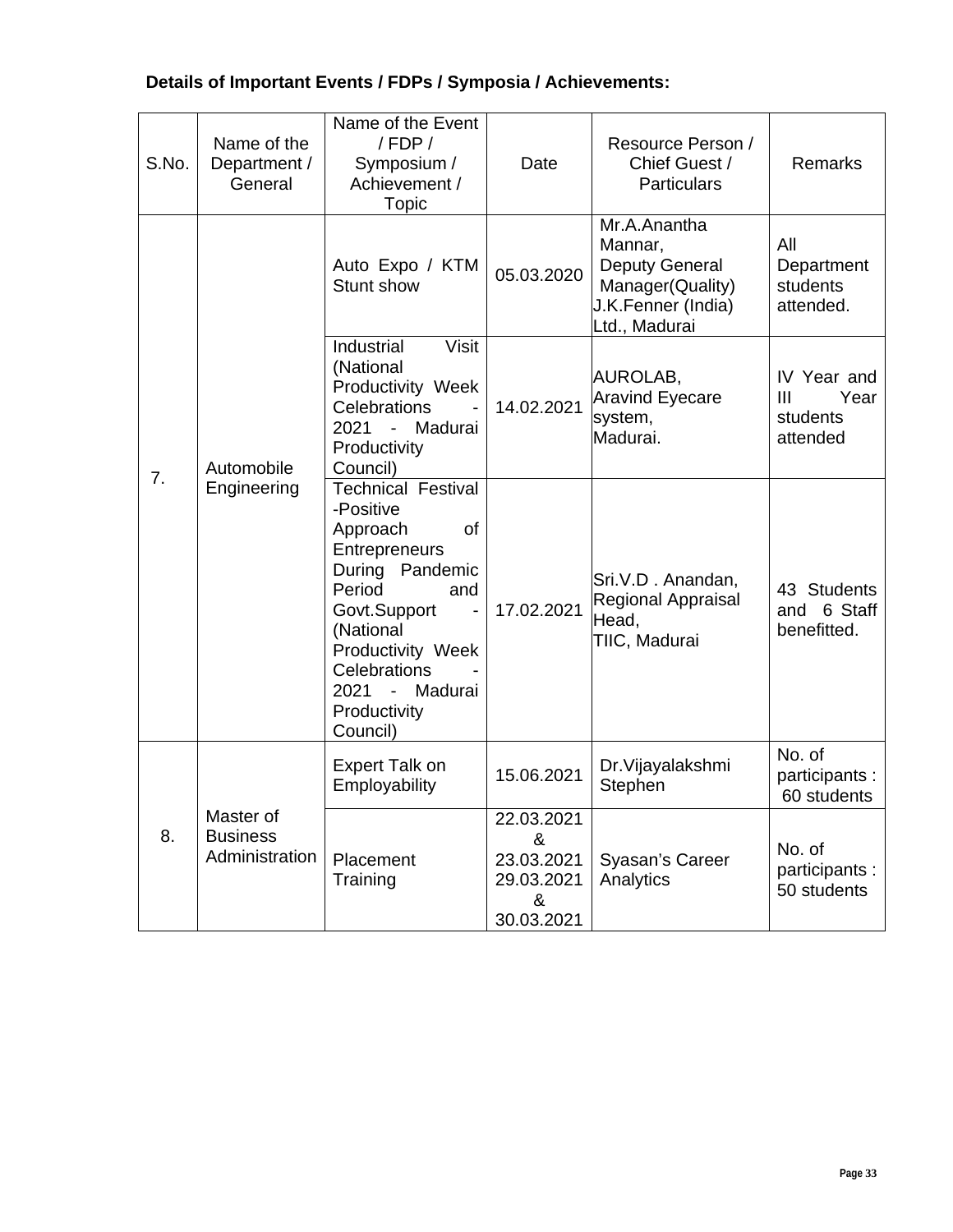| S.No. | Name of<br>the<br>Department<br>/ General | Name of the<br>Event / FDP /<br>Symposium /<br>Achievement /<br>Topic                                                                                     | Date                                          | Resource Person / Chief<br>Guest / Particulars                                                                                                                                                                                                                                                                                                                                                               | Remarks                                                    |
|-------|-------------------------------------------|-----------------------------------------------------------------------------------------------------------------------------------------------------------|-----------------------------------------------|--------------------------------------------------------------------------------------------------------------------------------------------------------------------------------------------------------------------------------------------------------------------------------------------------------------------------------------------------------------------------------------------------------------|------------------------------------------------------------|
|       |                                           | <b>AICTE</b><br>Sponsored<br><b>STTP</b><br>titled                                                                                                        | Series I:<br>08.03.2021<br>to<br>13.03.2021   | Dr. K. Mohan, Associate<br>professor, School of<br><b>Computer Science and</b><br>Engineering, Vellore<br>Institute of Technology,<br>Vellore                                                                                                                                                                                                                                                                | No. of<br>participants :<br>Internal $: 5$<br>External: 44 |
| 9.    | Master of<br>Computer<br>Applications     | "Effective<br>Teaching<br>Methodologies<br>through<br>Optimistic<br>Modern<br>Teaching Aids"                                                              | Series II:<br>19.04.2021<br>to<br>24.04.2021  | Dr.K.Ramkumar,<br>Professor<br>Department of<br>Electronics and<br>Instrumentation<br>Engineering<br>School of EEE<br>SASTRA,<br>Deemed<br>University, Thanjavur                                                                                                                                                                                                                                             | No. of<br>participants :<br>Internal $: 4$<br>External: 36 |
|       |                                           | <b>AICTE</b><br>Sponsored<br><b>STTP</b><br>titled<br>"Effective<br>Teaching<br>Methodologies<br>through<br>Optimistic<br>Modern<br><b>Teaching Aids"</b> | Series III:<br>17.05.2021<br>to<br>22.05.2021 | Dr.T.SenthilKumar, B.E,<br>M, Tech, Ph.D.<br>Associate Professor,<br>Computer Science and<br>Engineering Department,<br>Amrita<br>School<br>of<br>Engineering<br>AmritaVishwa<br>Vidyapeetham Ettimadai<br>P.O.Coimbatore<br>641<br>$\blacksquare$<br>112, Tamilnadu                                                                                                                                         | No.of<br>participants :<br>Internal: 2<br>External: 32     |
|       |                                           | <b>Ideal Training</b><br>for IT Career<br>"General<br>Awareness on<br>IT Career"                                                                          | 28.05.2021<br>&<br>29.05.2021                 | 1.Mr.R.Arvindan, Lead<br><b>Technology Analyst</b><br>Infosys Ltd., Trivandram,<br>Kerala<br>2.Mr.S.Rajendran,<br><b>CEO, Silicon Software</b><br>Services, Madurai<br>3.Mr.R.Somas Kandan<br>Associate Professor /<br>MCA, KLNCE<br>4.Mr.P.Yogesh,<br>Associate Software /<br>Web Developer, Galaxy<br>Infotech, Madurai<br>5.Mr.L.C.Sudhan, IT<br>Analyst, Tata<br><b>Consultancy Services,</b><br>Chennai | No.of<br>participants :<br>40                              |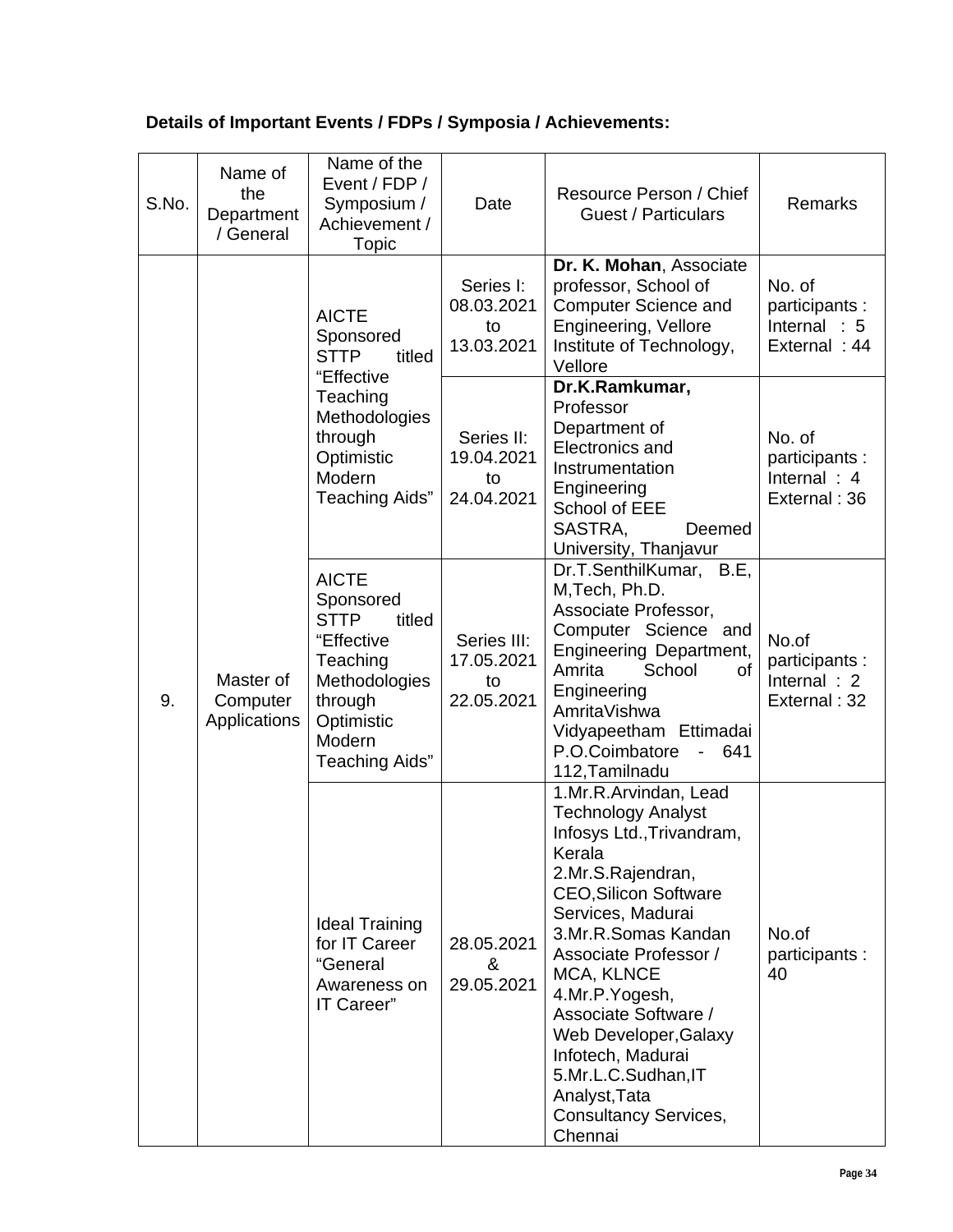| S.No. | Name of<br>the<br>Department<br>/ General | Name of the<br>Event / FDP /<br>Symposium /<br>Achievement /<br><b>Topic</b>                  | Date                          | Resource Person /<br>Chief Guest /<br><b>Particulars</b>   | Remarks                                                                                                                                                                                                                                                                                                                                                                                                                                                                                                                                                                                                                                                                                                                                                                     |
|-------|-------------------------------------------|-----------------------------------------------------------------------------------------------|-------------------------------|------------------------------------------------------------|-----------------------------------------------------------------------------------------------------------------------------------------------------------------------------------------------------------------------------------------------------------------------------------------------------------------------------------------------------------------------------------------------------------------------------------------------------------------------------------------------------------------------------------------------------------------------------------------------------------------------------------------------------------------------------------------------------------------------------------------------------------------------------|
| 10.   | Library                                   | Radio<br>Frequency<br>Identification<br>(RFID). RFID<br>system<br>is<br>being<br>implemented. | from<br>18.09.2014            | Management<br>and<br>College<br>Higher<br><b>Officials</b> | This system provides<br>quick check in and<br>check out of library<br>books and it avoids<br>pilferage<br>of library<br>books.<br>Presently,<br>text Books<br>71,706<br>Reference<br>and<br><b>Books</b><br>under<br>are<br>RFID system.                                                                                                                                                                                                                                                                                                                                                                                                                                                                                                                                    |
| 11.   | Training<br>and<br>Placement<br>Cell      | Percentage of<br>students<br>2020-<br>placed<br>2021<br>are<br>78.5%                          | Academic<br>Year<br>2020-2021 | On / Off Campus<br><b>Drives</b>                           | <b>Our Major Recruiters</b><br>are:<br><b>TCS</b><br>(DayOne),<br>Wipro, Aricent, CTS,<br>Infosys,<br>HCL, Datapattern,<br>Robert<br>Bosch,<br>Broadcom, Solartis,<br>Amphisoft, Chainsys,<br>JMAN Group, Lucid<br>Imaging,<br>Zencode,<br><b>CTM</b><br>Solverminds,<br>India Pvt<br>Ltd, G-<br>Plast,<br>Aurolab,<br>SintexBAPL, Bavani<br><b>ICICI</b><br>Engineers,<br>Weather<br>Bank,<br>Dynamics,<br>Abiba,<br><b>TVS</b><br>Growsmart,<br>Srichakra, NI Lab,<br>Sri<br>Moogambika<br>Infosolutions, Tavant<br>Technologies,<br>Sutherland, Apptivo,<br>Pyetechnosoft,<br>Excelacom,<br>FACE,<br>Abservetech,<br>Sonata Software, Six<br>Phrase,<br>Jayashree<br>Spun Bond, Eleation,<br>Cube<br>Yogi,<br>Windcare,<br><b>JVS</b><br>Aircon,<br>Ozone,<br>Valuewing. |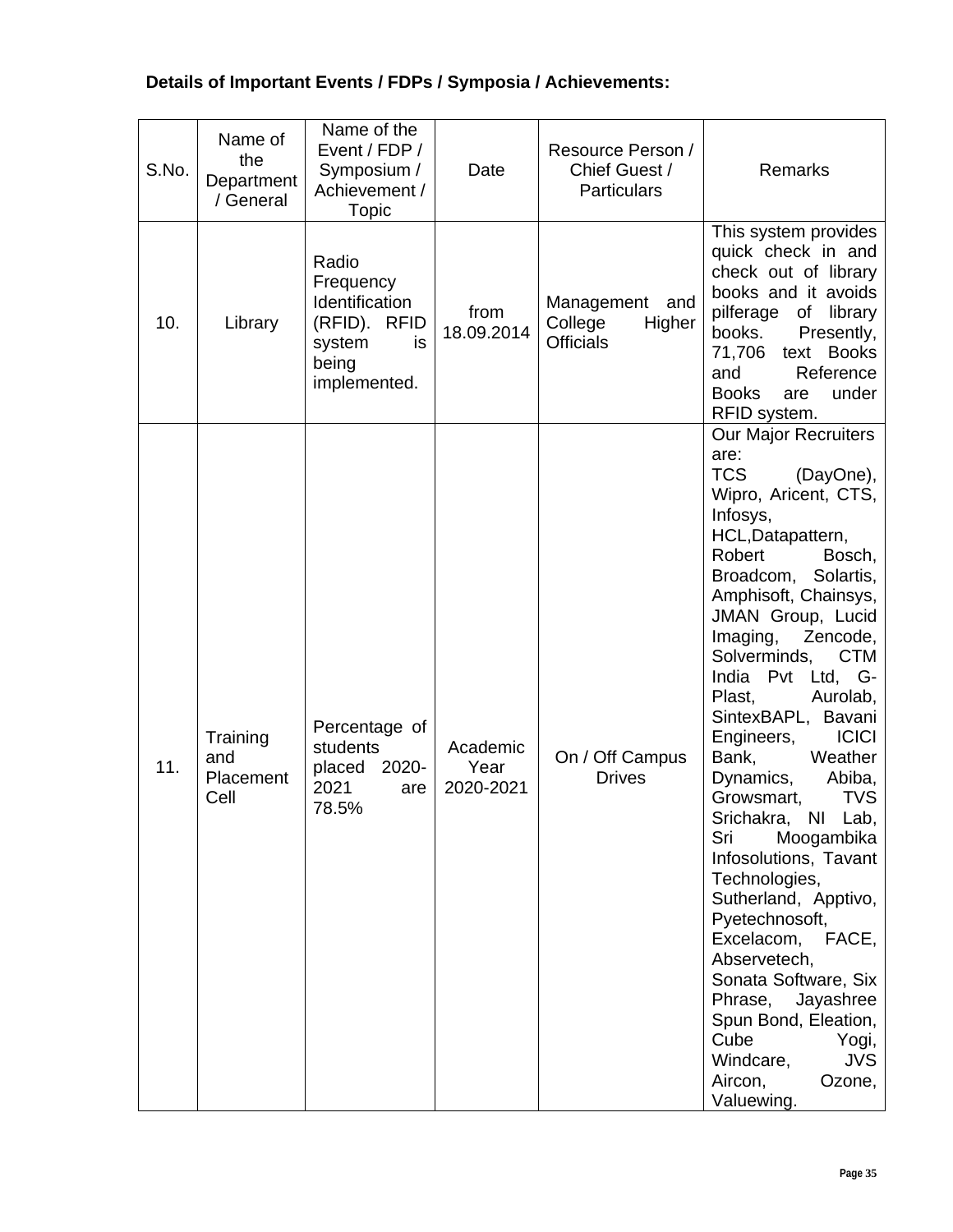| S.No. | Name of<br>the<br>Department<br>/ General       | Name of the Event /<br>FDP / Symposium /<br>Achievement / Topic                                                                                                                                                | Date                           | Resource Person /<br>Chief Guest /<br><b>Particulars</b>                                                  | Remark<br>S |
|-------|-------------------------------------------------|----------------------------------------------------------------------------------------------------------------------------------------------------------------------------------------------------------------|--------------------------------|-----------------------------------------------------------------------------------------------------------|-------------|
|       |                                                 | <b>NSS &amp; Rotaract Club</b><br><b>KLNCE</b><br>jointly<br>οf<br>organized<br>online<br>Awareness program<br>on EYE<br>Camp in<br>association<br>with<br>Optometry<br>Anna<br>College - Madurai              | 08.03.2021                     | Mrs. Yogapriya, H.O.D<br>Ms.K.Sindhu, Faculty<br>Anna Optometry<br>College - Madurai                      |             |
|       |                                                 | Organized Covid-19<br>vaccination camp in<br>association with GH-<br>Poovanthi                                                                                                                                 | 25.03.2021                     | Mr.Kalaivanan,<br>Health Inspector,<br>GH-Poovanthi                                                       |             |
| 12.   | General -<br><b>NSS</b>                         | NSS &<br><b>IQAC</b><br>of<br><b>KLNCE</b><br>jointly<br>Online<br>organized<br>Expert<br>Talk<br><b>on</b><br>Fusion Reaction and<br>Its uses in Power<br>Generation                                          | 15.04.2021                     | Ms.T.S.Chitra<br><b>Real Time Control</b><br>Software Engineer at<br>the UK Atomic Energy<br>Authority-UK |             |
|       |                                                 | Organized<br><b>Three</b><br>days - Covid Care -<br>Virtual<br>Programme<br>about Yoga (Asanas,<br>Pranayama<br>&<br>Meditation)<br>in.<br>association with Art<br>of Living to all first<br>year UG students. | 26.06.2021<br>to<br>28.06.2021 | Mr.Ganasekaran &<br>Mrs.V.Tamilarasi-<br>Yoga Instructor, Art of<br>Living                                |             |
| 13.   | Youth Red<br>Cross<br>$-$ Red<br>Ribbon<br>Club | Youth Red Cross of<br>KLNCE (an<br>International<br>organization for<br>Youths of the age<br>group $18 - 30$ years)                                                                                            |                                |                                                                                                           |             |
| 14.   | Rotaract<br>Club                                | <b>NSS &amp; Rotaract Club</b><br><b>KLNCE</b><br>of<br>jointly<br>online<br>organized<br>Awareness program<br>on EYE Camp in<br>association<br>with<br>Optometry<br>Anna<br>College - Madurai                 | 08.03.2021                     | Mrs. Yogapriya, H.O.D<br>Ms.K.Sindhu,<br>Faculty<br>Anna Optometry<br>College,<br>Madurai                 |             |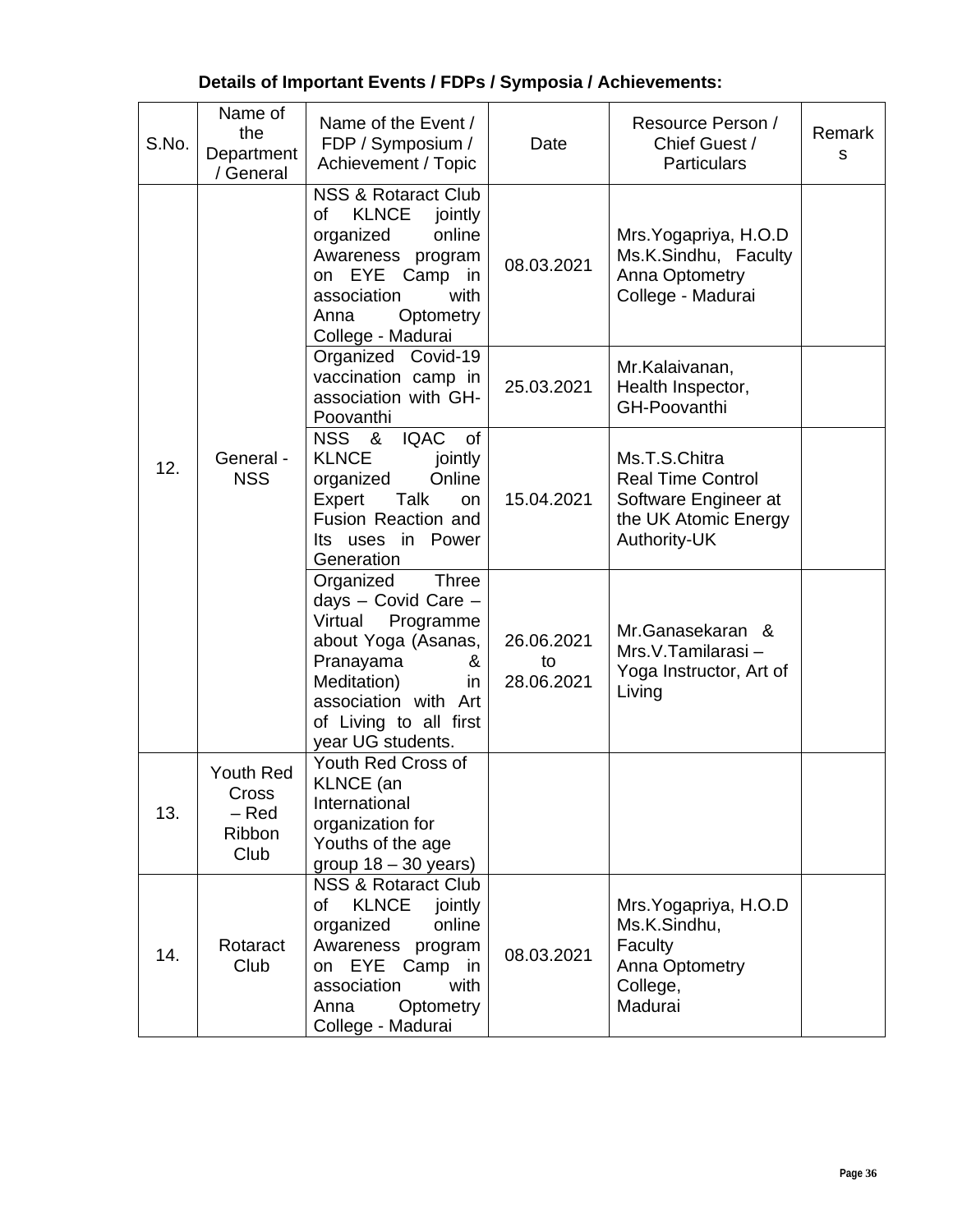| S.No. | Name of the<br>Department<br>/ General           | Name of the Event<br>/ FDP / Symposium<br>/ Achievement /<br><b>Topic</b>                                                                                                          | Date               | Resource Person /<br>Chief Guest /<br><b>Particulars</b>                                                                                                                                                                                                              | Remarks                                                                                                                                                                                                                                         |
|-------|--------------------------------------------------|------------------------------------------------------------------------------------------------------------------------------------------------------------------------------------|--------------------|-----------------------------------------------------------------------------------------------------------------------------------------------------------------------------------------------------------------------------------------------------------------------|-------------------------------------------------------------------------------------------------------------------------------------------------------------------------------------------------------------------------------------------------|
|       |                                                  | The K.L.N. Melody<br>Fine Arts Club is<br>now merged with<br>Cultural & Literary<br>Association<br>to<br>organise Cultural &<br>Fine Arts events for<br><b>Students and Staff.</b> | From<br>01.08.2007 | <b>This</b><br>club<br>the<br>encourages<br>enthusiasm of the<br>students in Classical<br>light and Western<br>Music and Exposes<br>the talents of the<br>department<br>musicians with the<br>guidance from the<br>Cultural & Literary<br>Association<br>οf<br>KLNCE. |                                                                                                                                                                                                                                                 |
| 15.   | K.L.N.<br><b>Melody Fine</b><br><b>Arts Club</b> | CLAFIESTA "2K21"                                                                                                                                                                   | 12.06.2021         | Mr. Pon.Kumar<br>Brand Automation -<br>Madurai                                                                                                                                                                                                                        | Elocution -<br>9 students<br>Solo<br>Dancing - 4<br>students<br>Solo singing<br>& Musical<br>Instruments<br>playing - 7<br>students<br>Drawing and<br>poetry<br>writing -<br>10 students<br>participated<br>Totally -15<br>students<br>received |
| 16.   | <b>Staff</b><br>Developme<br>nt Cell<br>(SDC)    | Faculty<br>Development<br>Forum has<br>been<br>renamed as Staff<br><b>Development Cell</b>                                                                                         | From<br>10.07.2004 | To<br>extend<br>the<br>knowledge<br>and<br>quality<br>of<br>staff<br>members according<br>to the cutting edge<br>technology of the<br>engineering<br>environment.                                                                                                     | prizes<br>This forum<br>creates<br>a<br>platform<br>to<br>interact and<br>share<br>the<br>knowledge<br>of<br>both<br>teaching<br>and<br>non-<br>teaching<br>staff<br>members.                                                                   |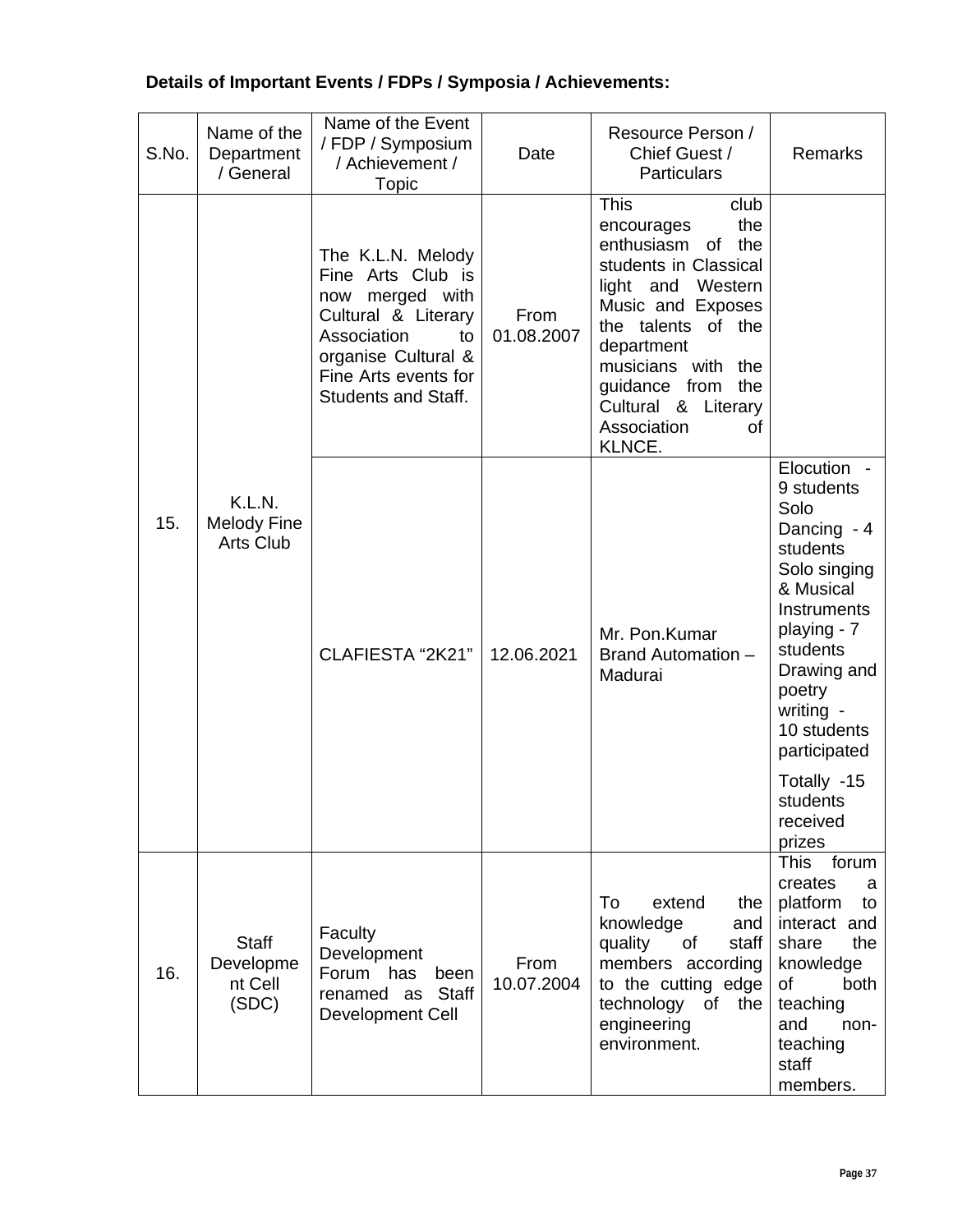| 17. | <b>Student</b><br>Care Centre | an initiative<br><b>SCC</b><br>aimed at guiding<br>counselling<br>and<br>students<br>during<br>their<br>stay<br>at<br>KLNCE. To<br>help<br>students<br>the<br>to<br>realize their full<br>potential at KLNCE.<br>To harness a wide<br>array of resources<br>to help students. To<br>organize various<br>activities in relation<br>to the orientation of<br>fresh students<br>to<br><b>KLNCE Life.</b> | From the<br>year<br>2013 | Chairman:<br>Dr.A.V.Ram Prasad,<br>Principal<br>Convenor:<br>Dr.S.Ilangovan, ASP<br>$1/$ I.T. | To act as a<br>single point<br>contact<br>to<br>address<br>various<br>academic<br>and<br>non-<br>academic<br>issues that<br>students<br>generally<br>face. |
|-----|-------------------------------|-------------------------------------------------------------------------------------------------------------------------------------------------------------------------------------------------------------------------------------------------------------------------------------------------------------------------------------------------------------------------------------------------------|--------------------------|-----------------------------------------------------------------------------------------------|------------------------------------------------------------------------------------------------------------------------------------------------------------|
|-----|-------------------------------|-------------------------------------------------------------------------------------------------------------------------------------------------------------------------------------------------------------------------------------------------------------------------------------------------------------------------------------------------------------------------------------------------------|--------------------------|-----------------------------------------------------------------------------------------------|------------------------------------------------------------------------------------------------------------------------------------------------------------|

| S.No. | Name of<br>the<br>Department<br>/ General     | Name of the<br>Event / FDP /<br>Symposium /<br>Achievement<br>/ Topic                                  | Date                  | Resource Person /<br>Chief Guest /<br><b>Particulars</b>                                                                                                                                                                                                                                                                                                     | <b>Remarks</b>                                                                                                                                                                                                                                                                       |
|-------|-----------------------------------------------|--------------------------------------------------------------------------------------------------------|-----------------------|--------------------------------------------------------------------------------------------------------------------------------------------------------------------------------------------------------------------------------------------------------------------------------------------------------------------------------------------------------------|--------------------------------------------------------------------------------------------------------------------------------------------------------------------------------------------------------------------------------------------------------------------------------------|
| 18.   | Planning<br>and<br>Monitoring<br><b>Board</b> | As per AICTE<br>Norms,<br>we<br>are having a<br>Planning and<br>Monitoring<br>Board in this<br>College | From the<br>year 2006 | Dr.A.V.Ram<br>Prasad, Principal, -<br>Chairman<br>Dr.R.M.Satheesh<br>Kumar, HOD/AuE-<br>Convener<br>Members:<br>Dr.N.Jawahar,<br>Dean(Research), TCE<br>Mr.Dinesh<br>Davidson, Unit Head,<br>J.K.Fenner India Ltd.,<br>Madurai.<br>Mr.M.Selvarathinam,<br>M.D. SAF Holland<br>Limited, HODs of 2<br>departments,<br>Mr.K.R.Yoganathan,<br>LCE & Prof, KLNCIT | To<br>discuss<br><b>Students</b><br>about<br>Admission,<br>Academic<br>Performance,<br>Teaching<br>Learning<br>process,<br>Placement<br>Details, Industry<br>Institute<br>Interaction,<br>Target / goals<br>and any other<br>new ventures for<br>the development<br>of this College. |
|       |                                               |                                                                                                        | 13.02.2021            | College objectives and<br>accomplishments, IQAC<br>activities<br>four<br>and<br>Quality<br>Circles,<br>Admission<br>UG/PG,<br><b>Results</b><br>UG/PG,<br>Activities<br>of<br>Various<br>Training<br>cells,<br>and<br>Placement<br>details,<br>Funding<br>proposals,<br>Autonomous activities.                                                               |                                                                                                                                                                                                                                                                                      |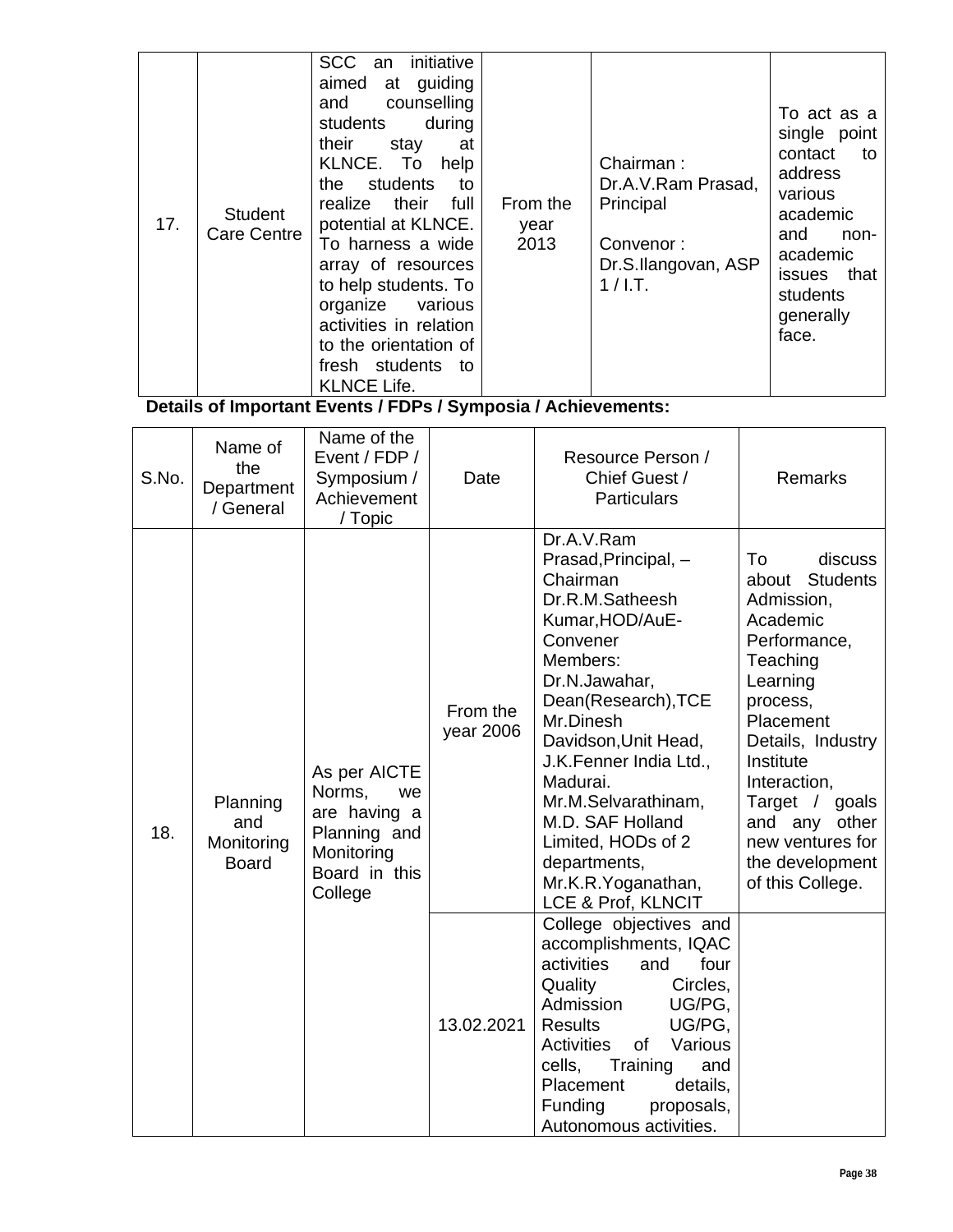| 19.<br>Details of Important Events / FDPs / Symposia / Achievements: |           | Anti-<br>Ragging<br>Committee          |  | As per AICTE<br>Norms,<br>Anti-Ragging<br>Committee is<br>constituted.                           | From the<br>year 2011 | Dr.A.V.Ram Prasad,<br>Principal - Chairman<br>Dr.A.Umarani, Prof. /<br>$EIE - Convener$<br>Members:<br>1) Dr.J.Rajesh Babu,<br>ASP1 / AuE.<br>2) Dr.S.Balamurugan,<br>AP(SG)/ EIE<br>3) Dr.S.Sabarinathan,<br>AP(SG)/Maths<br>Inspector of<br>Police, Tiruppuvanam<br>Police Station,<br>Sivagangai.<br>Village Administrative<br>Officer, Pottapalayam<br>Mr.V.Devarajan,<br><b>Education Reporter</b><br>The Times of India,<br>Madurai<br>Ms.Bimla<br>Chandrasekar, Director,<br><b>EKTA Resource Centre</b><br>for Women<br>No.of Parent<br>Representatives - 6 Nos<br>No.of Internal staff<br>members $- 7$ Nos<br>No. of Students of this<br>College - 38 Nos. | committee<br>This<br>is constituted as<br>UGC.<br>per<br>A.I.C.T.E.<br>and<br>Anna University<br>regulations<br>to<br>control<br>ragging<br>among students<br>of this College.<br>To discuss the<br>steps to avoid<br>ragging and also<br>to punish<br>the<br>defaulting<br>students<br>involved<br>in<br>ragging. |
|----------------------------------------------------------------------|-----------|----------------------------------------|--|--------------------------------------------------------------------------------------------------|-----------------------|----------------------------------------------------------------------------------------------------------------------------------------------------------------------------------------------------------------------------------------------------------------------------------------------------------------------------------------------------------------------------------------------------------------------------------------------------------------------------------------------------------------------------------------------------------------------------------------------------------------------------------------------------------------------|--------------------------------------------------------------------------------------------------------------------------------------------------------------------------------------------------------------------------------------------------------------------------------------------------------------------|
| S.No.                                                                |           | Name of the<br>Department /<br>General |  | Name of the<br>Event / FDP /<br>Symposium /<br>Achievement /<br><b>Topic</b>                     | Date                  | Resource Person /<br>Chief Guest /<br><b>Particulars</b>                                                                                                                                                                                                                                                                                                                                                                                                                                                                                                                                                                                                             | Remarks                                                                                                                                                                                                                                                                                                            |
| 20.                                                                  |           | We<br>this<br>Grievance<br>Redressal   |  | have<br>constituted<br>this<br>in<br>committee<br>College<br>especially<br>for<br>Girls students | From the<br>year 2011 | Dr.A.V.Ram<br>Prasad, Principal -<br>Chairman<br>Dr.P.R.Vijayalakshmi,P<br>rof./CSE - Convener<br>Mr.S.Ilangovan, ASP 1<br>/ I.T. - Co-convener<br>with 10 faculty<br>members of this<br>College                                                                                                                                                                                                                                                                                                                                                                                                                                                                     | To review the<br>grievances from<br>the girl students<br>in this College<br>Campus and<br>Hostel.                                                                                                                                                                                                                  |
|                                                                      | Committee |                                        |  | <b>ONLINE CLASS</b><br><b>ETIQUETTE</b><br><b>AND MANNERS</b>                                    | 04.06.2021            | Dr.A.Umarani,<br>Professor / EIE<br>Dr.B.Buvaneswari<br>ASP1/ECE<br>Mrs.N.Vishnudevi, AP 2<br>/EIE<br>Mrs. V.Malavizhi, AP 2<br>/ EIE                                                                                                                                                                                                                                                                                                                                                                                                                                                                                                                                | <b>190 Girl</b><br>students<br>participated                                                                                                                                                                                                                                                                        |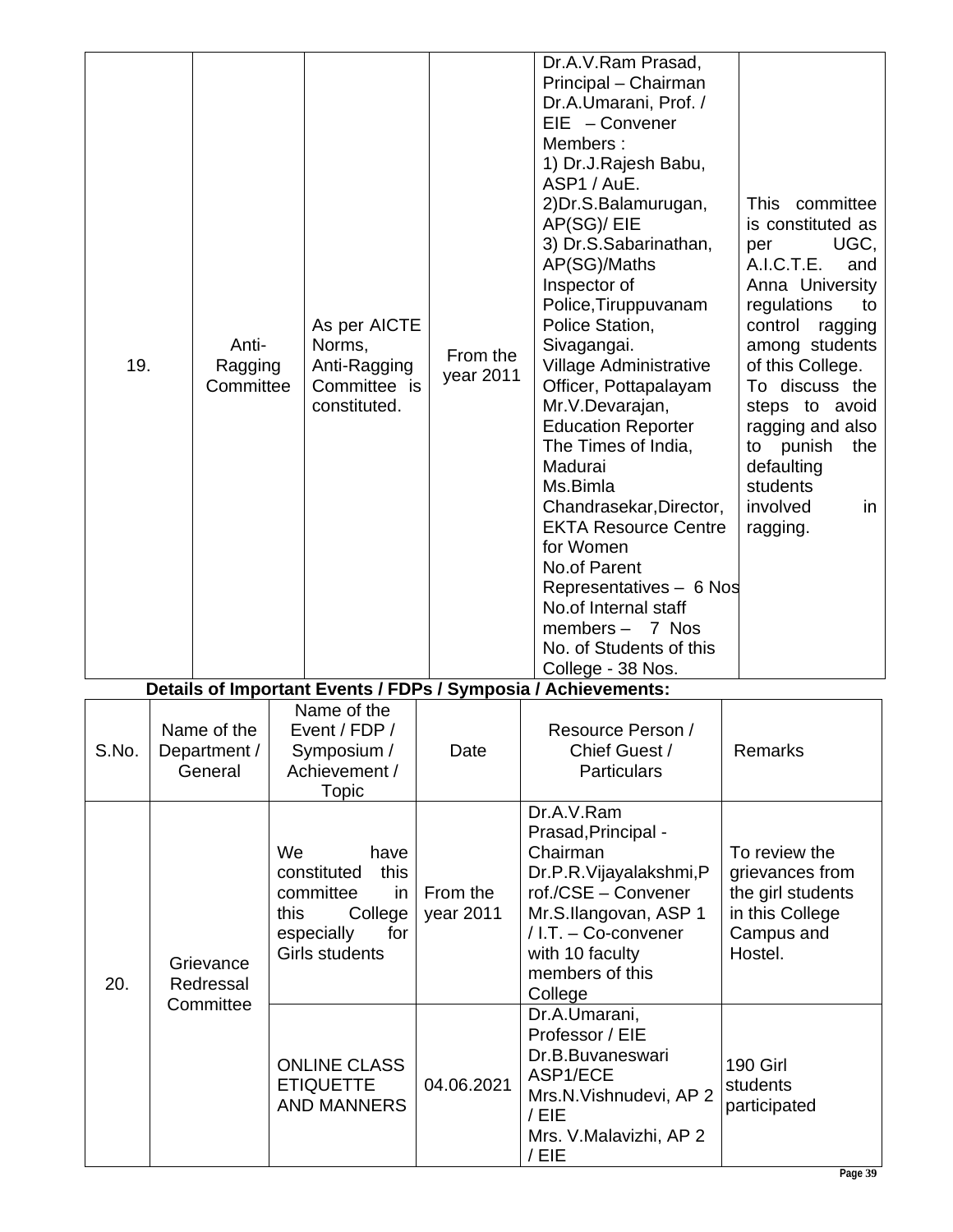|     |                                                         | We are having<br>Entrepreneurshi<br>p Development<br>Cell<br>this<br>in<br>College                              | From<br>December<br>2009 | Successful<br>Entrepreneurs                                                                                                                                                                            | To<br>create<br>awareness about<br>Entrepreneurship<br>among the final<br>year UG and PG<br>students                                                                                                                                                                                                                                                                                                                                                                                                                                                                |
|-----|---------------------------------------------------------|-----------------------------------------------------------------------------------------------------------------|--------------------------|--------------------------------------------------------------------------------------------------------------------------------------------------------------------------------------------------------|---------------------------------------------------------------------------------------------------------------------------------------------------------------------------------------------------------------------------------------------------------------------------------------------------------------------------------------------------------------------------------------------------------------------------------------------------------------------------------------------------------------------------------------------------------------------|
|     | Entrepreneur                                            | Expert's Talk on<br>"Tamil<br>Nadu<br><b>Student</b><br>Innovators<br>Program 2020"                             | 03.10.2020               | Dr.Balaji,<br>TBI - Manager,<br>Thiyagarajar College of<br>Engg, Madurai                                                                                                                               | 40 Students<br>participated                                                                                                                                                                                                                                                                                                                                                                                                                                                                                                                                         |
| 21. | ship<br>Development<br>Cell                             | College<br>Achieved as a<br>member college<br>0f<br>Rural<br>Entrepreneurshi<br>Development<br>p<br>Cell (REDC) | 21.11.2020               | Mahatma Gandhi<br>council of Rural<br>Education                                                                                                                                                        | 2 Faculties were<br>the members of<br>the REDC                                                                                                                                                                                                                                                                                                                                                                                                                                                                                                                      |
|     |                                                         | Entrepreneurshi<br>Cluster<br>p<br>Development<br>Program<br>-Aspiring<br><b>Entrepreneurs</b><br>Program 2021  | 30.07.2021               | <b>ICTACT</b>                                                                                                                                                                                          | 13 students were<br>short Listed for<br>Phase - I                                                                                                                                                                                                                                                                                                                                                                                                                                                                                                                   |
| 22. | Non-<br>Conventional<br>Renewable<br><b>Energy Club</b> | We are having<br>Non-<br>Conventional<br>Renewable<br>Energy Club in<br>this College.                           | From the<br>year 2011    | Dr.A.V.Ram Prasad,<br>Principal - Chairman<br>Co-coordinators :<br>Dr.P.Loganthurai,<br>ASP1/EEE<br>Mr.T.S.Ramkumar,<br>AP(Sr.Gr.)/MBA<br>with other one internal<br>faculty member of this<br>College | Solar<br>Bike<br>and<br>Solar<br>Power<br>Grass<br>Cutter<br>invented by MBA<br>Mech.Engg.<br>and<br>students of this<br>College. 8 Nos. of<br>Solar<br><b>Street</b><br>Lights<br>are<br>installed inside<br>campus. 2 Nos. of<br>Solar<br>Water<br>Heater capacity of<br>2000 Litres (One<br>installed at Gents<br>Hostel<br>and<br>another is Ladies<br>Hostel). 15 KW<br>Solar Power plant<br>installed<br>inside<br>College<br>the<br>Various<br>campus.<br>projects<br>using<br>Solar Power panel<br>has been funded<br>this<br>club<br>to<br>through QC ARD. |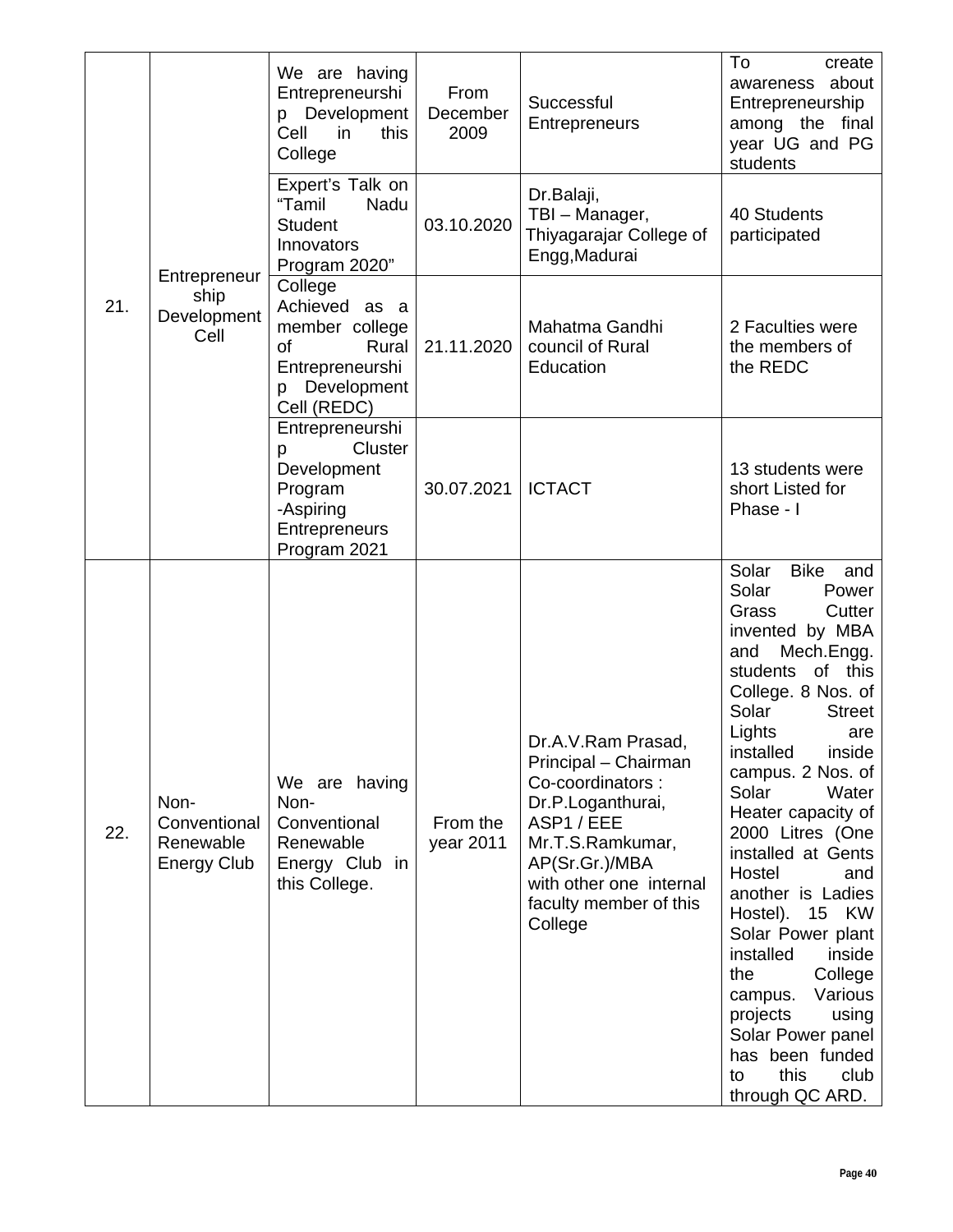| S.No. | Name of the<br>Department<br>/ General | Name of the Event<br>/ FDP / Symposium<br>/ Achievement /<br>Topic                                         | Date                       | Resource Person / Chief Guest /<br><b>Particulars</b>                                                                                                                                                                                                                   |
|-------|----------------------------------------|------------------------------------------------------------------------------------------------------------|----------------------------|-------------------------------------------------------------------------------------------------------------------------------------------------------------------------------------------------------------------------------------------------------------------------|
|       |                                        | <b>IEEE Student</b><br><b>Branch</b>                                                                       | From<br>March<br>1999      | Dr.S.M.Kannan, HOD / EEE -<br>Branch Counsellor with 61 EEE<br>& ECE First year students as<br><b>Members</b>                                                                                                                                                           |
|       |                                        | Indian Society for<br>Technical<br>Education (ISTE)<br><b>Staff Chapter</b>                                | From<br>Jan. 2002          | Dr.A.V.Ram Prasad, Principal -<br>Chairman<br>Dr.A.N.Balaji, Prof. / Mech.Engg.<br>- Secretary with 5 internal<br>faculty members of various<br>departments of this College as<br>members                                                                               |
|       |                                        | Indian Society for<br>Technical<br>Education (ISTE)<br><b>Students Chapter</b>                             | From<br><b>July 2002</b>   | Dr.S.Venkatanarayanan,<br>Professor / EEE - Faculty<br>Advisor with 7 internal faculty<br>members of various departments<br>of this College as members.                                                                                                                 |
| 23.   | Professional<br><b>Societies</b>       | Institution of<br><b>Electronics and</b><br>Telecommunication<br>Engineers (IETE)<br><b>Students Forum</b> | From<br><b>July 2011</b>   | Awareness programme on<br>Social Awareness for Engineers                                                                                                                                                                                                                |
|       |                                        | Society of<br>Automotive<br>Engineers (SAE) -<br>India                                                     | From<br><b>July 2009</b>   | It is organizing various<br>informative and interactive<br>activities which includes Paper<br>presentation, quiz, lectures by<br>various eminent professionals<br>from the industry and factory visit<br>of various automobile industries                               |
|       |                                        | Institution of<br>Engineers (IE)<br><b>Students Chapter</b>                                                | From<br>April 2013         | Dr.P. Udhayakumar,<br>Prof./Mech.Engg - Faculty<br>Advisor with 7 internal faculty<br>members of various departments<br>of this College as members.                                                                                                                     |
|       |                                        | <b>ISHRAE-</b><br>Students chapter                                                                         | From<br>Septermber<br>2015 | Dr.R.Ashok Kumar, ASP1<br>/Mech.Engg. - Faculty Advisor<br>with 8 internal faculty members<br>of Mechanical department of this<br>College as members                                                                                                                    |
|       |                                        | <b>Computer Society</b><br>of India                                                                        | From<br><b>July 2017</b>   | Conveners:<br>1) Dr. P.R. Vijayalakshmi, HOD /<br><b>CSE</b><br>2) Dr.R.Alageswaran, HOD / I.T.<br>Co-ordinator: Dr.S.Miruna Joe<br>Amali,<br>Professor / CSE with 5 internal<br>faculty members of various<br>departments of this College as<br>members and CSE & I.T. |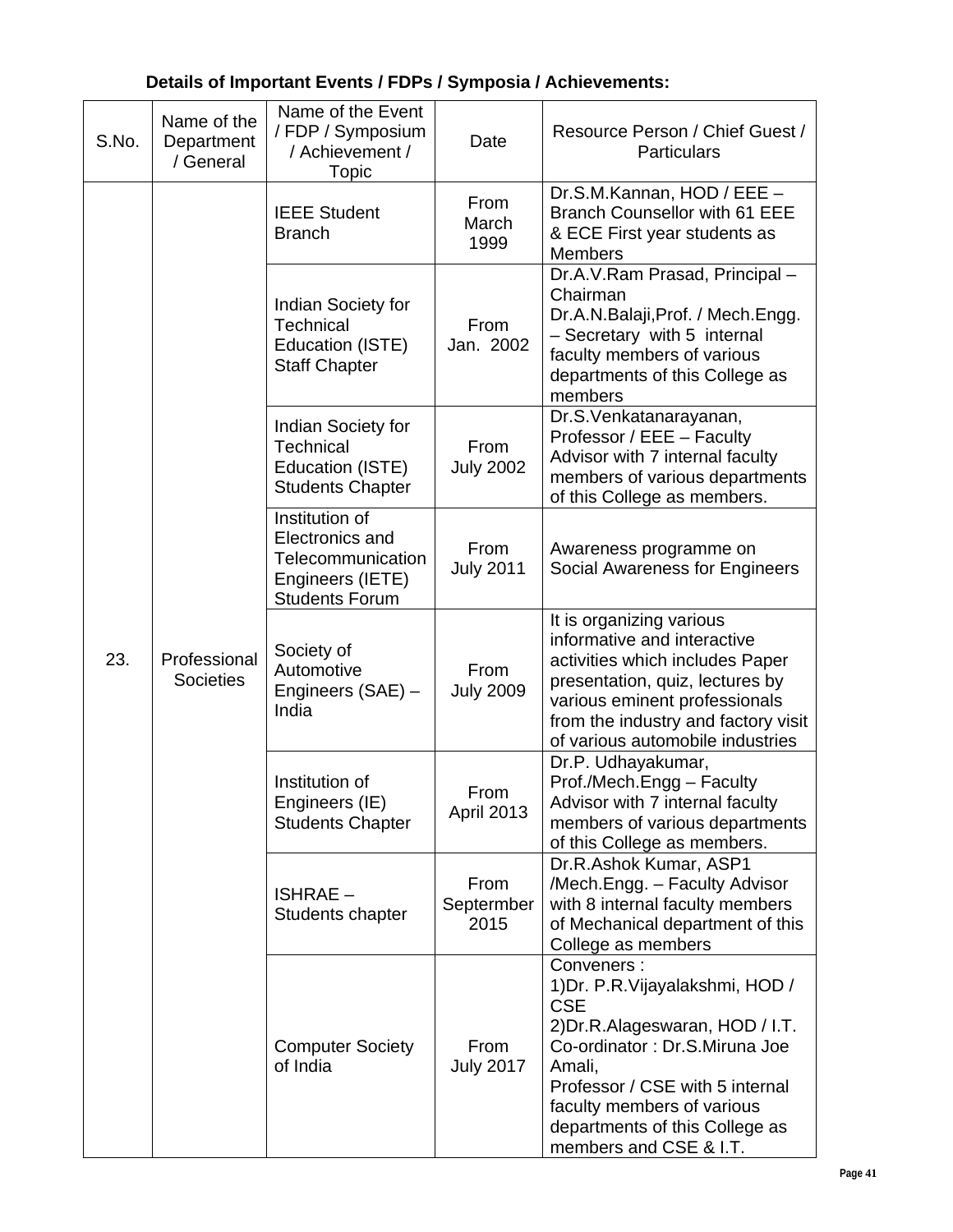|       |                                                                                                                                                                                                                                                                                                         |                                                                                                                                                                                                                        |            | students are members.                                                         |  |  |  |
|-------|---------------------------------------------------------------------------------------------------------------------------------------------------------------------------------------------------------------------------------------------------------------------------------------------------------|------------------------------------------------------------------------------------------------------------------------------------------------------------------------------------------------------------------------|------------|-------------------------------------------------------------------------------|--|--|--|
|       |                                                                                                                                                                                                                                                                                                         |                                                                                                                                                                                                                        |            |                                                                               |  |  |  |
|       |                                                                                                                                                                                                                                                                                                         |                                                                                                                                                                                                                        |            |                                                                               |  |  |  |
|       | Details of Important Events / FDPs / Symposia / Achievements:<br>Name of the Event                                                                                                                                                                                                                      |                                                                                                                                                                                                                        |            |                                                                               |  |  |  |
| S.No. | Name of the<br>Department /<br>General                                                                                                                                                                                                                                                                  | / FDP/<br>Symposium /<br>Achievement /<br>Topic                                                                                                                                                                        | Date       | Resource Person / Chief<br><b>Guest / Particulars</b>                         |  |  |  |
|       |                                                                                                                                                                                                                                                                                                         | Faculty Training at<br>Industry                                                                                                                                                                                        | 22.02.2021 | Dr. B.Anbuthambi Present<br><b>ICT Academy</b>                                |  |  |  |
|       |                                                                                                                                                                                                                                                                                                         | Competency<br>Development<br>Program<br>Refrigeration<br>and<br>Air Conditioning                                                                                                                                       | 09.03.2021 | Mr.K.A.Kaja Mohideen,<br>Member of ISHRAE, Course<br><b>Director</b>          |  |  |  |
|       |                                                                                                                                                                                                                                                                                                         | Technical<br><b>Festivals</b><br>(MECHPRO 2021)                                                                                                                                                                        | 17.04.2021 | Dr. P.Rajamani, Council<br>Member,<br>Past Chairman / IEI Madurai             |  |  |  |
|       |                                                                                                                                                                                                                                                                                                         | Virtual<br>Industrial<br><b>Visit</b>                                                                                                                                                                                  | 09.05.2021 | Mr. Jigar Shah,<br><b>Unique Airtech</b>                                      |  |  |  |
|       | Industry Institute<br>Partnership Cell<br>(funded by<br>AICTE,<br>NewDelhi. This<br>cell has<br>sponsored<br>various events<br>like Expert Talk,<br>Industrial visit,<br>Competency<br>Development<br>Programme,<br>Technical<br>Festival,<br>Consultancy and<br><b>Student</b><br>Research<br>Workshop | QC-IR<br>8 <sub>1</sub><br><b>IIPC</b><br><b>ORtanized - Virtual</b><br>Industrial Visit<br><b>Steel</b><br>Industrial,<br>Plastic Industries,<br>Granite Industries,<br>Textile Industries,<br><b>Rice Industries</b> | 26.05.2021 | Dr.P.Loganthurai,<br>Associate Professor,<br>K.L.N. College of<br>Engineering |  |  |  |
| 23.   |                                                                                                                                                                                                                                                                                                         | Visit-<br>Industrial<br>Virtual<br>Tour,<br><b>Fabrication of PCB</b>                                                                                                                                                  | 08.03.2021 | Web resources                                                                 |  |  |  |
|       |                                                                                                                                                                                                                                                                                                         | Industrial<br>Visit-<br>Virtual<br>Tour,<br><b>Embedded System</b><br>Application<br>in.<br>Industry                                                                                                                   | 09.03.2021 | HR, SNP Dairy Milk,<br>Ayyankottai, Madurai                                   |  |  |  |
|       |                                                                                                                                                                                                                                                                                                         | Personality<br>Development<br>Program - Webinar<br>on "Procedure to<br>higher<br>pursue<br>studies<br>at<br>European<br>Countries"                                                                                     | 10.03.2021 | NILOKA PAWAR,<br>Audencia Business School,<br>France                          |  |  |  |
|       |                                                                                                                                                                                                                                                                                                         | <b>Technical</b><br><b>Festivals</b><br>"loT<br>Webinar on<br>using Arduino and<br>Rasberry Pi"                                                                                                                        | 15.03.2021 | P.Arun kumar Senior<br><b>Automation Trainer, AIS</b><br>Education            |  |  |  |
|       |                                                                                                                                                                                                                                                                                                         | Personality<br>Development<br>Program - Webinar                                                                                                                                                                        | 19.03.2021 | Mrs. Anusha Rajesh,<br>Passionate Trainer,<br><b>NLP Practitioner</b>         |  |  |  |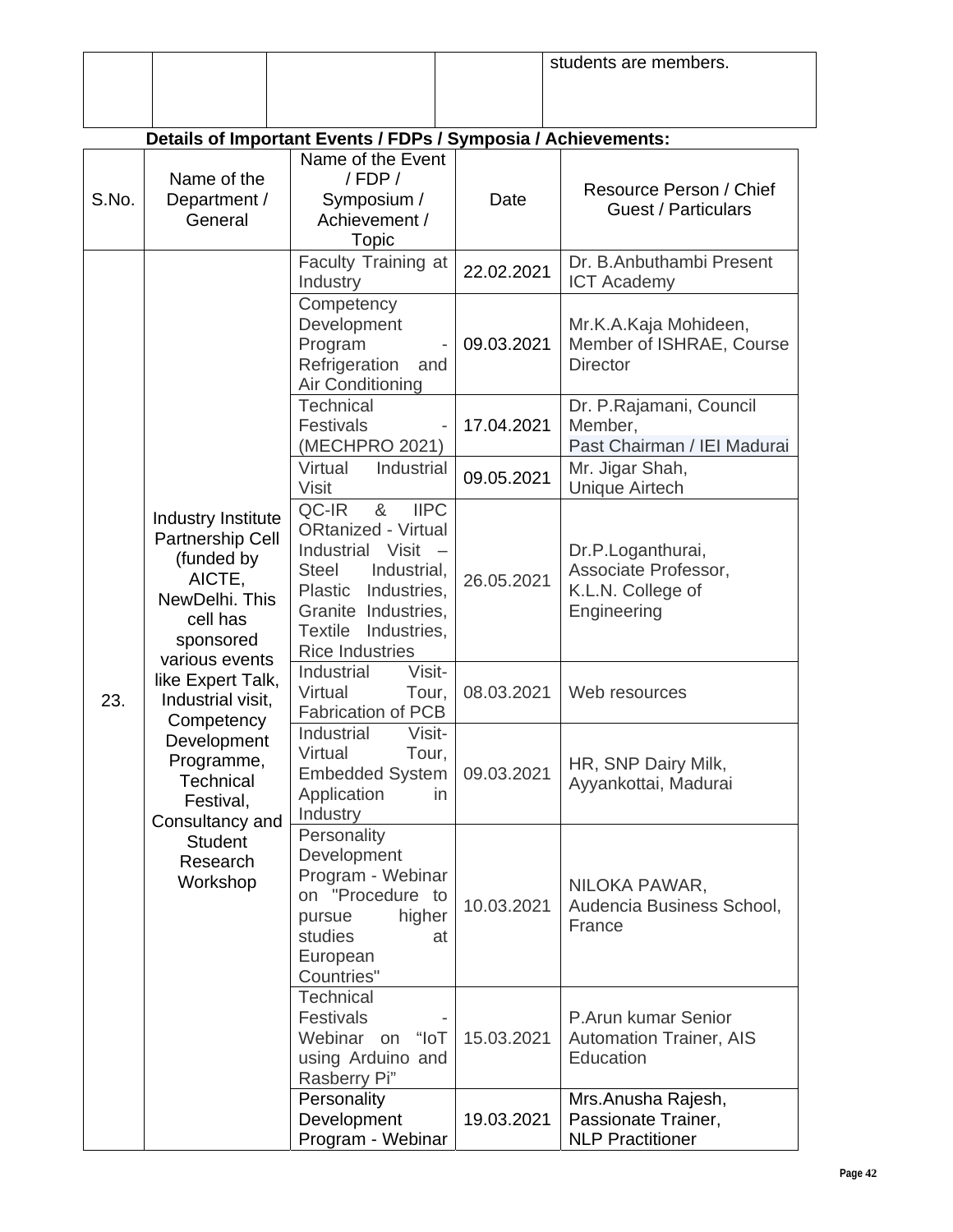| "Dreams<br>to<br>on.<br>reality"                                             |            |                                                                                              |
|------------------------------------------------------------------------------|------------|----------------------------------------------------------------------------------------------|
| Technical<br>Festivals<br>Idea<br>$\blacksquare$<br>Demonstration<br>contest | 27.03.2021 | Mr.A.S.Karthikeyan,<br><b>Embedded Engineer,</b><br><b>Honeywell Technology</b><br>Solutions |

| S.No. | Name of the<br>Department /<br>General                                                                                                                                                                                                                                                                         | Name of the Event<br>/ FDP / Symposium<br>/ Achievement /<br><b>Topic</b>                                | Date       | Resource Person /<br>Chief Guest /<br><b>Particulars</b>                                                                                                                                             |
|-------|----------------------------------------------------------------------------------------------------------------------------------------------------------------------------------------------------------------------------------------------------------------------------------------------------------------|----------------------------------------------------------------------------------------------------------|------------|------------------------------------------------------------------------------------------------------------------------------------------------------------------------------------------------------|
|       |                                                                                                                                                                                                                                                                                                                | Competency<br>Development<br>Program - Webinar<br>"MATLAB<br>for<br>on<br><b>Industrial Needs"</b>       | 30.03.2021 | Mr.Sivakumar,<br>Director,<br>Photon Technologies,<br>Chennai.                                                                                                                                       |
|       |                                                                                                                                                                                                                                                                                                                | Personality<br>Development<br>Program<br><b>Student</b><br><b>Vs Profesional</b>                         | 02.03.2021 | Mr.R.BalaSunder,<br>Director Balsu's<br><b>Success Academy</b>                                                                                                                                       |
|       |                                                                                                                                                                                                                                                                                                                | Industrial<br>Virtual<br><b>Visit</b>                                                                    | 05.03.2021 | <b>Invento Robotics</b>                                                                                                                                                                              |
| 23.   | Industry Institute<br>Partnership Cell<br>(funded by<br>AICTE,<br>NewDelhi, This<br>cell has<br>sponsored<br>various events<br>like Expert Talk,<br>Industrial visit,<br>Competency<br>Development<br>Programme,<br><b>Technical</b><br>Festival,<br>Consultancy and<br><b>Student</b><br>Research<br>Workshop | <b>Technical Festivals</b><br>- Practices to grow<br>into Industry Ready<br>Graduate                     | 13.03.2021 | Kodieswaran<br>Lavanya, Sr. Team<br>Manager, Enggsol<br>PTE LTD, Singapore                                                                                                                           |
|       |                                                                                                                                                                                                                                                                                                                | Visit<br>Industrial<br><b>Virtual Tour</b>                                                               | 17.03.2021 | Kudankulam Nuclear<br><b>Power Plant</b>                                                                                                                                                             |
|       |                                                                                                                                                                                                                                                                                                                | Artificial intelligence<br>& Deep Learening                                                              | 08.02.2021 | Mr. Jai Ganesh,<br><b>Senior Lead</b><br>Engineer, HCL<br>Technologies Ltd.,<br><b>ELCOT-Special</b><br>Economic Zone,<br>602/3, Shollinganallur<br>- Medavakkam High<br>Road, Chennai, -<br>600119. |
|       |                                                                                                                                                                                                                                                                                                                | Personality<br>Development<br>Program - Reach<br><b>Your Pinnacle</b>                                    | 19.02.2021 | M.J.C.Thanigaivel<br>Pandial, The Director,<br>Vision 2plus (Trainer)<br>Sivagami Puram,<br>Virudhunagar                                                                                             |
|       |                                                                                                                                                                                                                                                                                                                | Expert Talk on "Pre<br>requisite<br>for<br>Instrumentation<br><b>Engineers</b><br>to<br>get<br>Core Job" | 20.05.2021 | G.Karthick, Senior<br>Engineer, Aideas<br>Private Limited,<br>Bangalore                                                                                                                              |
|       |                                                                                                                                                                                                                                                                                                                | Virtual Industrial<br><b>Visit</b>                                                                       | 28.05.2021 | Salem Steel Plant -<br>Salem, Pepsi food<br><b>Industries &amp; Ford</b><br>Chennai (Assembly                                                                                                        |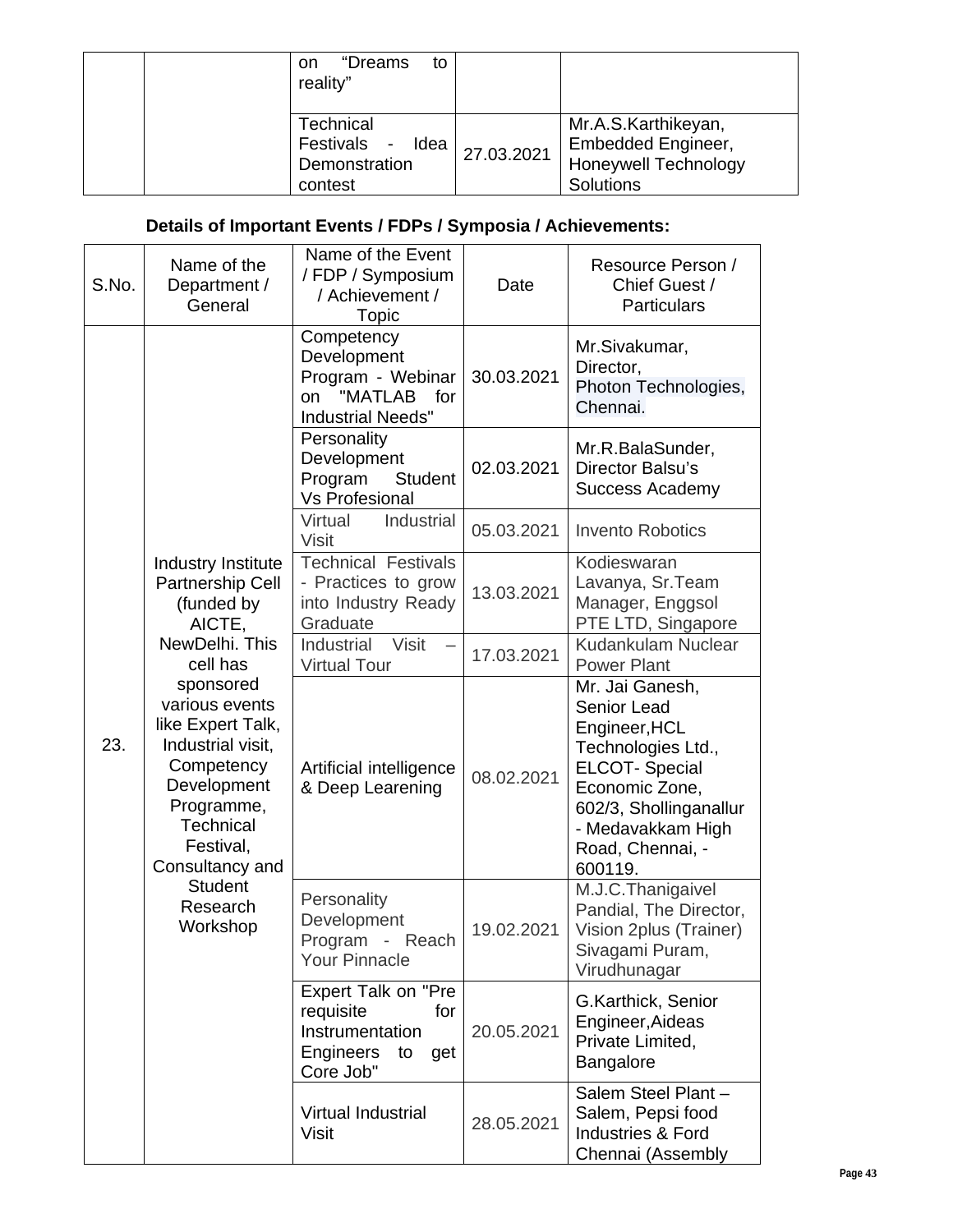|  |                                                                                                                            |            | Section)                                                     |
|--|----------------------------------------------------------------------------------------------------------------------------|------------|--------------------------------------------------------------|
|  | Virtual Industrial<br><b>Visit</b>                                                                                         | 12.06.2021 | Maruthi Car<br>Company, Delhi                                |
|  | Virtual Industrial<br>Visit                                                                                                | 26.06.2021 | Ford India, Chennai<br>and Hyundai Car<br>Company, Chennai   |
|  | <b>Technical Festivals -</b><br>Positive Approach of<br>Entrepreneurs<br>During Pandemic<br>Period and<br>Govt.<br>Support | 17.02.2021 | Sri.V.D Anandan,<br>Reginal Appraisal<br>Head, TIIC, Madurai |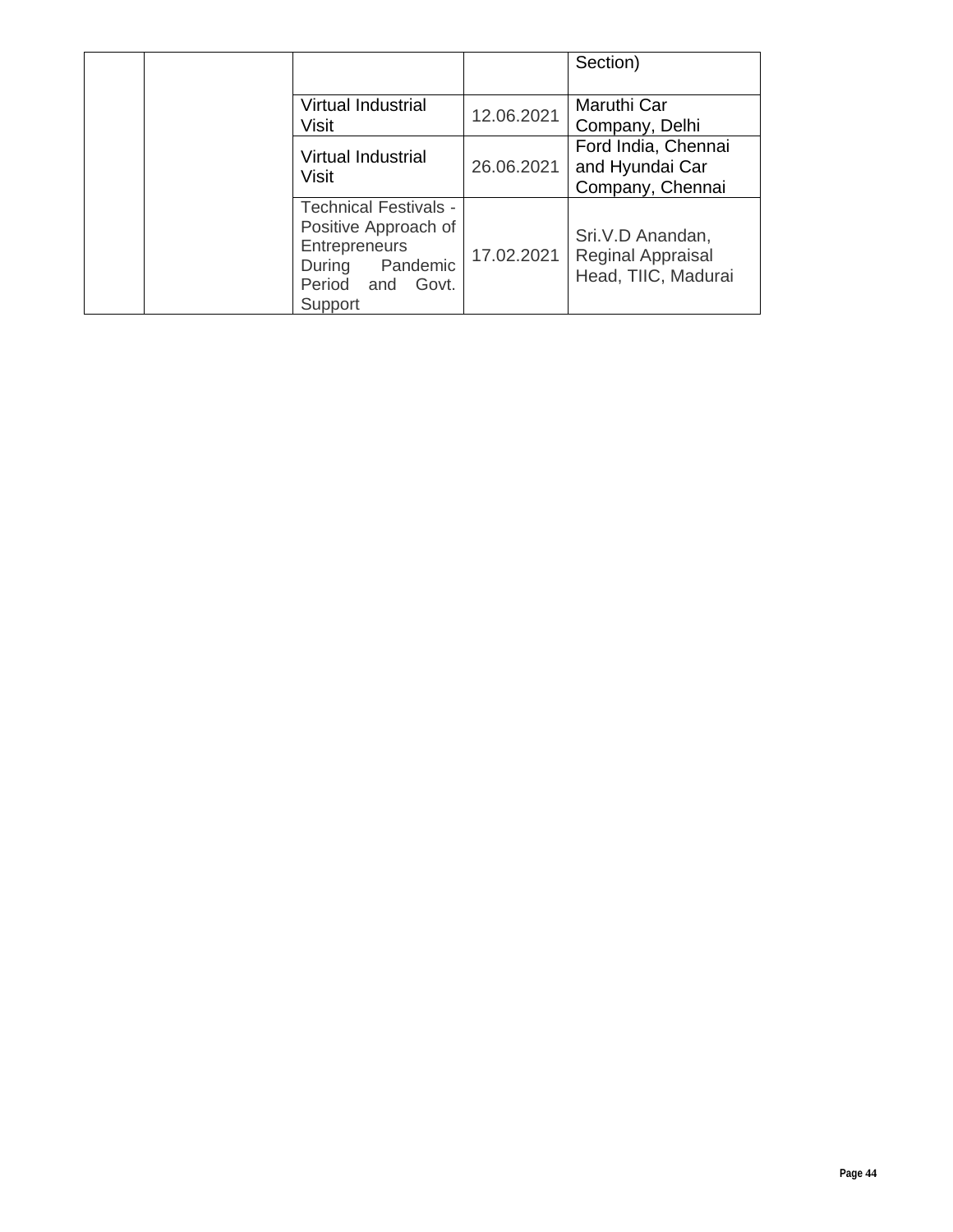| S.No.                                          | Name of the<br>Department /<br>General                                                                                                             | Name of the<br>Event / FDP /<br>Symposium /<br>Achievement /<br>Topic                                                                                                                                                                                                                                                                                                                                                                                                                    | Date                                                                                                     | Resource Person / Chief<br><b>Guest / Particulars</b>                                                                                                                                                                                                                                                                                                                                                                                                                                                                                                                                                          | Remarks                                                                                                                           |
|------------------------------------------------|----------------------------------------------------------------------------------------------------------------------------------------------------|------------------------------------------------------------------------------------------------------------------------------------------------------------------------------------------------------------------------------------------------------------------------------------------------------------------------------------------------------------------------------------------------------------------------------------------------------------------------------------------|----------------------------------------------------------------------------------------------------------|----------------------------------------------------------------------------------------------------------------------------------------------------------------------------------------------------------------------------------------------------------------------------------------------------------------------------------------------------------------------------------------------------------------------------------------------------------------------------------------------------------------------------------------------------------------------------------------------------------------|-----------------------------------------------------------------------------------------------------------------------------------|
|                                                | Innovation<br><b>Promotion Cell</b><br>(funded by                                                                                                  | Webinar on<br>A<br>Intellectual<br>Property Rights-<br>Procedures and<br>Prospects                                                                                                                                                                                                                                                                                                                                                                                                       | 19.12.2020                                                                                               | Dr.A.Balaji Ganesh,<br>Dean (R&D),<br>Qualified Patent Agent,<br><b>Velammal Engineering</b><br>College,<br>Chennai.                                                                                                                                                                                                                                                                                                                                                                                                                                                                                           |                                                                                                                                   |
| 24.                                            | AICTE, New<br>Delhi)<br>This Cell has<br>sponsored<br>various events<br>like Workshops,<br>Technical<br><b>Festivals-Project</b><br>Expo, Students | Motivational<br>Webinar<br>on "Mindset and<br><b>Milestones</b><br>Ahead of<br><b>Students</b><br>community After<br>Covid-19"                                                                                                                                                                                                                                                                                                                                                           | 20.05.2020                                                                                               | Mr.S.MURUGESHBABU,<br>M.SC(Zoo), M.Phil(Micro-<br>Bio), B.ED, M.SC(Psych)<br>Academic Director,<br>Magizhchi Group of<br>Schools,<br><b>Magizhchi Teachers</b><br>Foundation.                                                                                                                                                                                                                                                                                                                                                                                                                                  |                                                                                                                                   |
| Projects - Product<br>Prototype<br>Development | Two-Day<br>Training<br>Program on<br>Creating<br>Responsive<br>website                                                                             | 24.05.2021<br>&<br>25.05.2021                                                                                                                                                                                                                                                                                                                                                                                                                                                            | James Manoharan M,<br><b>General Manager -</b><br>Corporate Engagement,<br>Crampete Pte Ltd,<br>Chennai. |                                                                                                                                                                                                                                                                                                                                                                                                                                                                                                                                                                                                                |                                                                                                                                   |
| 25.                                            | Academic Audit<br>Committee<br>(AAC)                                                                                                               | Objectives:<br>1.T <sub>O</sub><br>ensure<br>academic<br>Accountability<br>2.Toensure<br>qualityof<br>Technical<br>Education<br>through out the<br>system<br>3.T <sub>O</sub><br>improve<br>effectiveness of<br>Teaching-<br>learning process<br>and to devise<br>methodology to<br>confirm<br>maximum output<br>from<br>faculty<br>members as well<br>as students.<br>4.Assessment of<br>learning outcome<br>of the students.<br>5. To ensure that<br>the<br>students<br>have access to | During<br>October<br>2018                                                                                | Activities of ACC :<br>1. Audit to increase the<br>effectiveness<br>οf<br>teaching in the class<br>through<br>room<br>the<br>assessment<br>οf<br>Teacher performance<br>in the class room.<br>2. To check the different<br>resources<br>utilized by the faculty for<br>teaching.<br>3.<br>Verification<br>0f<br>preparation of Course<br>material issued to the<br>students.<br>4. Verification of Student<br>Class notes,<br>Assessment registers,<br>Lab records<br>Etc.<br>5. <sub>T</sub><br>counsel<br>and<br>provide suggestions<br>the faculty<br>to<br>to<br>improve their<br>performance<br><i>in</i> | achieve<br>To<br>the<br>objectives,<br>the activities<br>are planned<br>to ensure the<br>maintenance<br>of academic<br>standards. |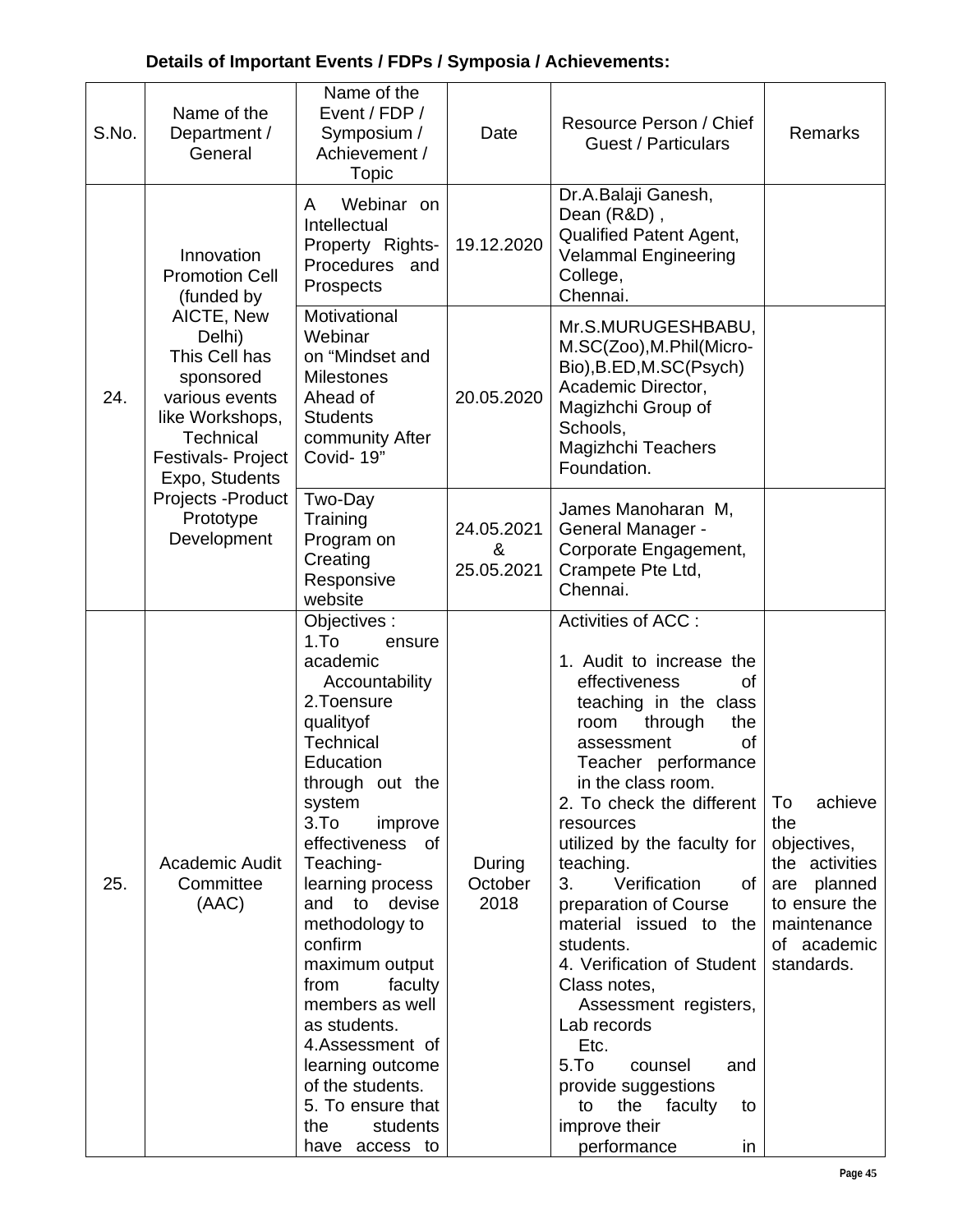| appropriate<br>learning<br>opportunities for<br>their academic<br>and personal<br>development. | Teaching, Tutorial,<br>Practical<br>and<br>Research work. |  |
|------------------------------------------------------------------------------------------------|-----------------------------------------------------------|--|
|------------------------------------------------------------------------------------------------|-----------------------------------------------------------|--|

#### **Intellectual Property Rights Cell :**

| S.No | <b>Patent Title</b>                                                                                                                                       | <b>Application</b><br>No & Date          | <b>Publication</b><br>Date /<br><b>Publication</b><br><b>Type</b> | <b>Patent</b><br><b>No/Status</b>               | <b>Applicant</b>                                                                                                                                          |
|------|-----------------------------------------------------------------------------------------------------------------------------------------------------------|------------------------------------------|-------------------------------------------------------------------|-------------------------------------------------|-----------------------------------------------------------------------------------------------------------------------------------------------------------|
| 1.   | <b>SEWAGE</b><br><b>BLOCKAGE</b><br><b>DETECTION</b><br>AND REMOVAL<br><b>SYSTEM</b><br>AND<br><b>METHODS</b><br>OF<br><b>DESCALING</b><br><b>THEREOF</b> | 202141026550<br>A<br>Date:<br>15/06/2021 | 25/06/2021 /<br><b>IPR Journal</b><br>Publication                 | 202141026550<br>A/IPR<br>Journal<br>Publication | Dr. S.<br>Parthasarathy,<br>Professor / EEE<br>Dr. D. Pradeep<br>Kannan,<br>Professor / EIE<br>Mr.S.Nallathambi,<br>Asst.Prof. 2/<br>Mech.Engg.<br>KLNCE. |

| S.No. | Name of the<br>Department /<br>General | Name of the<br>Event / FDP /<br>Symposium /<br>Achievement /<br><b>Topic</b>                                                                                                                                                                                                                              | Date                            | Resource Person /<br>Chief Guest /<br><b>Particulars</b>                                                                                                                                                                                 | <b>Remarks</b>                                                                     |
|-------|----------------------------------------|-----------------------------------------------------------------------------------------------------------------------------------------------------------------------------------------------------------------------------------------------------------------------------------------------------------|---------------------------------|------------------------------------------------------------------------------------------------------------------------------------------------------------------------------------------------------------------------------------------|------------------------------------------------------------------------------------|
| 27.   | <b>KLNCE</b><br>Humour Club            | is<br>This<br>Club<br>intended<br>to<br>organize<br>various humour<br>related<br>events<br>for the Staff &<br><b>Students</b><br>in<br>order<br>get<br>to<br>relief<br>from<br>routine<br><b>The</b><br>stresses.<br>events may be<br>standing<br>Patti<br>comedy,<br>Mandram<br>programmes<br>and so on. | Inaugurated<br>on<br>19.08.2019 | Dr.Raja<br>Govindasamy,<br>Principal<br>Former<br>of Thiagarajar Arts<br>College<br>and<br>Former Director of<br>Mannar Thirumalai<br>Naicker<br>College,<br>Madurai.<br>Staff & Students<br>act<br>may<br>as<br><b>Resource Persons</b> | It is planned to<br>organize events<br>in every Fourth<br>Saturday<br>οf<br>month. |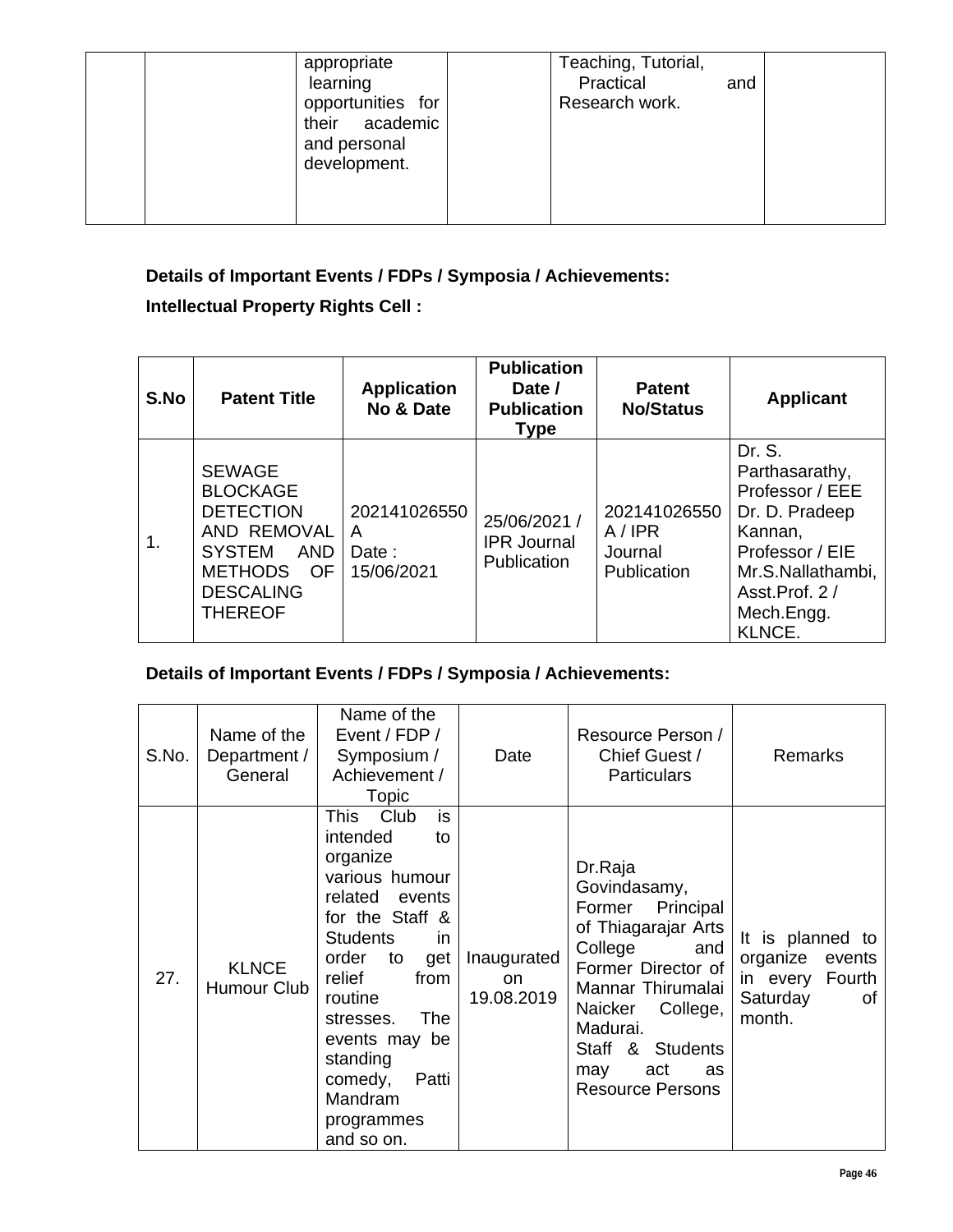| 28. | Consultancy<br><b>Work</b>    | Energy Audit:<br>EEE<br>Department:<br>PEACE training<br>is conducted in<br>various District<br>industries<br>centre<br>and<br><b>Energy Savings</b><br>Awareness<br>programme are<br>conducted<br>to<br>industrial<br>personal<br>on<br>Consultancy<br>basis. | Dec. 2019<br>to as on<br>now<br>$(108 \text{ days})$ | Dr.S.M.Kannan,<br>HOD / EEE<br>Dr.S.Venkatanara<br>yanan, Professor /<br>EEE and his team<br>conducted Energy<br>audit and Energy<br>Savings<br>Awareness<br>Programme<br>on<br>consultancy<br>basis<br>along<br>with<br>Government<br>of<br><b>Tamilnadu District</b><br>industries<br>centre<br>andPCRA<br>(Petroleum<br>Conservation<br>Research<br>Association),<br>Government<br>οf<br>India. | <b>Fund Generated</b><br><b>Rs.21.46 Lakhs</b>                                                                     |
|-----|-------------------------------|----------------------------------------------------------------------------------------------------------------------------------------------------------------------------------------------------------------------------------------------------------------|------------------------------------------------------|----------------------------------------------------------------------------------------------------------------------------------------------------------------------------------------------------------------------------------------------------------------------------------------------------------------------------------------------------------------------------------------------------|--------------------------------------------------------------------------------------------------------------------|
|     |                               | Department of<br>MBA:<br>Soft-skill<br>Training<br>Programme<br>organized for<br><b>India Post</b><br>Officials.                                                                                                                                               | 2020-2021<br>$(61 \text{ days})$                     | <b>Faculty members</b><br>of MBA<br>Department of<br><b>KLNCE</b>                                                                                                                                                                                                                                                                                                                                  | Fund Generated<br>Rs.46,020/-                                                                                      |
| 29. | Career<br>Development<br>Cell | Special talk in<br>Career<br>Development<br>Cell<br>inauguration<br>and motivation<br>speech.                                                                                                                                                                  | August<br>2016                                       | Members:<br>Dr.G.Ramesh,<br>Professor / I.T.<br>Dr.N.Janakiraman,<br>Professor / ECE                                                                                                                                                                                                                                                                                                               | 1) To initiate apart<br>from Syllabus<br>courses<br>2) Value added<br>courses<br>3) Higher<br>education<br>courses |

| S.No | Name of the<br>Department /<br>General | Name of the<br>Event / FDP /<br>Symposium /<br>Achievement /<br>Topic | Date             | Resource Person /<br>Chief Guest /<br><b>Particulars</b>                                                                                                                               | <b>Remarks</b>                                                                                                                                                 |
|------|----------------------------------------|-----------------------------------------------------------------------|------------------|----------------------------------------------------------------------------------------------------------------------------------------------------------------------------------------|----------------------------------------------------------------------------------------------------------------------------------------------------------------|
| 30.  | Women<br>Empowerment<br>Cell (WEC)     | We are having<br>Women<br>Empowerment<br>Cell in<br>this<br>College   | <b>July 2017</b> | 1) Dr.A.V. Ram<br>Prasad, Principal-<br><b>Chief Patron</b><br>2)Mr.S.Ilangovan,A<br>SP 1/ I.T. - Advisor<br>3) Dr.A. Umarani,<br>Prof. / $EIE -$<br>Convener<br>4) Dr.B. Buvaneswari, | Women<br>Empowerment<br>Cell (WEC) has<br>been constituted<br><b>KLNCE</b><br>in.<br>to<br>the<br>empower<br>rights of female<br>members;<br>faculty staff and |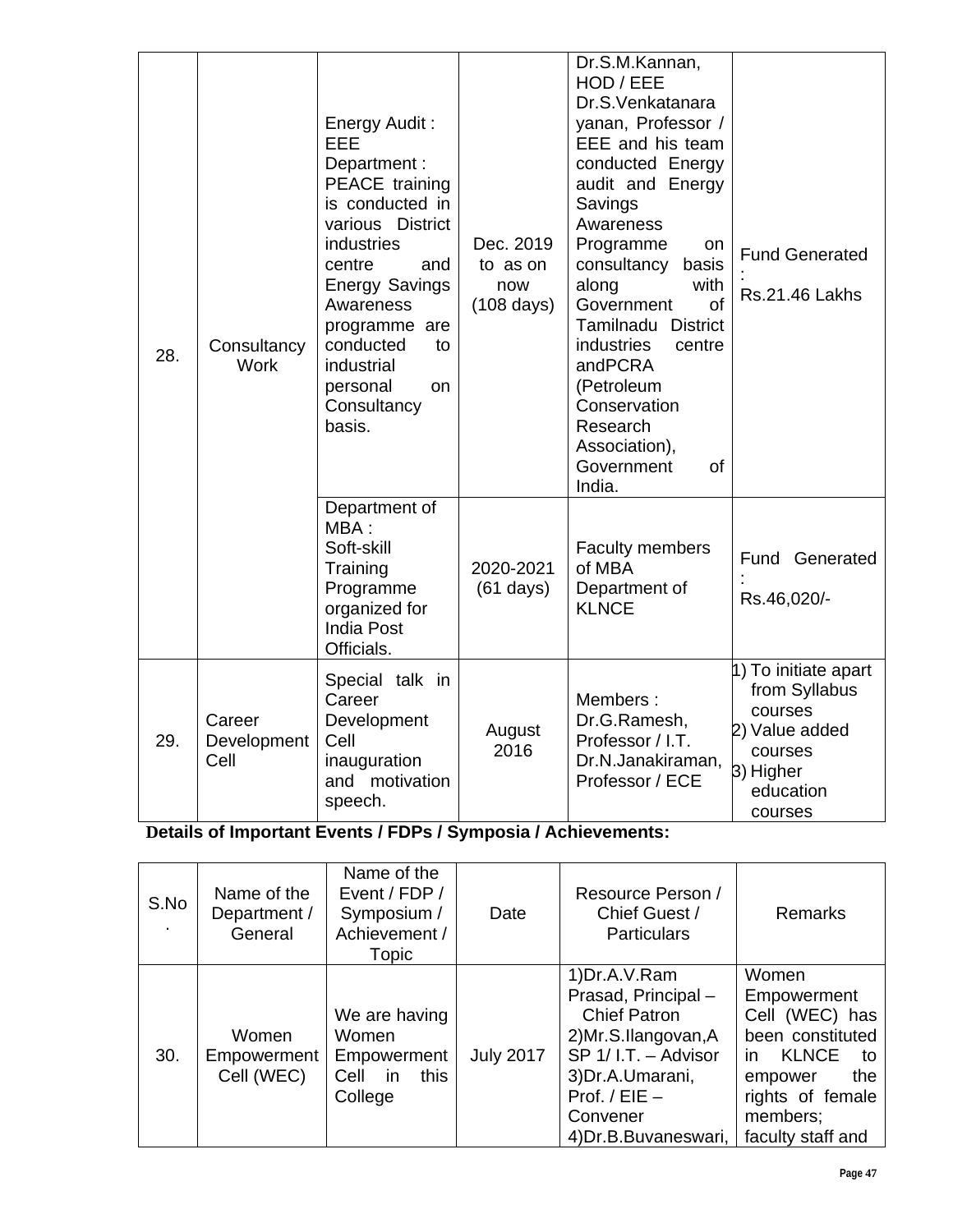|     |                  |                                                                                           |            | $ASP 1/ECE - Co-$<br>convener with 10<br>internal faculty<br>members of various<br>departments of this<br>College as<br>members.                                                                                                                                                                                                                | students of the<br>college. The cell<br>the<br>college<br>in<br>is<br>campus<br>to<br>empower<br>girl<br>students,<br>to<br>enhance<br>understanding of<br>issues related to<br>and to<br>women<br>make<br>the<br>college campus<br>a safe place for<br>women<br>students. |
|-----|------------------|-------------------------------------------------------------------------------------------|------------|-------------------------------------------------------------------------------------------------------------------------------------------------------------------------------------------------------------------------------------------------------------------------------------------------------------------------------------------------|----------------------------------------------------------------------------------------------------------------------------------------------------------------------------------------------------------------------------------------------------------------------------|
|     |                  | Indian<br>Women On a<br><b>Glorious Path</b><br>then and now                              | 06.03.2021 | Mr.S.Ramanathan,<br>Product<br>Manager, Gulf<br>and<br><b>World Traders-UAE</b>                                                                                                                                                                                                                                                                 | 28 Women<br>faculty members<br>81 Students                                                                                                                                                                                                                                 |
| 31. | <b>POSH Cell</b> | We are having<br>Prevention of<br>Sexual<br>Harassment<br>Cell (POSH)<br>in this College  | 2015-2016  | 1) Dr.A.V. Ram<br>Prasad, Principal -<br>Advisor<br>2) Dr.A. Umarani,<br>Prof. / $EIE$ –<br>Convener<br>3) Dr.S. Ilangovan,<br>ASP 1/IT-Co-<br>convener<br>4) Mrs.N. Vishnu<br>Devi, AP 2 / EIE -<br>Co-convener<br>with 11 internal<br>faculty members of<br>various departments<br>of this College and 1<br>external candidate<br>as members. | Prevent<br>discrimination<br>and sexual<br>harassment<br>against women,<br>by promoting<br>gender amity<br>among students<br>and employees.                                                                                                                                |
|     |                  | <b>GENDER</b><br><b>STEREOTYPING</b><br><b>FOR</b><br><b>HARMONIOUS</b><br><b>SOCIETY</b> | 26.12.2020 | Mrs.Anuradha<br>Jeyachander, Co-<br>founder, BASIX-<br>Center for Human<br>Excellence,<br>Bangalore.                                                                                                                                                                                                                                            | 54 Students<br>participated                                                                                                                                                                                                                                                |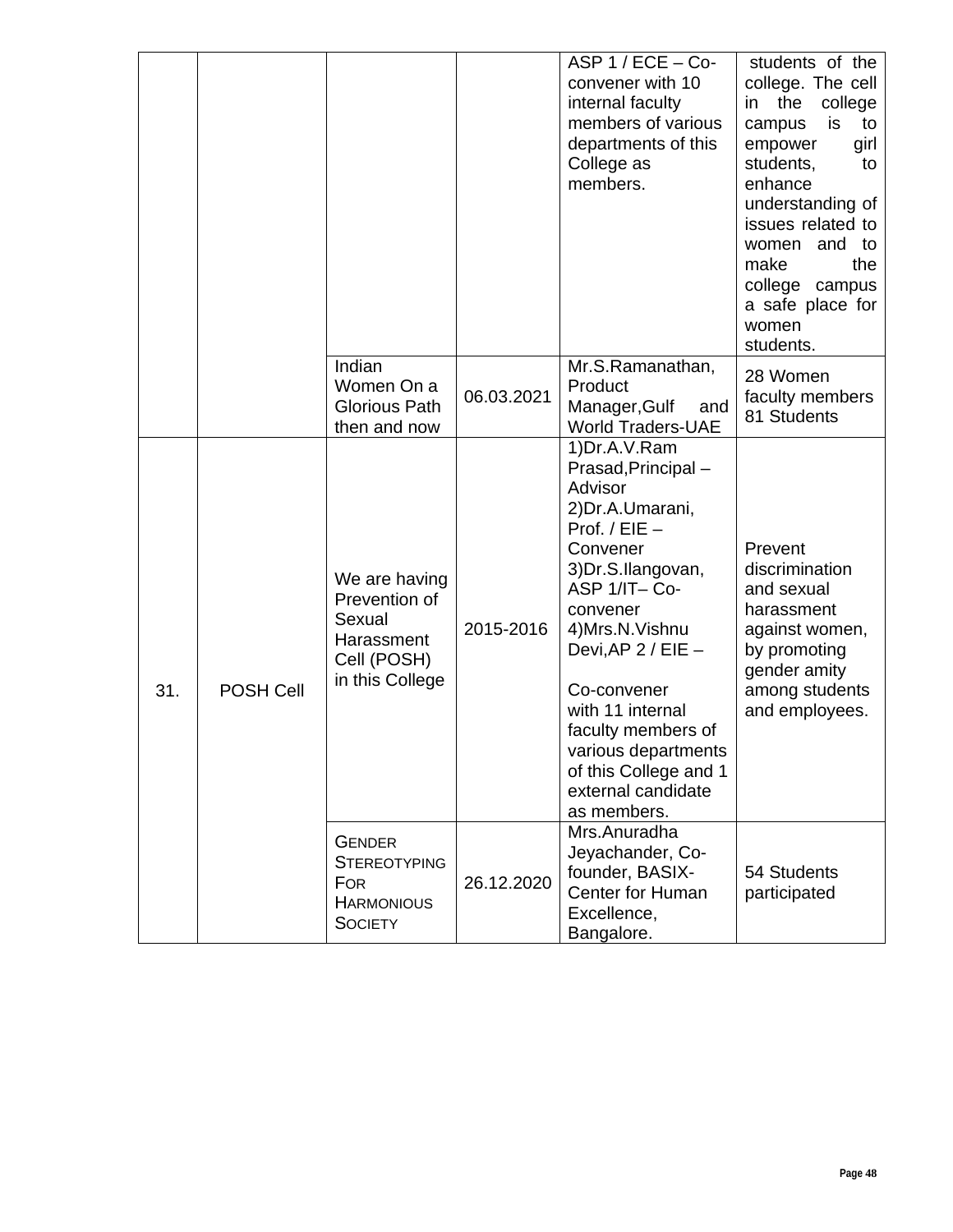| S.No. | Name of the<br>Department<br>/ General                                                    | Name of the<br>Event / FDP /<br>Symposium /<br>Achievement /<br>Topic                                                                                                                                                      | Date                                      | Resource Person /<br>Chief Guest /<br><b>Particulars</b>                                                                                                                                         | Remarks                                                                                                                                                                                                                            |
|-------|-------------------------------------------------------------------------------------------|----------------------------------------------------------------------------------------------------------------------------------------------------------------------------------------------------------------------------|-------------------------------------------|--------------------------------------------------------------------------------------------------------------------------------------------------------------------------------------------------|------------------------------------------------------------------------------------------------------------------------------------------------------------------------------------------------------------------------------------|
| 32.   | <b>Business</b><br>Incubator<br>(BI)                                                      | MSME,<br>Government of<br>India                                                                                                                                                                                            | October<br>2015                           | TBI members :<br>Dr.A.V.Ram Prasad<br>Dr.S.Parthasarathy<br>Dr.P.Ganesh<br>Kumar<br>Dr.D.Pradeep<br>Kannan                                                                                       | <b>Business Incubator</b><br>centres were<br>identified.                                                                                                                                                                           |
| 33.   | Reverse<br>Osmosis<br><b>Plants</b>                                                       | Total 2000 Ltrs.<br>Per hour<br>Reverse<br><b>Osmosis Plants</b><br>(4 Nos. of RO<br>Plant 500 Ltrs.<br>Per hour each)<br>installed to<br>provide drinking<br>water inside<br>College campus                               | from<br>2001                              | 3 Nos. of 500 Ltrs.<br>each of R.O. Plant<br>installed inside<br>is<br>College campus.<br>500 Ltrs.<br>A<br>per<br>hour RO plant is<br>installed exclusively<br>for hostels<br>inside<br>campus. | <b>Testing of Drinking</b><br>water is done by<br><b>Tamilnadu Water</b><br>Supply and<br>Drainage Board<br>(TWAD) for every<br>two months. Also,<br><b>RO Plants are</b><br>regularly checked<br>for providing<br>drinking water. |
| 34.   | Institutional<br>Membership                                                               | MADITSSIA, CII,<br><b>ICT Academy</b><br>and Madurai<br>Management<br>Association                                                                                                                                          | Had tie<br>up with<br>them<br>long<br>ago | K.L.N.C.E. is the<br>institutional<br>member of<br>MADITSSIA, CII,<br><b>ICT Academy and</b><br>Madurai<br>Management<br>Association                                                             | To provide<br>consultancy and<br>skill edge<br>programmes                                                                                                                                                                          |
| 35.   | List of<br>Industrial<br>Laboratories<br>in<br>association<br>with various<br>departments | 1) Mechanical<br>Engg.<br>2) Electrical &<br>Electronics<br>Engg.<br>3) Electronics &<br>Comn. Engg.<br>4) Computer<br>Science & Engg.<br>Information<br>Technology<br>5) Electronics &<br>Instrumentation<br>Engineering. | 2018<br>2017<br>2016<br>2017<br>2016      | <b>ISHRAE</b><br><b>Texas Lab</b><br>Enixy Lab<br>Honeywell<br>Technology<br>Solutions<br>LabView - National<br>Instruments                                                                      |                                                                                                                                                                                                                                    |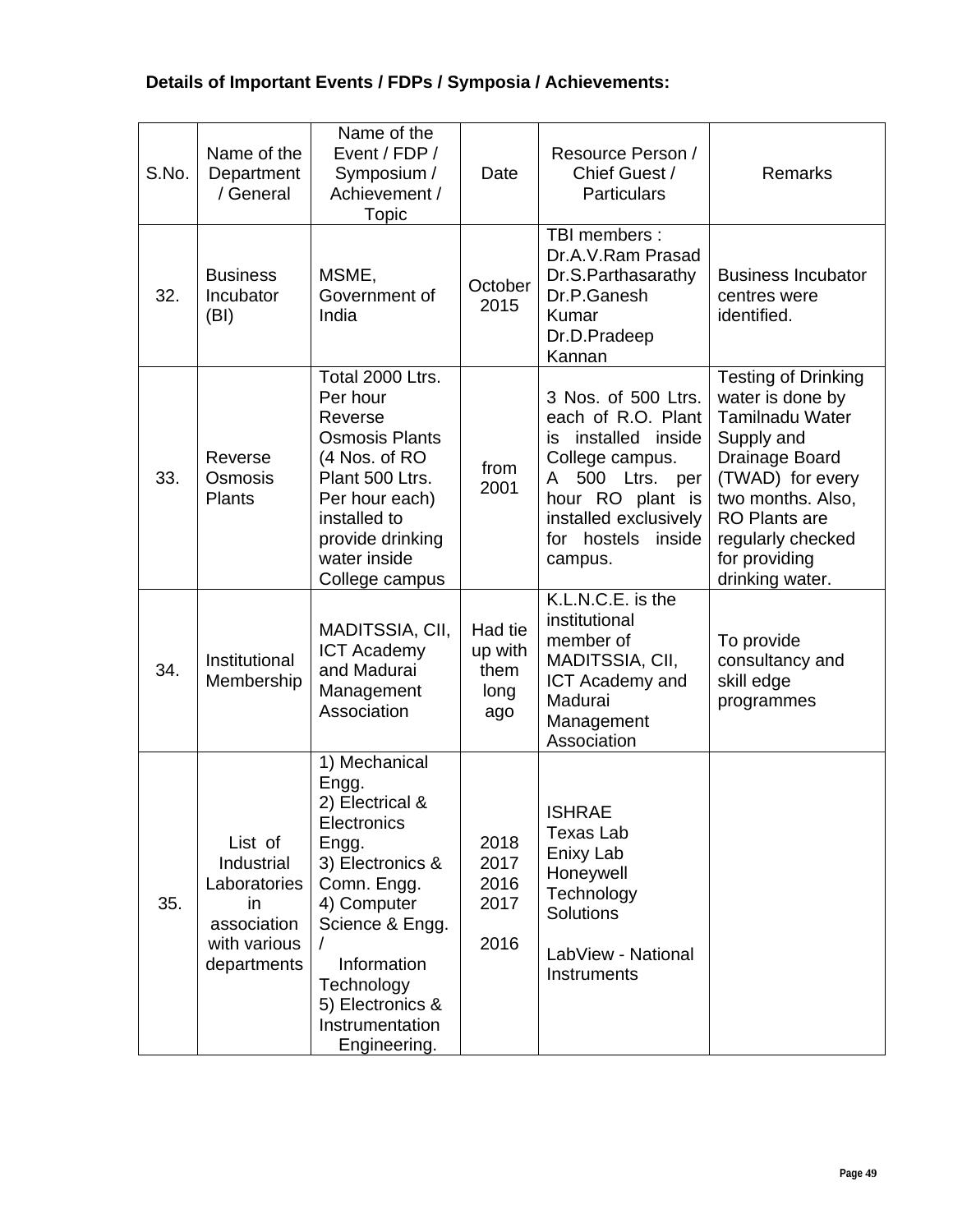| S.No. | Name of<br>the<br>Departm<br>ent/<br>General | Name of the<br>Event / FDP /<br>Symposium /<br>Achievement /<br>Topic                                                                        | Date                 | Resource Person / Chief<br><b>Guest / Particulars</b>                                                                                                                                                                                                                                                                                                                                                                                                                                        | <b>Remarks</b>                                                                                                                                       |
|-------|----------------------------------------------|----------------------------------------------------------------------------------------------------------------------------------------------|----------------------|----------------------------------------------------------------------------------------------------------------------------------------------------------------------------------------------------------------------------------------------------------------------------------------------------------------------------------------------------------------------------------------------------------------------------------------------------------------------------------------------|------------------------------------------------------------------------------------------------------------------------------------------------------|
| 36.   | <b>IQAC</b>                                  | <b>Internal Quality</b><br><b>Assurance Cell</b>                                                                                             | w.e.f.<br>17.02.2017 | Dr.A.V.RamPrasad,<br>Principal- Chairperson<br>Senior Administrative<br><b>Officers</b><br>Dr.R.Alageswaran,<br>HOD/IT<br>Dr.S.M.Kannan, HOD/EEE<br>Dr.P.R.Vijayalakshmi,<br><b>HOD/CSE</b><br>Dr.M.R.Thansekar, Prof/<br>Mech<br>Dr.R.M.Satheeshkumar,<br><b>HOD/AUE</b><br>Prof.S.Nagammai,<br><b>HOD/EIE</b><br>Dr.T.Jothimurugan,<br>Director/MBA<br>with 5 Senior faculties of<br>various departments in this<br>college as members with 1 or 2<br>members represented<br>Mgmt.Members. | To monitor all<br>the activities of<br>Four QC's and<br>to ensure the<br>quality<br>in.<br>Teaching<br>Learning<br>system,<br>Placement<br>and R & D |
|       |                                              | Enhancing<br>quality through<br>Autonomous.                                                                                                  | 23.01.2020           | Dr.S.Shanmugavel,<br><b>Director</b><br>Dr.K.Manisekar,<br>HOD/Mech,<br>National<br>Engineering<br>College, Kovilpatti                                                                                                                                                                                                                                                                                                                                                                       | All<br>the<br>Teaching<br>faculty<br>and<br>Non-teaching<br>staff attended<br>the meeting                                                            |
|       |                                              | session<br>А<br>on<br>"Hydrophonic -<br><b>Growing Plants</b><br>without Soil" -<br>A New Framing<br>for<br>Strategy<br>Green<br>Environment | 08.02.2020           | Ms. M.S. Hamsi Suganya,<br><b>Managing Trustee, Nature</b><br>World Research<br>and<br>Foundation                                                                                                                                                                                                                                                                                                                                                                                            | No of<br>participants :<br>50                                                                                                                        |
| 37.   | <b>IQAC</b>                                  | Face<br>Mask<br>Distribution<br>to<br>Public<br>the<br>during<br>Pandemic<br>(In<br>Association<br>with UBA)                                 | 06.05.2020           | <b>UBA</b> members                                                                                                                                                                                                                                                                                                                                                                                                                                                                           | <b>Mask</b><br>distribution<br>to<br>the Front line<br>workers.                                                                                      |
|       |                                              | <b>Distribution</b><br>of<br>Rice<br>Pack<br>Wheat,<br>Dhal<br><b>Pulsus</b><br>during<br>Covid<br>$-19$                                     | 16.05.2020           | Er. K.N.K. Karthik,<br>President, KLNCE                                                                                                                                                                                                                                                                                                                                                                                                                                                      | Distribution of<br>Rice<br>Pack,<br>Dhal<br>Wheat,<br><b>Pulsus</b><br>during<br>Covid<br>$-19$                                                      |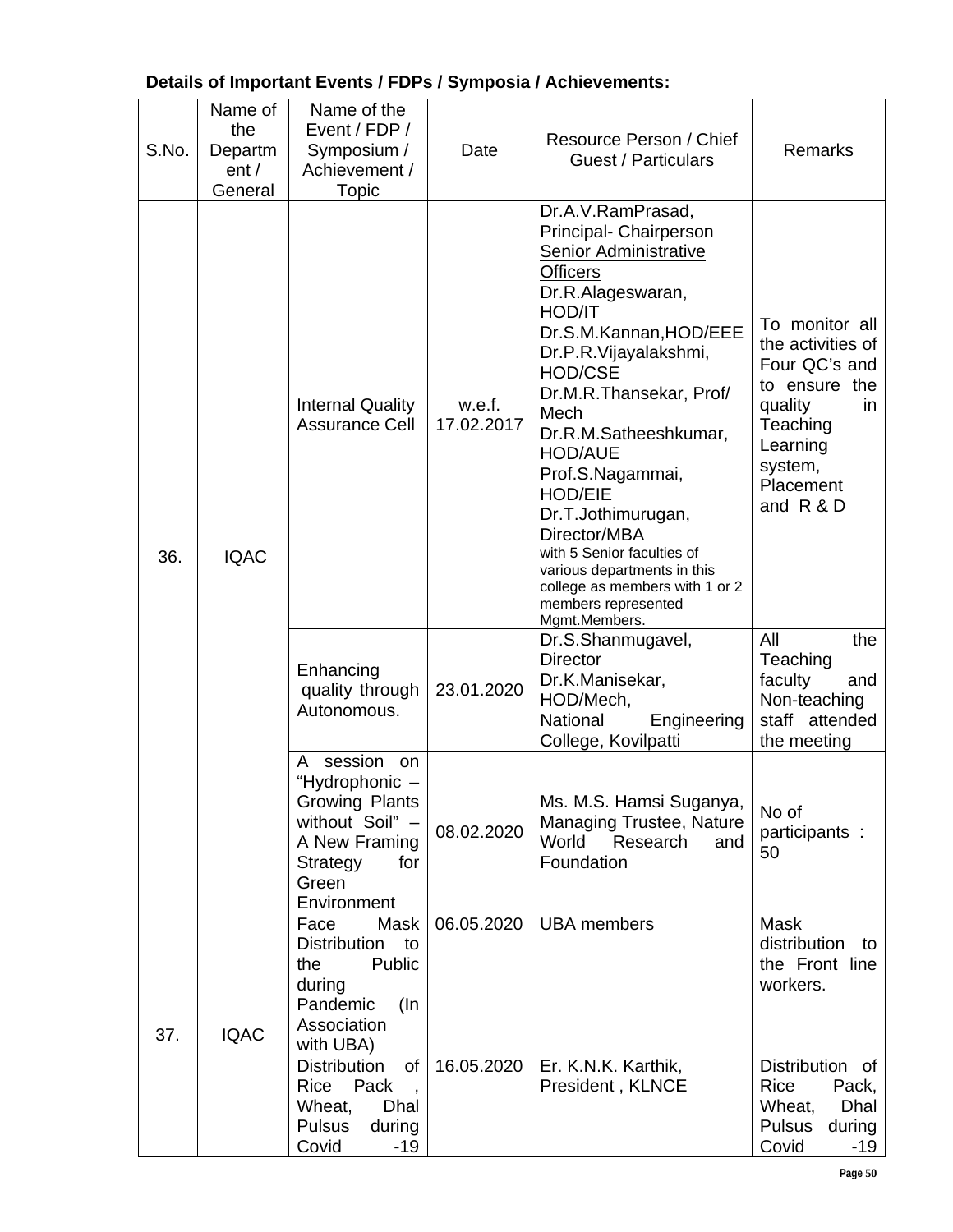| (In<br>Pandemic | Pandemic<br>to |
|-----------------|----------------|
| Association     | the<br>poor    |
| with UBA).      | peoples        |
|                 | around         |
|                 | Pottapalayam   |
|                 | village.       |

| S.No. | Name of<br>the<br>Department<br>/ General            | Name of the<br>Event / FDP /<br>Symposium /<br>Achievement /<br>Topic                                      | Date                | Resource Person /<br>Chief Guest /<br><b>Particulars</b>             | Remarks                                                                                                                                           |
|-------|------------------------------------------------------|------------------------------------------------------------------------------------------------------------|---------------------|----------------------------------------------------------------------|---------------------------------------------------------------------------------------------------------------------------------------------------|
| 38.   | $PMKVY -$<br><b>TI Scheme</b>                        | Pradhan Mantri<br><b>Kaushal Vikas</b><br>Yojana For<br><b>Technical</b>                                   | During<br>2017-2018 | Mr.D.Satheesh<br>Pandian,<br>ASP 1 / Mech.Engg.                      | Course Name:<br><b>CNC</b> operator<br>Machining<br>Technician<br>Sanctioned<br>Amount:<br>Rs.2,04,000/-<br>Number of<br>students<br>enrolled: 12 |
|       |                                                      | Institutes                                                                                                 | During<br>2018-2019 | Dr.P.Loganthurai,<br>ASP 1 / EEE                                     | Course Name:<br>1) Welding<br>Technician -25<br>students<br>2) Assistant<br>Electrician-25<br>students                                            |
| 39.   | Unnat<br><b>Bharat</b><br>Abhiyan<br>Scheme<br>(UBA) | To support the<br>Rural<br>development.<br>5 villages are<br>adopted nearby<br>Pottapalayam,<br>Konthagai, | 05.01.2019          | augurated<br>by<br>In<br>Sivagangai<br><b>District</b><br>Collector. | Received fund of<br>Rs.50,000/- for<br>Data collection<br>about villages.<br>Rs.2,00,000/- for<br>implementing<br>the Project.                    |
|       |                                                      | Kanjirakulam,<br>Mukudi,<br>Syanapuram.                                                                    | 17.04.2021          | <b>Perennial Fund</b>                                                | Rs.1.75 Lakhs<br>received from<br>IIT, Delhi.                                                                                                     |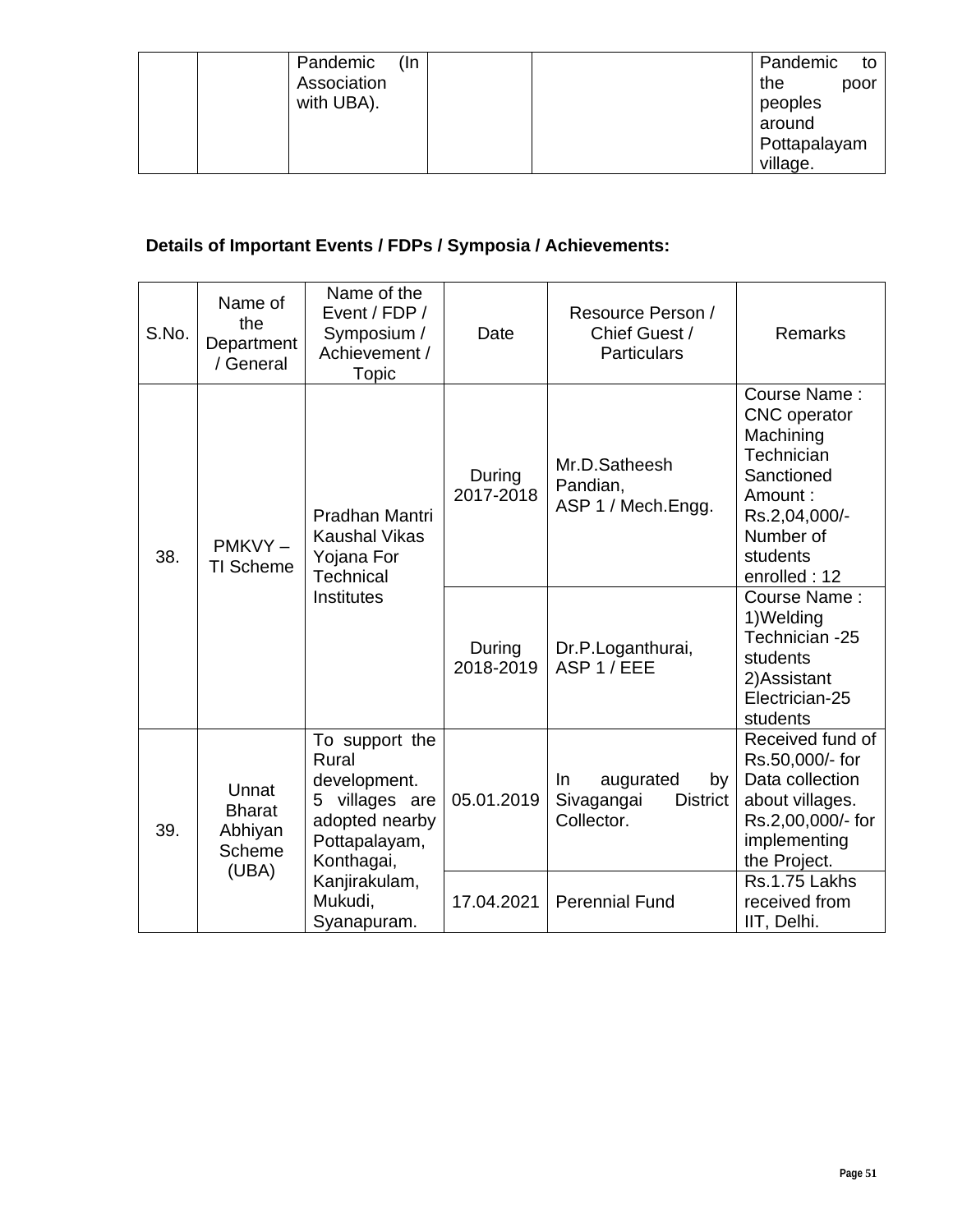# **10.** HONOURS / AWARDS:

The following teaching faculties of this College have been appointed as Members of various Board of studies of Anna University, Chennai for framing the Curricula & Syllabi (R2021) for UG / PG Courses offered by the Engineering Colleges affiliated to Anna University Chennai.

| S.No. | Name of the staff | <b>Designation / Department</b> | <b>Under the Faculty</b><br>οf |
|-------|-------------------|---------------------------------|--------------------------------|
| 1.    | Dr.P.Udhaya Kumar | Prof. & H.O.D./Mech.Engg.       | Mech.Engg.(UG)                 |
| 2.    | Dr.M.R.Thansekhar | Professor / Mech.Engg.          | Mech.Engg.(UG)                 |
| 3.    | Dr.K.Gnanambal    | Professor / EEE                 | EEE (UG)                       |
| 4.    | Prof.S.Nagammai   | Prof. & H.O.D. / EIE            | EEE                            |
| 5.    | Dr.T.Jothimurugan | Director / MBA                  | <b>MBA</b>                     |
| 6.    | Dr.J.K.Subashini  | Professor & H.O.D./Maths        | <b>Maths</b>                   |

Dr R M Sathish Kumar, Professor and Head, Automobile Engineering department has been selected as Treasurer and Joint Secretary for Quality Circle forum of India

Dr.V. Kejalashmi, Prof. and Head. ECE has received active SPOC award from NPTEL during December 2020

Dr. S. N. R. Srikumar, Professor / MBA department acting as Chief Co-ordinator KLNCE to arrange for Soft Skills training to front line staff of India Post, Government of India successfully since 2010.

# **11. EXAMINATION RESULTS:**

# **NOV. / DEC. 2020 REEXAMINATIONS – RESULT ANALYSIS (UG)**

| Program                  | No. of<br>Candidates<br>Registered | No. of<br>Candidates<br>Passed | Pass<br>Percentage |
|--------------------------|------------------------------------|--------------------------------|--------------------|
| B.E. (Mech.<br>$Engg.$ ) | 296                                | 294                            | 99.32              |
| B.E. (EEE)               | 214                                | 214                            | 100                |
| B.E. (ECE)               | 321                                | 321                            | 100                |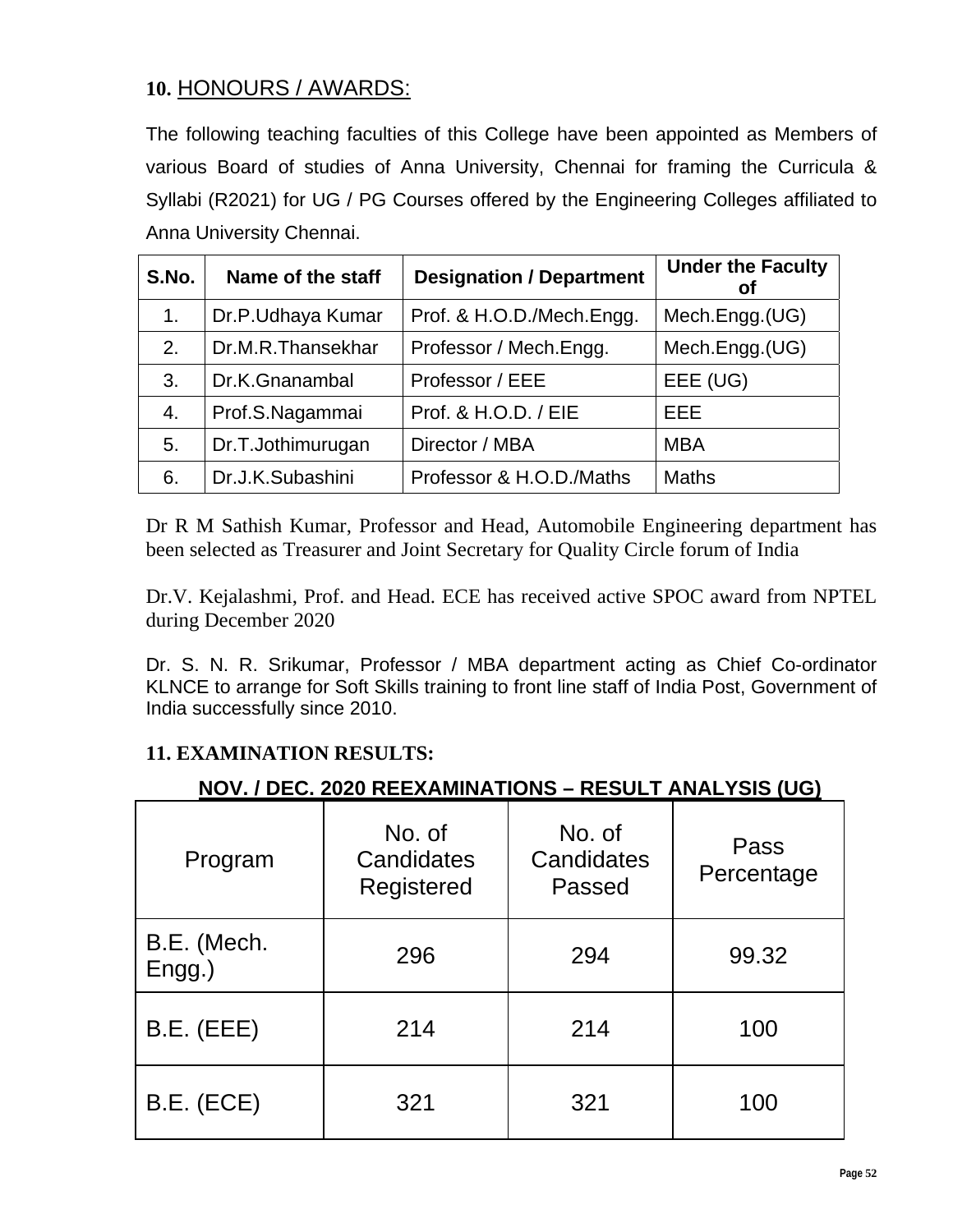| B.E. (CSE)                        | 414 | 412 | 99.52 |  |
|-----------------------------------|-----|-----|-------|--|
| B.Tech (IT)                       | 277 | 275 | 99.28 |  |
| <b>B.E.</b> (AuE)                 | 55  | 54  | 98.18 |  |
| B.E. (EIE)                        | 62  | 62  | 100   |  |
| Overall Pass Percentage - 99.57 % |     |     |       |  |

# **NOV. / DEC. 2020 REEXAMINATIONS – RESULT ANALYSIS (PG)**

| Program                                       | No. of<br>Candidates<br>Registered | No. of<br>Candidates<br>Passed | Pass<br>Percentage |
|-----------------------------------------------|------------------------------------|--------------------------------|--------------------|
| M.B.A.                                        | 74                                 | 72                             | 97.30              |
| M.C.A.                                        | 109                                | 109                            | 100                |
| M.E. (Power Systems Engg.)                    | 3                                  | 3                              | 100                |
| M.E. (Communication<br>Systems)               | $\overline{2}$                     | $\overline{2}$                 | 100                |
| M.E. (Computer Science and<br>Engineering)    |                                    | 1                              | 100                |
| M.E. (CSE with Specialization<br>in Networks) | $\overline{2}$                     | $\overline{2}$                 | 100                |
| Ph.D (Faculty in EE / ICE)                    | $\overline{2}$                     | $\overline{2}$                 | 100                |
| Overall Pass Percentage (PG) - 98.95 %        |                                    |                                |                    |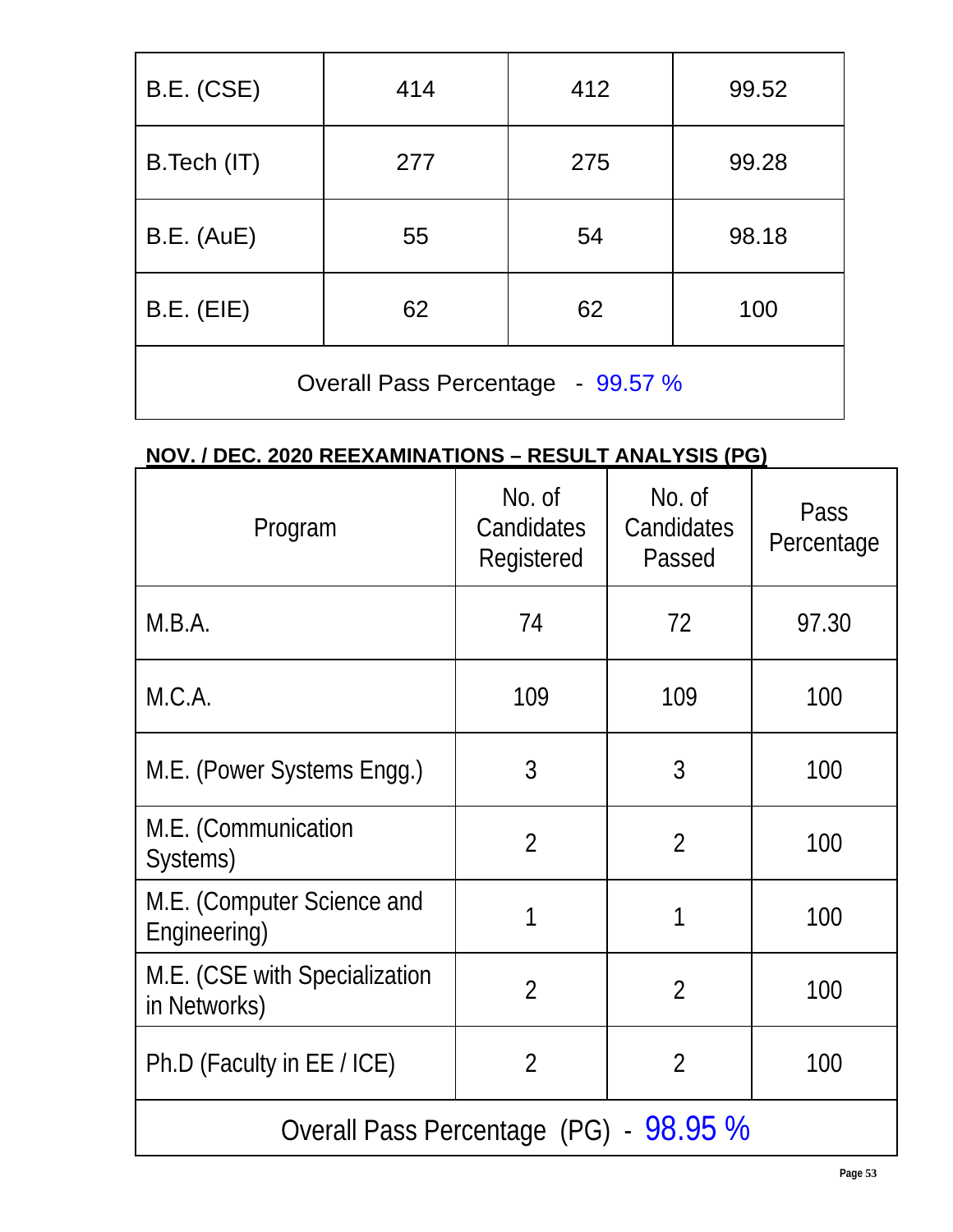| Program                           | No. of<br>Candidates<br>Registered | No. of<br>Candidates<br>Passed | Pass<br>Percentage |  |
|-----------------------------------|------------------------------------|--------------------------------|--------------------|--|
| B.E. (Mech. Engg.)                | 296                                | 294                            | 99.32              |  |
| B.E. (EEE)                        | 214                                | 214                            | 100                |  |
| B.E. (ECE)                        | 321                                | 320                            | 99.69              |  |
| B.E. (CSE)                        | 414                                | 412                            | 99.52              |  |
| B. Tech (IT)                      | 277                                | 272                            | 98.19              |  |
| B.E. (AUE)                        | 56                                 | 56                             | 100                |  |
| $B.E.$ (EIE)                      | 62                                 | 62                             | 100                |  |
| Overall Pass Percentage - 99.39 % |                                    |                                |                    |  |

# **APR. / MAY 2021 EXAMINATIONS – RESULT ANALYSIS (UG)**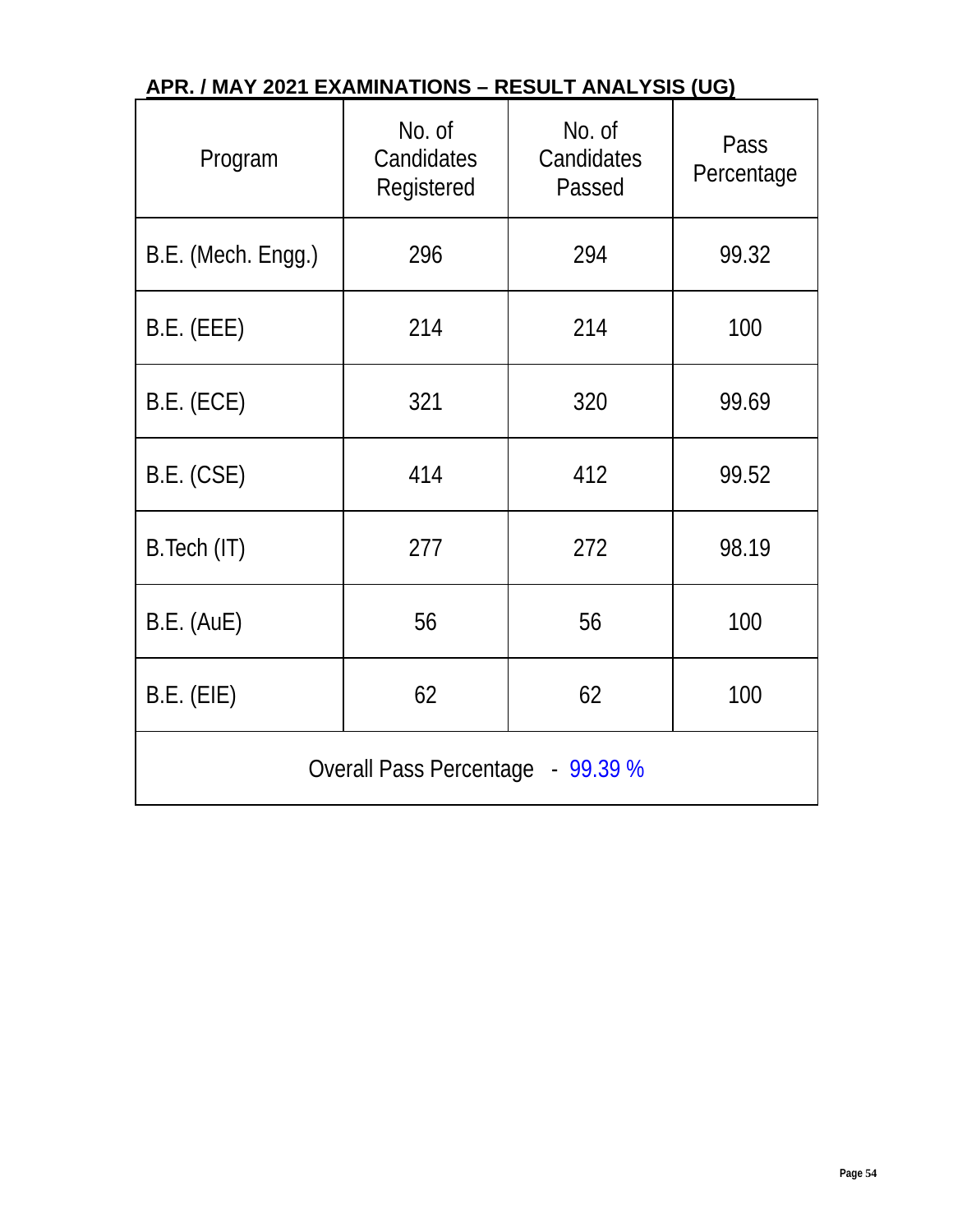| <u> APR. / MAY 2021 EXAMINATIONS – RESULT ANALYSIS (PG)</u> |                                    |                                |                    |  |  |  |  |  |
|-------------------------------------------------------------|------------------------------------|--------------------------------|--------------------|--|--|--|--|--|
| Program                                                     | No. of<br>Candidates<br>Registered | No. of<br>Candidates<br>Passed | Pass<br>Percentage |  |  |  |  |  |
| M.B.A.                                                      | 74                                 | 68                             | 91.89              |  |  |  |  |  |
| M.C.A.                                                      | 109                                | 109                            | 100                |  |  |  |  |  |
| M.E. (Power Systems Engg.)                                  | 3                                  | 3                              | 100                |  |  |  |  |  |
| M.E. (Communication Systems)                                | $\overline{2}$                     | $\overline{2}$                 | 100                |  |  |  |  |  |
| M.E. (Computer Science and<br>Engineering)                  | 1                                  | 1                              | 100                |  |  |  |  |  |
| M.E. (CSE with Specialization in<br>Networks)               | $\overline{2}$                     | $\overline{2}$                 | 100                |  |  |  |  |  |
| Ph.D (Faculty in EE)                                        | 1                                  | 1                              | 100                |  |  |  |  |  |
| Overall Pass Percentage (PG) - 96.86%                       |                                    |                                |                    |  |  |  |  |  |

# **APR. / MAY 2021 EXAMINATIONS – RESULT ANALYSIS (PG)**

# **12. Graduation Results**

| <b>Degree</b> | <b>Appeared</b> | <b>Passed</b> | $\overline{\mathbf{0}}_{\mathbf{0}}$ |
|---------------|-----------------|---------------|--------------------------------------|
| B.E./B.Tech.  | 532             | 531           | 99.81                                |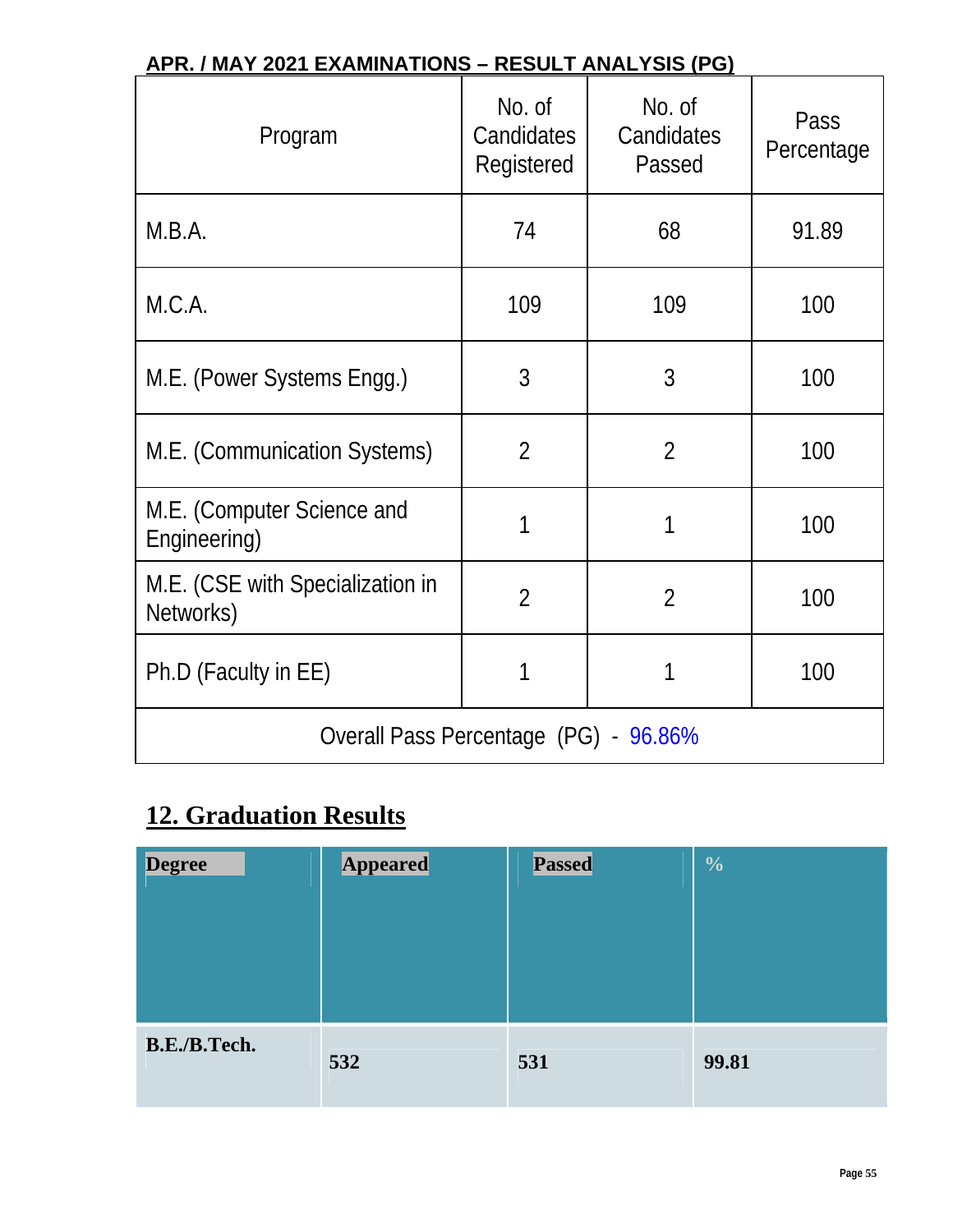| M.E.           | $\overline{\mathbf{4}}$ | $\overline{\mathbf{4}}$ | <b>100</b> |
|----------------|-------------------------|-------------------------|------------|
| <b>MBA</b>     | 47                      | 39                      | 82         |
| <b>MCA</b>     | 56                      | 56                      | <b>100</b> |
| <b>Overall</b> | 639                     | 630                     | 98.59      |

# **12. SPORTS &GAMES:**

We are happy to record the achievements of the following students / team of this College in sports / games during the year 2020-2021.

Achievements in Sports / Games during the year 2020-2021:

| S.<br>No | Name of the student /<br>Team                                                                                                                                                                                                                                                                                    | Events                    | Level<br>Local /<br><b>District</b> | Prize won<br>- position | Venue                               |
|----------|------------------------------------------------------------------------------------------------------------------------------------------------------------------------------------------------------------------------------------------------------------------------------------------------------------------|---------------------------|-------------------------------------|-------------------------|-------------------------------------|
| 1.       | Rithikka TM<br>Il Year / CSE<br>Ramya A<br>II Year / CSE<br>Miruthunjeya T. V. S<br>III Year / CSE<br>Vani Priya B<br>II Year / CSE                                                                                                                                                                              | Chess Women               |                                     | III Place               | Algappa<br>University,<br>Karaikudi |
| 2.       | Santhosh S<br>IV Year / Mech. Engg.<br>Yogneeswaran<br>IV Year / Mech. Engg.<br>Robin S, IV Year /ECE<br>Sivabalan S IV Year/ IT<br>Nithiskumar M<br>IV Year / CSE<br>Ram Balaji Olymia<br>Il Year / CSE<br>Surya Prakash V<br>IV Year / Mech<br>Kishore R<br>IV Year / Mech<br>Sanjay Vishal PK<br>II Year /EIE | <b>Basket Ball</b><br>Men |                                     | III Place               | K.L.N. College<br>of Engineering    |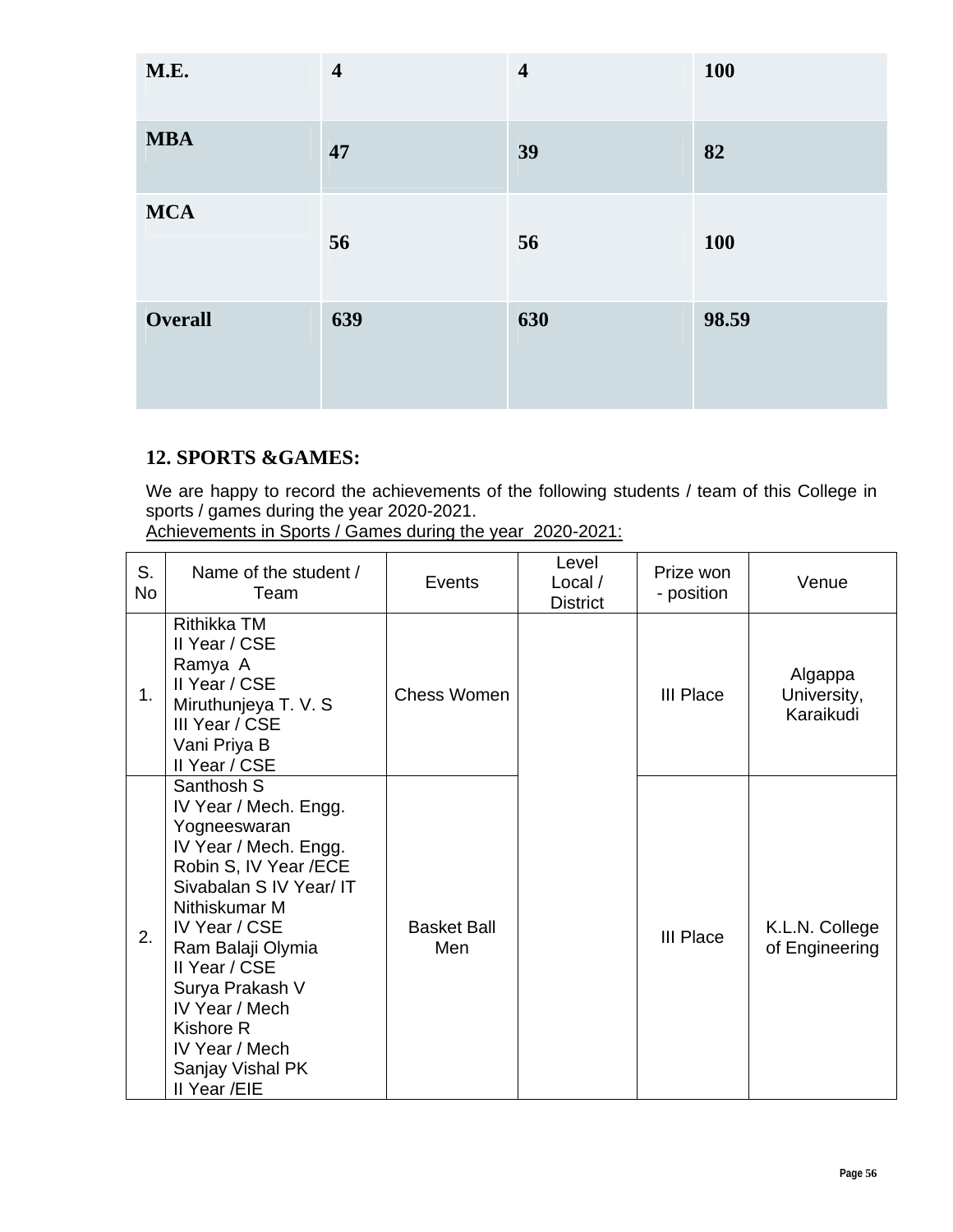| 3.             | Aravindan G H<br>IV Year / IT<br>Gokul G, II Year / IT<br>Saran ram S<br>Il Year / Mech. Engg.<br>Ashik Roshan D<br>II Year / CSE<br>Janarthan K<br>II Year /CSE<br>Akash G<br>IV Year / Mech.Engg.<br>Manikandan K<br>Il Year / EEE<br>Arjun Kumar S P<br>IV Year / Mech.Engg.<br>Prasanna B<br>IV Year / ECE<br>Santhosh M S<br>IV Year /ECE | <b>Cricket Men</b>        |                    | <b>III Place</b> | K.L.N. College<br>of Engineering |
|----------------|------------------------------------------------------------------------------------------------------------------------------------------------------------------------------------------------------------------------------------------------------------------------------------------------------------------------------------------------|---------------------------|--------------------|------------------|----------------------------------|
| 3.             | Moorthy P<br>IV Year / Mech.Engg.<br>Shahit Umar Khan B<br>IV Year /EEE<br>Vijayaraman A<br>I Year / MBA<br>Gokul Y<br>II Year / MCA<br>Gurubalan C<br>II Year / MBA<br>Dinesh Babu G R<br>IV Year / CSE                                                                                                                                       | <b>Cricket Men</b>        |                    | <b>III Place</b> | K.L.N. College<br>of Engineering |
| $\overline{4}$ | Shameem banu K<br>II Year / IT<br>Lokitha R B II Year / IT<br>Subha Lakshmi H<br>Il Year / CSE<br>Tharshini V<br>Il Year / CSE                                                                                                                                                                                                                 | <b>Batminton</b><br>Women | <b>Zonel Level</b> | <b>III Place</b> | K.L.N. College<br>of Engineering |

Every academic year our Management is generously granting Tuition fees concessions to the students for their achievements in Sports activities by winning Prizes in Tamilnadu Inter Engineering Sports (TIES), Anna University Inter Zonal Tournaments.

Only for First Graduate Amount is eligible for the Students joining in this College either under Govt. Quota or Management Quota. As per the norms of KLNCE, 100%, 75%, 50% fees will be refunded to those Students who have already paid the fees and who have won Gold / Silver / Bronze Medal respectively in Sports Tournaments. It will be calculated on the remaining fees by excluding the eligible First Graduate concession amount.

- 1. For students winning Gold Medal 100% Tuition Fees concession.
- 2. For students winning Silver Medal 75% Tuition Fees concession.
- 3. For students winning Bronze Medal 50% Tuition Fees concession.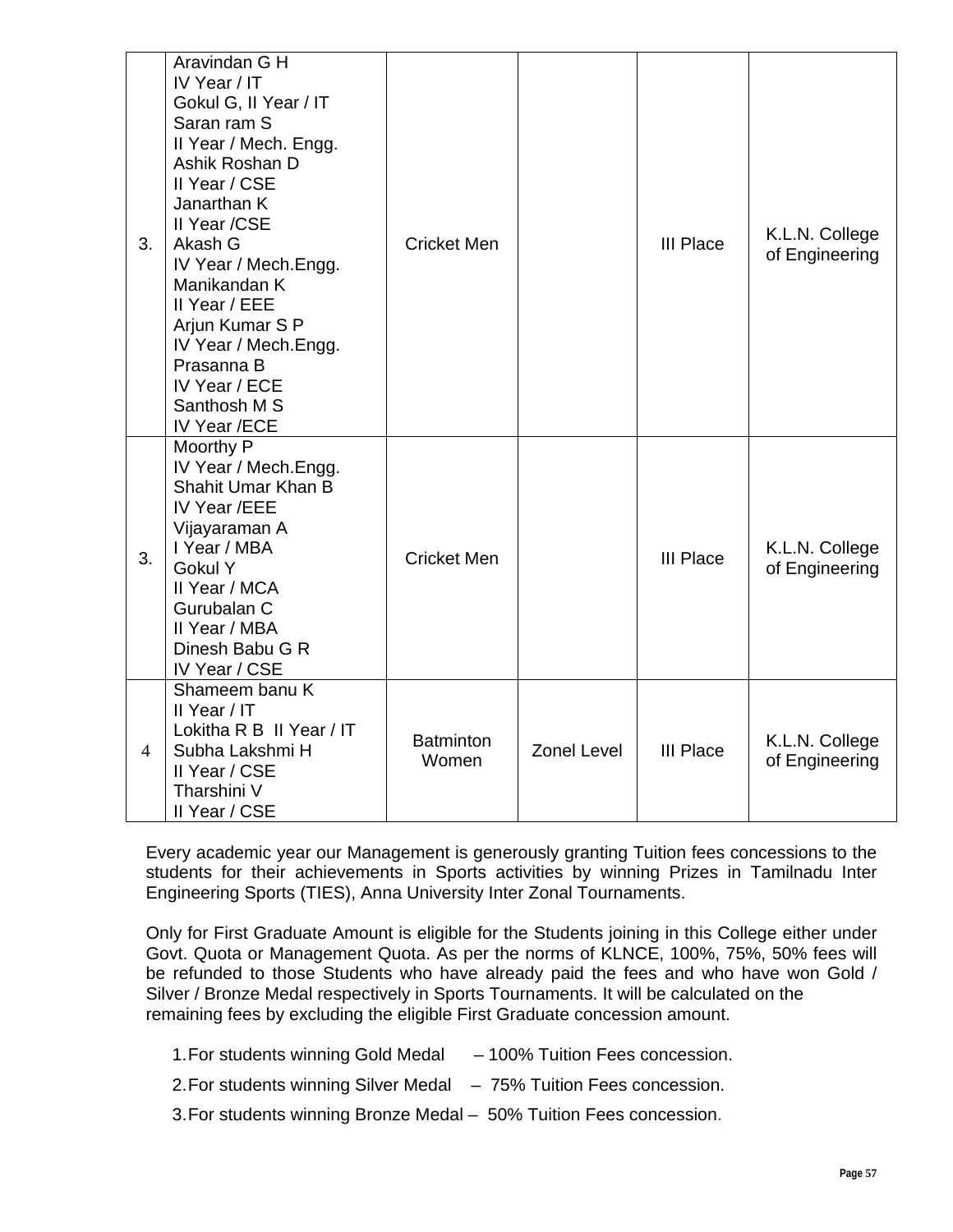#### **13. INCENTIVES TO STAFF TO IMPROVE ACADEMIC PERFORMANCE:**

A sum of Rs. 22,000/- have been issued to staff as registration fees for participation in Conference, FDP / SDP / Workshop / Seminar and incentive for Paper publication in refereed Journals in the academic year 2020-2021.

## **14. PLACEMENT AND CAMPUS INTERVIEW:**

The Training and Placement Cell of our College plays a vital role. The cell arranges regularly, Communication Skill, Career and Personality Development Programs for students from First year. Also, training programs are conducted for Final and Pre-final year students to improve their skills in Team Work, Team Management, and Group Discussion to gain confidence in facing Interviews.

Training, Internship and Placement Activities in KLNCE

| <b>Skill Level Analysis</b>        | <b>Company Specific Training</b><br>Programme |
|------------------------------------|-----------------------------------------------|
| <b>Framing Training Calendar</b>   | <b>Mock Interview</b>                         |
| <b>Skill Enhancement Programme</b> | <b>Campus Drive</b>                           |
| <b>Expert Talk from companies</b>  | Internship                                    |
| <b>PLACEMENT</b>                   |                                               |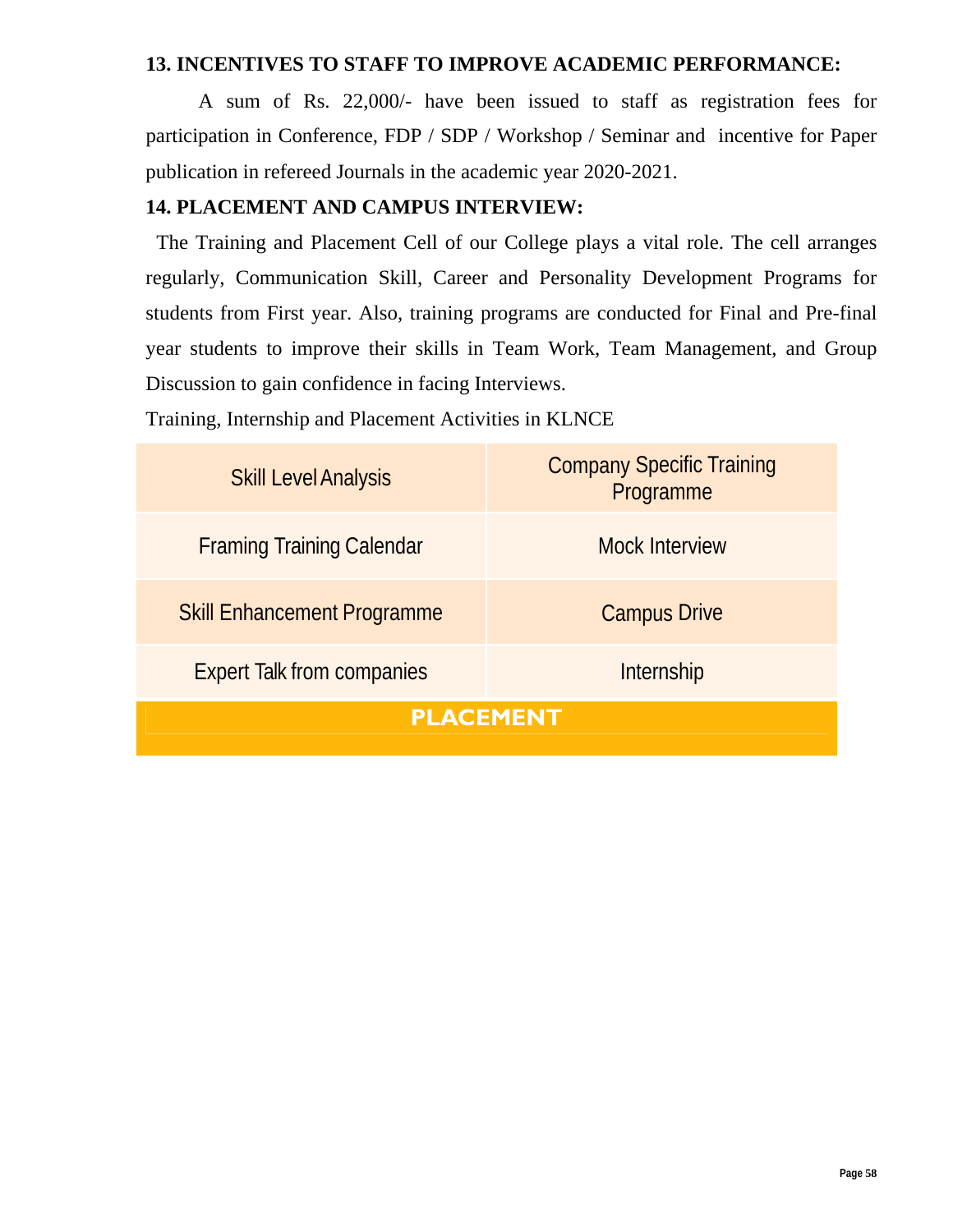

Number of Students Placed in 2021 is 325.

Campus Interview conducted

Software Companies: 46

Core Company: 18

ITES: 8

Total Campus Interview: 72

Total Offers: 325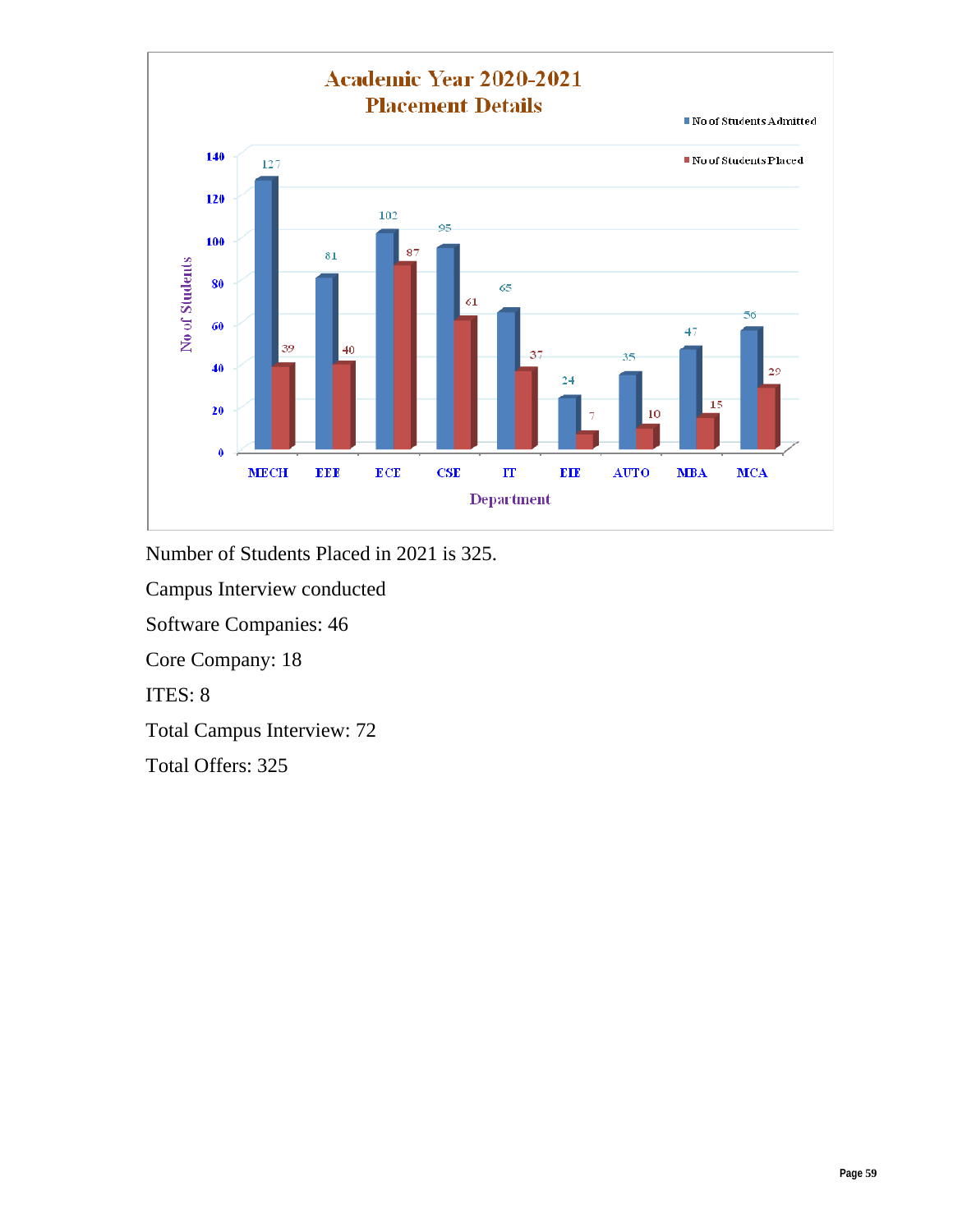| <b>Name of the Company</b>         | <b>Name of the Training Vendor</b> |
|------------------------------------|------------------------------------|
| Vuram Technology Solutions Pvt Ltd | 1) M/s. Connect                    |
|                                    | 2) Internal Faculty Members        |
| <b>Kaar Technology</b>             | <b>Top Freshers</b>                |
| <b>Tata Consultancy Services</b>   | M/s. Connect                       |
| <b>ZOHO</b>                        | M/s. Silicon Software Services     |
| <b>ADF</b> Data Science            | <b>Internal Faculty Members</b>    |
| Data Pattern                       | <b>Internal Faculty Members</b>    |

# **Company Specific Programmes Conducted**

# **Expert Talks from TCS**

| Topic Name                                              | <b>Speaker Name</b> | Day   | Date      |
|---------------------------------------------------------|---------------------|-------|-----------|
| Digital Engineering                                     | Arockiam Daniel     | Day 1 | 18-Jan-21 |
| Digital Manufacturing                                   | Manickam Loganathan | Day 2 | 19-Jan-21 |
| Digital Transformation                                  | TS Ramanujam        | Day 3 | 21-Jan-21 |
| Data Driven Digital Transformation - Financial Industry | <b>TS Ramanujam</b> | Day 4 | 22-Jan-21 |
| Digital Transformation - Impact on Retail               | TS Ramanujam        | Day 5 | 25-Jan-21 |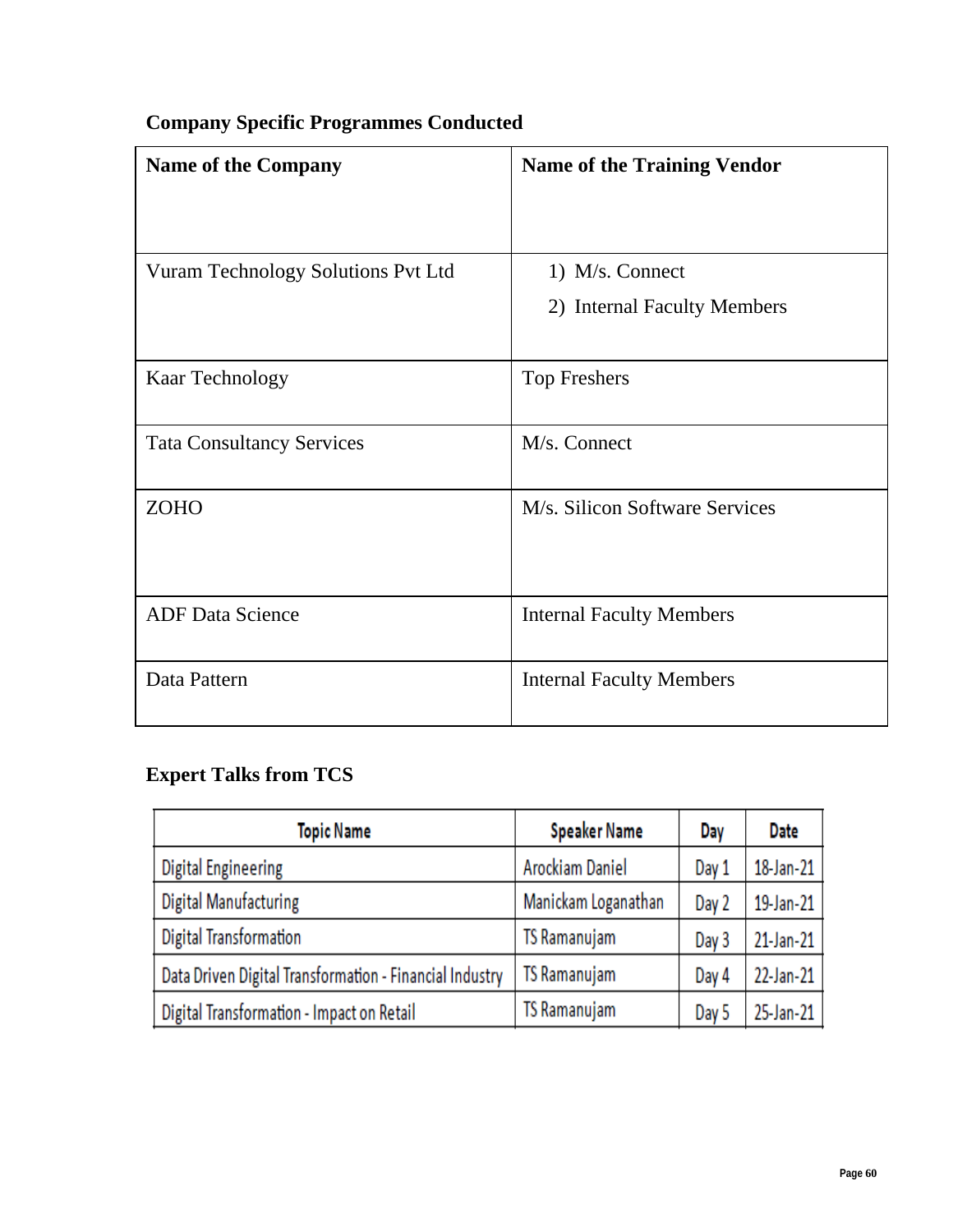|  | Skill Enhancement Programmes conducted for 2022 and 2023 Batch Students |
|--|-------------------------------------------------------------------------|
|--|-------------------------------------------------------------------------|

| Date                                                               | <b>Batch</b><br><b>Students</b> | Type of Training                                           | Name of the Vendor                      |
|--------------------------------------------------------------------|---------------------------------|------------------------------------------------------------|-----------------------------------------|
| 18<br>$-30$<br>Jan 2021                                            | 2022                            | Quantitative<br>Verbal,<br>and<br>Logical – Basic Level    | M/s. Connect                            |
| $-31$<br>10<br>May 2021                                            |                                 | Programming and Debugging<br>- Basic Level                 | M/s.<br>Silicon<br>Software<br>Services |
| $1 - 10$<br>Sep 2021                                               |                                 | Quantitative<br>Verbal,<br>and<br>Logical – Advanced Level | M/s. Connect                            |
| $11-20$<br>Sep 2021                                                |                                 | Programming and Debugging<br>- Advanced Level              | M/s.<br>Silicon<br>Software<br>Services |
| $26$ May $-$<br>01<br>June<br>2021<br>$7 - 10$<br><b>July 2021</b> | 2023                            | Verbal,<br>Quantitative<br>and<br>Logical – Basic Level    | M/s. Connect                            |

# **15.** SCHOLARSHIPS:

A scholarship amount of Rs.31,53,340 was sanctioned by Tamilnadu Government under the category BC / MBC / DNC

A scholarship amount of Rs.28,44,963 was sanctioned by Tamilnadu Government under the category SC / ST

An amount of Rs. 32,00,000 was sanctioned for the first year students and Rs.1,13,75,000 was sanctioned by the Government for Senior students under the First Graduate category.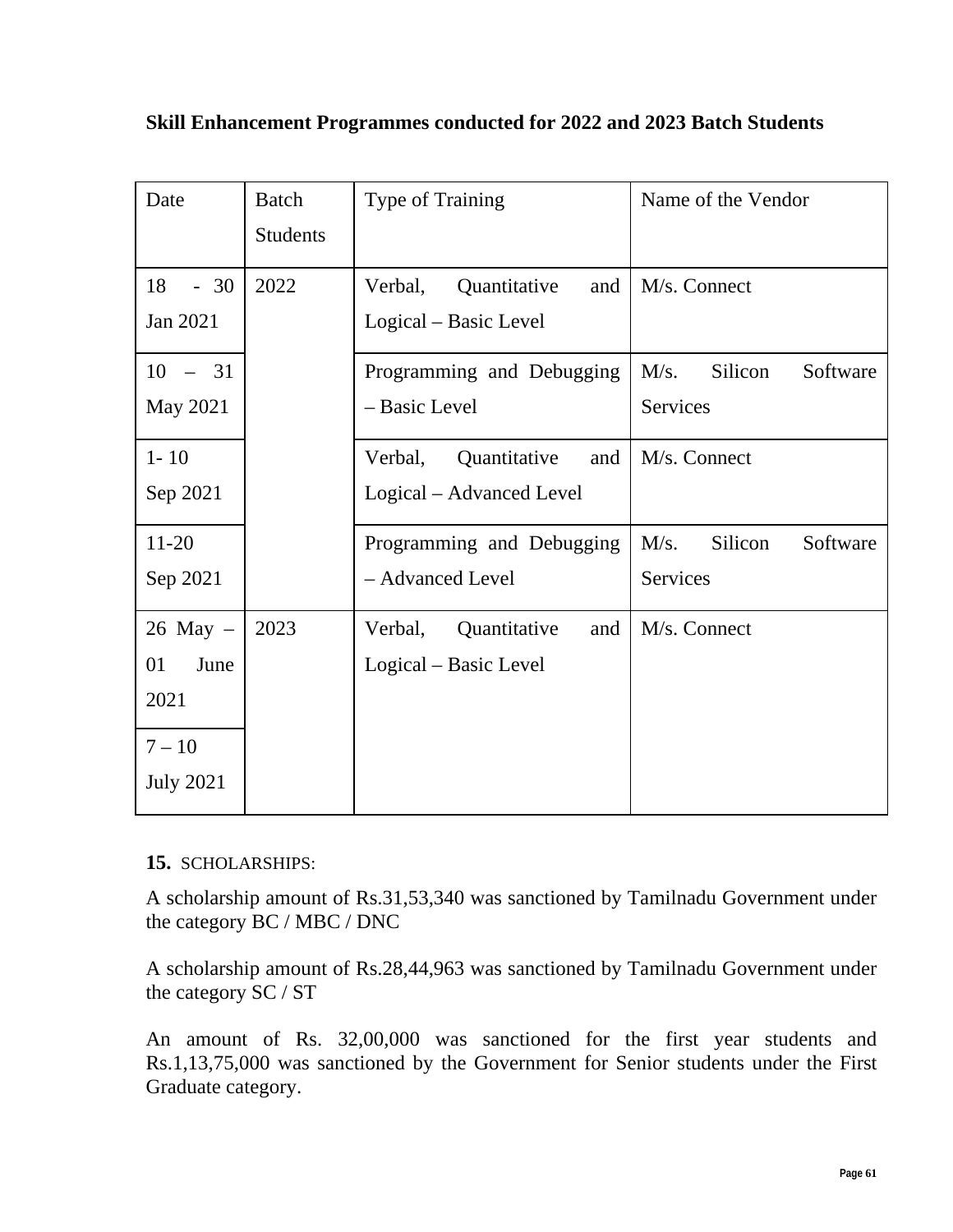Our sincere thanks go to Government of Tamilnadu and the Collectorate of Sivagangai District for disbursing these scholarships in time.

## **16. NATIONAL SERVICE SCHEME (NSS):**

The National Service Scheme (NSS) started functioning in the college from academic year 1997-1998. There are 200 Student Members under NSS which conducts the various activities like Career Guidance Program, Eye and Dental Camp, Tree Plantation, Blood Donation, etc. Seven Days camp in rural village is a major NSS activity taken up every year for the benefit of village people.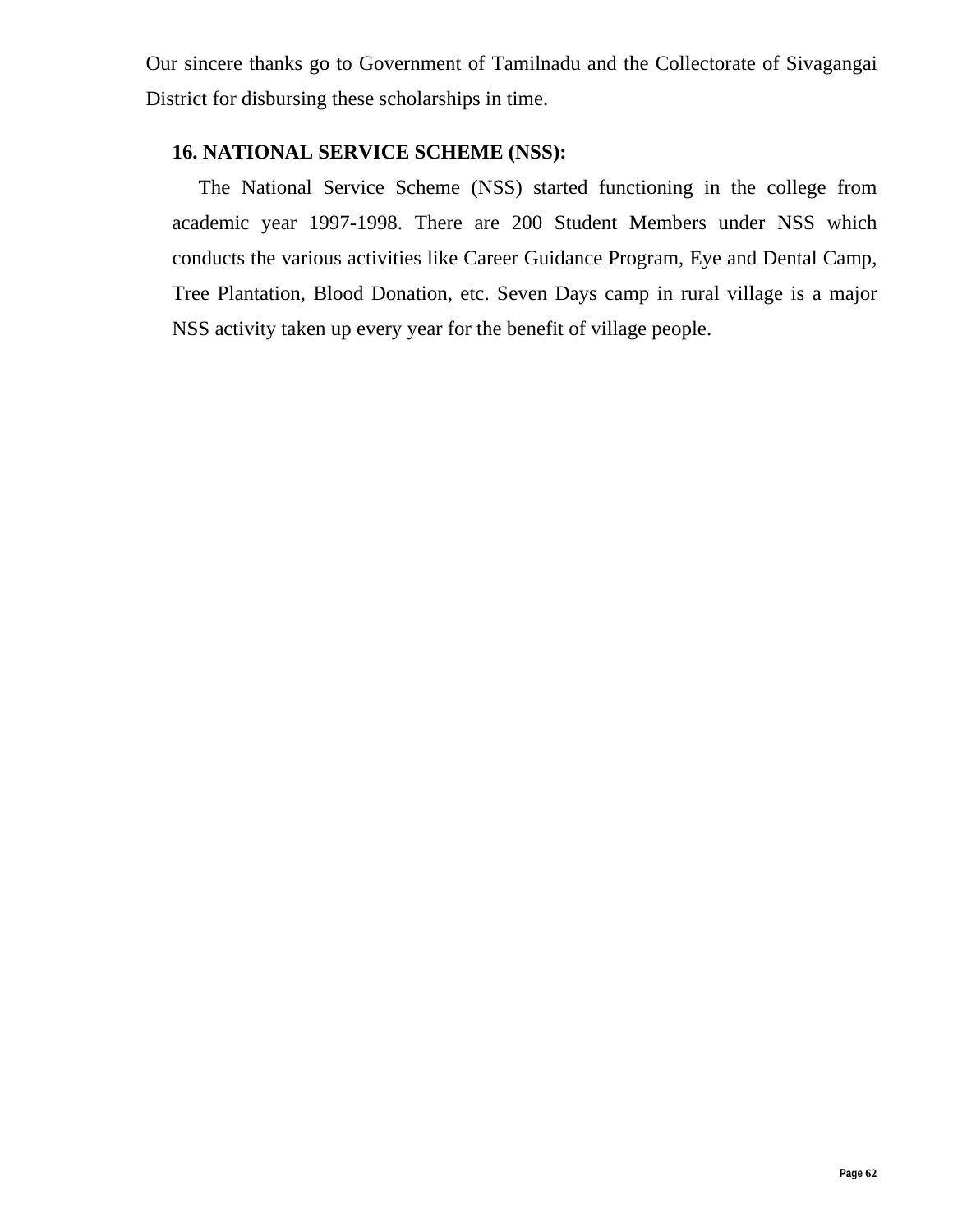| <b>SL.NO</b>   | <b>DATE</b>                | <b>ACTIVITY</b>                                                                                                                                                                                      | <b>RESOURCE</b><br>PERSON/<br><b>CHIEF</b><br><b>GUEST</b>                        | NO.OF<br><b>VOLUNTEERS/</b><br><b>PARTICIPANTS</b> |
|----------------|----------------------------|------------------------------------------------------------------------------------------------------------------------------------------------------------------------------------------------------|-----------------------------------------------------------------------------------|----------------------------------------------------|
|                | 08.03.21                   | NSS & Rotaract Club of<br>KLNCE jointly organized Mrs. Yogapriya-<br>online<br>program on EYE Camp in Sindhu-Faculty - Volunteers<br>association<br>Optometry College - College - Madurai<br>Madurai | Awareness HOD & Ms. K.<br>with Anna Anna Optometry                                | 20                                                 |
| $\overline{2}$ | 25.03.21                   | Organized<br>Covid-19<br>vaccination<br>in<br>camp<br>association<br>with<br>GH-<br>Poovanthi                                                                                                        | Mr. Kalaivanan -<br>Health Inspector,<br>GH-Poovanthi                             | 30 Staffs                                          |
| 3              |                            | NSS & IQAC of KLNCE Real<br>jointly organized Online Control Software<br>15.04.21 Expert Talk on Fusion Engineer at the<br>Reaction and Its uses in UK<br><b>Power Generation</b>                    | Ms. T.S. Chitra,<br>Time<br>Atomic<br>Energy Authority-<br><b>UK</b>              | 88 Staffs                                          |
| $\overline{4}$ | 26.06.21<br>to<br>28.06.21 | Organized Three days<br>Covid Care – Virtual<br>Programme about Yoga<br>(Asanas, Pranayama &<br>Meditation) in association<br>with Art of Living to all                                              | Mr.Ganasekaran<br>$\&$<br>Mrs.V.Tamilarasi<br>- Yoga Instructor,<br>Art of Living | All<br>First<br><b>Year Students</b>               |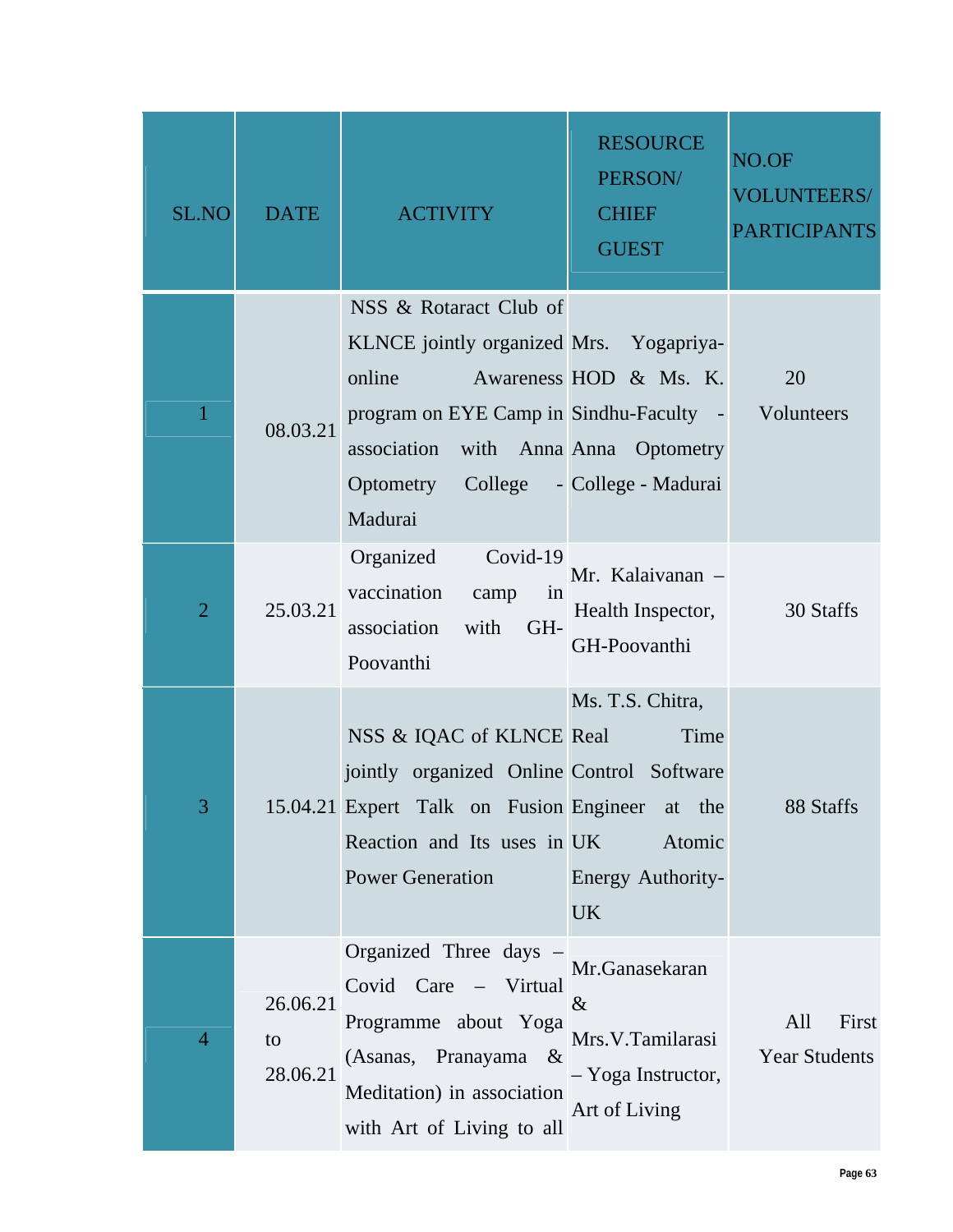# **17.ROTARACT CLUB:**

NSS & Rotaract Club of KLNCE jointly organized online Awareness program on EYE Camp in association with Anna Optometry College - Madurai

Organized Covid-19 vaccination camp in association with GH-Poovanthi

Organized Three days – Covid Care – Virtual Programme about Yoga (Asanas, Pranayama & Meditation) in association with Art of Living to all first year UG students.

# **18. IIPC (Industry Institute Partnership Cell) Activities:**

K.L.N. College of Engineering has constituted Industry Institute Partnership Cell (IIPC), under the sponsorship from All India Council for Technical Education (AICTE), New Delhi. Since its inception in 2013, the IIPC has been undertaking various technical activities in all spheres of engineering and technology. In Tamil Nadu alone more than 100 industries of different sectors are audited and duly recommended for necessary technical applications. Every year students are thrust upon the industrial exposure and hands on experience through our IIPC cell. The crown of the IIPC's mantle is adored with many awards from funding agencies for the excellence of activities. The unique outcome of this cell endorses an Industry "K.L.N. Engineering & Technological Solutions" which helps to enhance the consultancy, research activities of faculty members and innovative projects & product promotion of the student community through internships.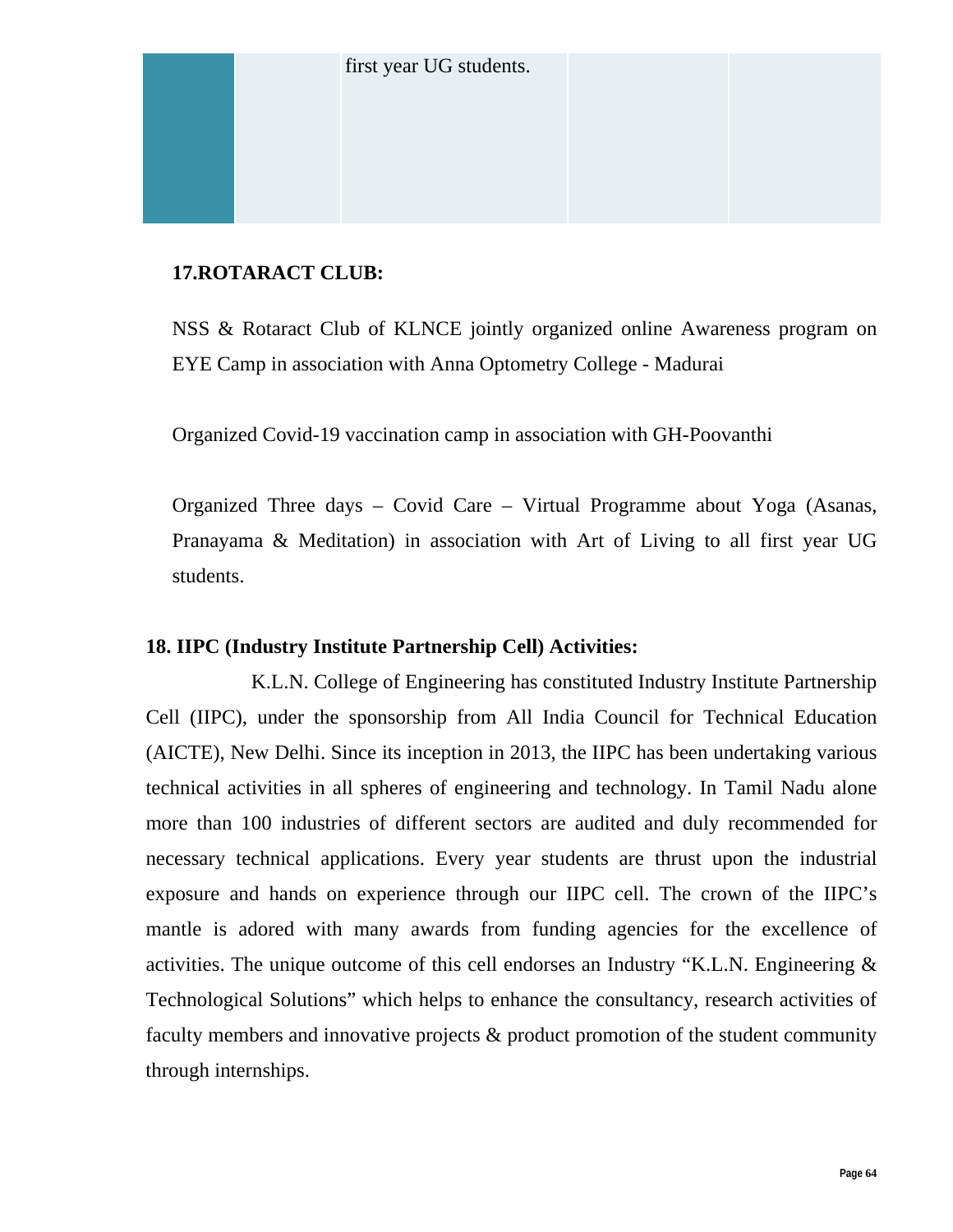|                |                                                                                                               | Departments                             |                |                |                |                |   |    |                |    |                |                                      |
|----------------|---------------------------------------------------------------------------------------------------------------|-----------------------------------------|----------------|----------------|----------------|----------------|---|----|----------------|----|----------------|--------------------------------------|
| Sl.No.         | <b>Type of Activity</b>                                                                                       | MechEEE ECE CSE IT AuE EIE MCA MBA IIPC |                |                |                |                |   |    |                |    |                | <b>Activity</b><br><b>Wise Total</b> |
| ı              | Expert Talk                                                                                                   |                                         | 5              | 12             | 1              | $\overline{2}$ | ı | 2  | $\overline{2}$ | 1  | ÷              | 28                                   |
| $\overline{2}$ | Industrial Visit                                                                                              |                                         | 1              | 3              | $\overline{2}$ | u              | 1 | 1  |                | u, | 6              | 16                                   |
| 3              | <b>Technical Festivals</b>                                                                                    | 1                                       | $\overline{2}$ | 3              | 1              | 1              | 1 | u, |                | u, | ÷              | 9                                    |
| 4              | <b>Competency Development</b><br>Program / Student Research<br>Workshop<br>Personality Development<br>Program |                                         | $\overline{2}$ | ı              |                | ٠              |   |    |                | 1  | $\overline{2}$ |                                      |
| 5              |                                                                                                               |                                         | 1              | $\overline{2}$ | 1              | 1              |   |    |                |    |                | 5                                    |
| 6              | In Plant Training                                                                                             | 4                                       | ÷              |                | ٠              | ٠              | ÷ | ٠  |                |    | ÷              | 4                                    |
| 7              | Internship                                                                                                    |                                         | ÷              | 4              |                | ٠              | ٠ | ۳  |                |    | ÷              | 7                                    |
| 8              | Knowledge Transfer / Training<br>Classes by KLNCE Faculty to<br>Industry                                      |                                         | 1              |                |                |                | 1 | ÷  |                |    | 1              | 3                                    |
| 9              | <b>Faculty Training at Industry</b>                                                                           | 1                                       | ٠              | ٠              | ÷              | ٠              | ı | ٠  | ٠              | ÷  | ÷              | $\overline{c}$                       |
| 10             | Patent                                                                                                        |                                         |                |                | ٠              |                | u |    |                |    | 1              | $\overline{2}$                       |
| 11             | Establishment of Laboratory in<br>association with Industry /<br>Organization                                 |                                         |                |                |                | ٠              | ٠ | ٠  |                |    | 1              | 1                                    |
|                | Department Wise Total                                                                                         | 15                                      | 12             | 25             | 5              | 4              | 5 | 3  | 2              | 2  | $\mathbf{11}$  |                                      |

# **List of Activities by IIPC**

| S.No  | Name of the Activity                                                          | Quantity       |
|-------|-------------------------------------------------------------------------------|----------------|
| 1.    | <b>Expert Talk</b>                                                            | $\mathbf{1}$   |
| 2.    | <b>Industrial Visit</b>                                                       | $\overline{7}$ |
| 3.    | Competency & Personality<br>Development program                               | $\overline{2}$ |
| 4.    | Knowledge Transfer to Industry                                                | $\overline{2}$ |
| 5.    | Patent                                                                        | $\mathbf{1}$   |
| 6.    | Establishment of Laboratory in<br>association with Industry /<br>Organization | $\mathbf{1}$   |
| 7.    | Awards received from Industry                                                 | 1              |
| Total |                                                                               | 15             |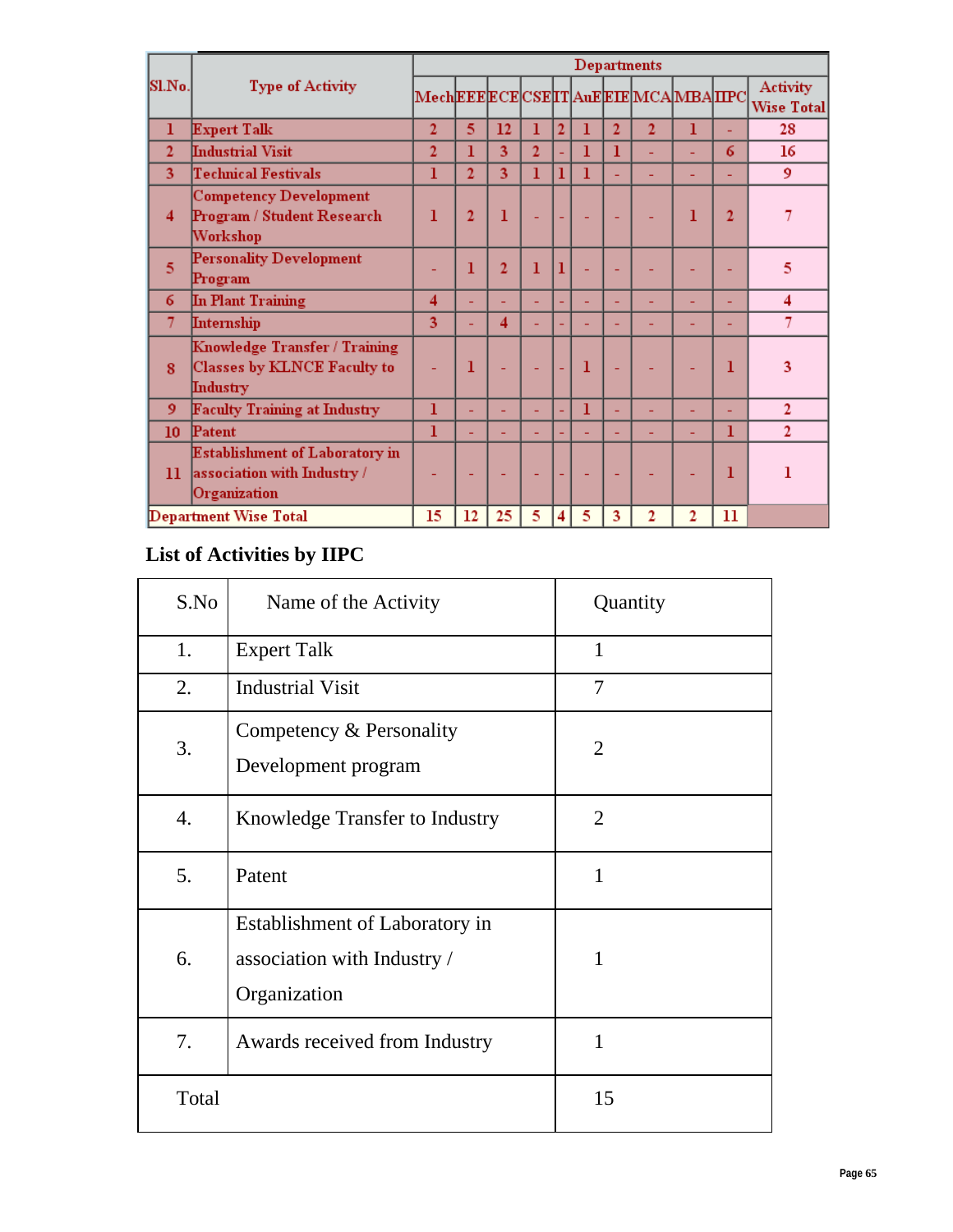# **19. Innovation Promotion Cell (IPC)and Institution Innovation Council (IIC)**

Activities carried out under Institution Innovation council & IPC of KLNCE Academic Year 2020-2021

| S              | Event                 | Date       | Resource                     | Venue   | No.<br>of       |
|----------------|-----------------------|------------|------------------------------|---------|-----------------|
| No.            | Name                  |            | person/Project Title         |         | <b>Students</b> |
|                |                       |            |                              |         | Participat      |
|                |                       |            |                              |         | ed              |
| $\mathbf{1}$   | Mindset               | 22.7.2020  | Mr.S.Murugeshbabu,           | Online  | 180             |
|                | and                   |            | Academic<br>Director         | Webinar |                 |
|                | milestones            |            | ,Magizhchi group of          |         |                 |
|                | ahead<br>of           |            | schools                      |         |                 |
|                | <b>Students</b>       |            |                              |         |                 |
|                | community             |            |                              |         |                 |
|                | <b>COVID</b><br>after |            |                              |         |                 |
|                | 19                    |            |                              |         |                 |
| $\overline{2}$ | Awareness             | 17.11.2020 | Dr.<br>Sethuraman            | Online  | 70              |
|                | Program<br>On         |            | Sathappan,                   | Webinar |                 |
|                | Tech Start up         |            |                              |         |                 |
|                | $\&$<br>Pros          |            | Chief<br>Operating           |         |                 |
|                | Prospects             |            | Officer<br>India<br>$\omega$ |         |                 |
|                |                       |            | emirates NBD                 |         |                 |
| $\overline{3}$ | Intellectual          | 19.12.2020 | Dr.A.Balaji Ganesh,          | Online  | 100             |
|                | Property              |            | Dean R&D, Qualified          | Webinar |                 |
|                | <b>Rights</b>         |            | Agent,<br>Patent             |         |                 |
|                | Procedures &          |            | VEC, Chennai.                |         |                 |
|                | Prospects             |            |                              |         |                 |
| $\overline{4}$ | Training              | 24.5.2021  | M. James Manoharan           | Online  | 75              |
|                | Program<br>on         | $\&$       | GM-Corporate                 | Webinar |                 |
|                | creating<br>your      | 25.5.2021  | Engagement                   |         |                 |
|                | own                   |            | Crumpet Pt e Ltd             |         |                 |
|                | responsive            |            | .Chennai.                    |         |                 |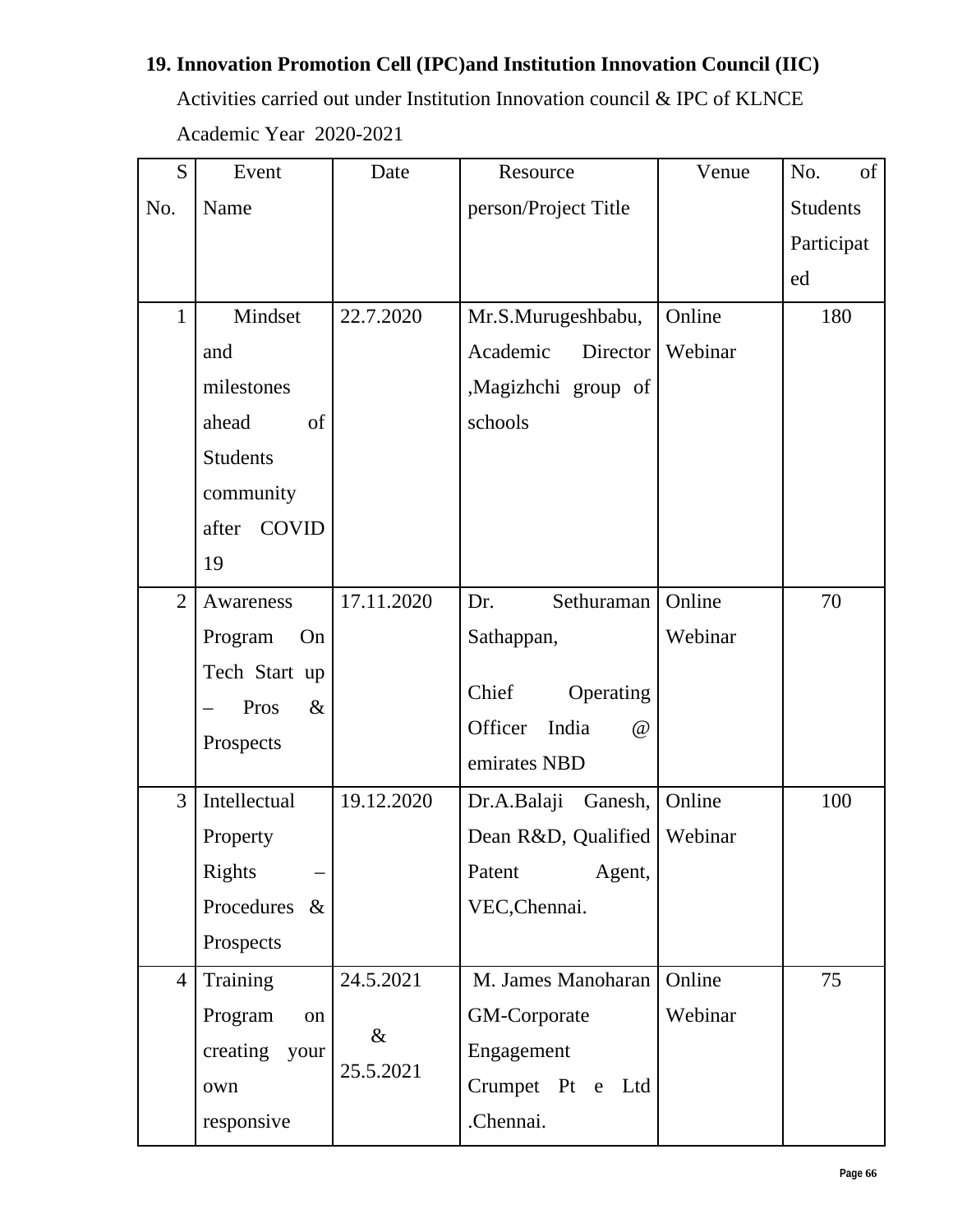|                | website                      |            |                             |         |    |
|----------------|------------------------------|------------|-----------------------------|---------|----|
|                | organized by                 |            |                             |         |    |
|                | IIC& IPC of                  |            |                             |         |    |
|                | <b>KLNCE</b>                 |            |                             |         |    |
| 5              | Expert talk on   $11.9.2021$ |            | Mr.Arjun,<br>$\rm{IIT}$     | Offline | 30 |
|                | how to start                 |            | Research<br>Park.           |         |    |
|                | your<br>own                  |            | Chennai.                    |         |    |
|                | startup.                     |            |                             |         |    |
| 6              | Impact lecture               | 8.10.2021  | Sumathi<br>Sidhardh         | Online  | 60 |
|                | series                       |            | $AP\&$ head/Dept of Webinar |         |    |
|                | sponsored<br>by              |            | <b>Mgt Technology</b>       |         |    |
|                | <b>MIC</b><br>on             |            |                             |         |    |
|                | Woman                        |            | Defence Institute of        |         |    |
|                | entrepreneurs                |            | Advanced<br>Tech,           |         |    |
|                | challenges &                 |            | PUNE.                       |         |    |
|                | opportunities                |            |                             |         |    |
| $\overline{7}$ | Impact lecture               | 8.10.2021  | Swathi<br>Krishnan,         | Online  | 60 |
|                | series                       |            | founder yes people          | Webinar |    |
|                |                              |            |                             |         |    |
|                | sponsored by                 |            | entertainment.              |         |    |
|                | MIC on 5                     |            |                             |         |    |
|                | pillars<br>of                |            |                             |         |    |
|                | entrepreneursh               |            |                             |         |    |
|                | ip                           |            |                             |         |    |
| 8              | Impact lecture               | 23.10.2021 | Dr. P. Ganesh Kumar         | Online  | 50 |
|                | series                       |            | $\&$<br>head/IT<br>Prof     | Webinar |    |
|                | sponsored by                 |            | KLNCE.                      |         |    |
|                | <b>MIC</b><br>on             |            |                             |         |    |
|                | Innovation in                |            |                             |         |    |
|                | Agriculture                  |            |                             |         |    |
|                | based                        |            |                             |         |    |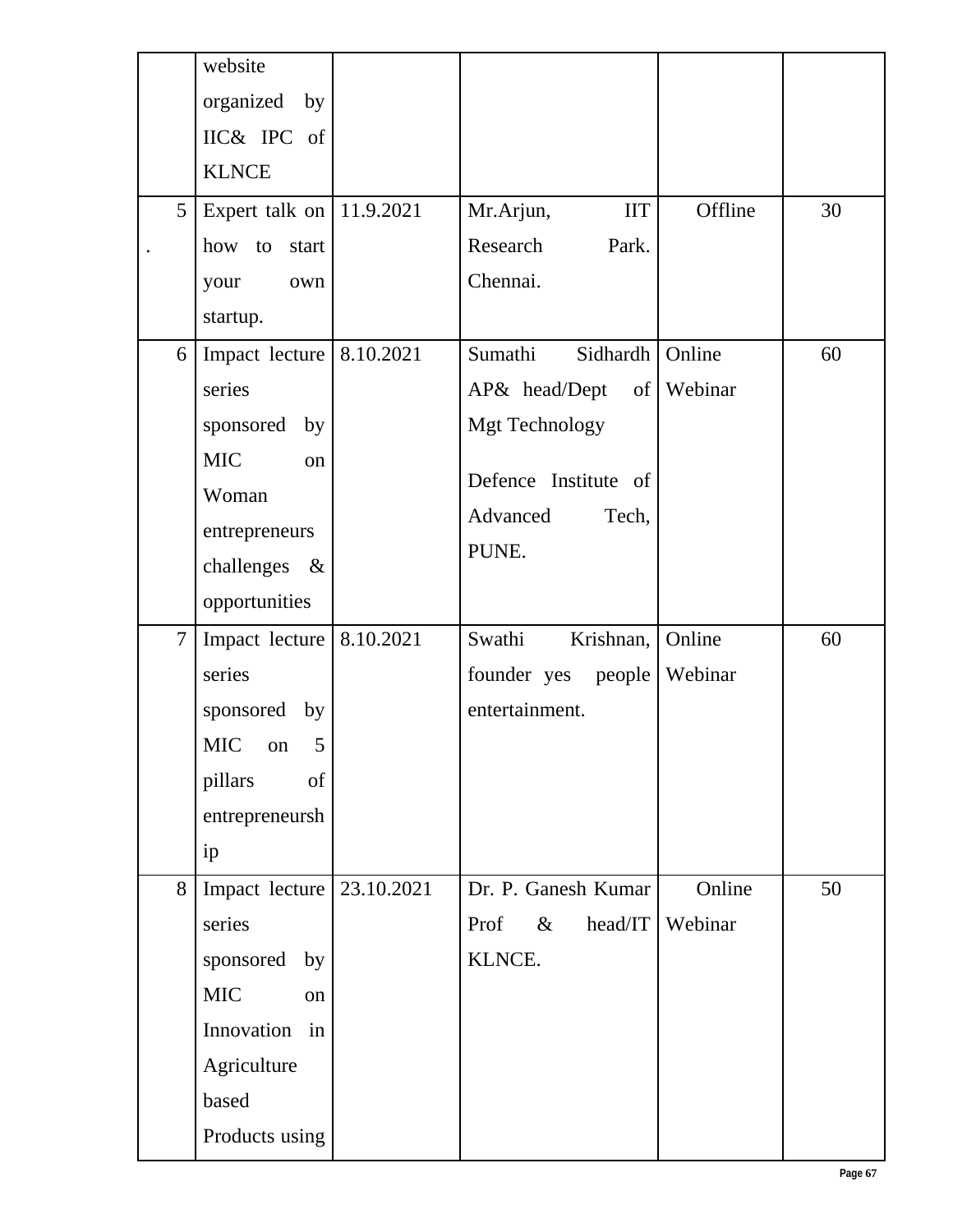|   | AI                                |                              |         |    |
|---|-----------------------------------|------------------------------|---------|----|
|   |                                   |                              |         |    |
| 9 | Impact lecture $\vert$ 23 .10 .21 | Dr. A. Balaji ganesh, Online |         | 50 |
|   | series                            | Patent Agent, Dean           |         |    |
|   | sponsored by                      | Research, Velammal           | Webinar |    |
|   | MIC on IPR                        | College<br>Engg              |         |    |
|   | and<br>Process                    | Chennai.                     |         |    |
|   | prospects.                        |                              |         |    |

# 20. SUMMARY OF DEPARTMENTS STAFF/STUDENT DEVELOPMENT ACTIVITIES FOR THE

ACADEMIC YEAR 2020-2021.

|                      |                                                                                                                                                                  |                |            |            |                |                  | Name of the Departments |                  |                |                  |                           |       |
|----------------------|------------------------------------------------------------------------------------------------------------------------------------------------------------------|----------------|------------|------------|----------------|------------------|-------------------------|------------------|----------------|------------------|---------------------------|-------|
| S.<br>N <sub>o</sub> | Particulars                                                                                                                                                      | Mech<br>Engg   | <b>EEE</b> | <b>ECE</b> | <b>CSE</b>     | IT               | AuE                     | <b>EIE</b>       | <b>MBA</b>     | <b>MCA</b>       | Sci. &<br>Humani-<br>ties | Total |
| 1.                   | Short-term<br>$\sqrt{\phantom{a}}$<br>Courses<br>$\overline{1}$<br>Seminar<br>Symposium<br>attended<br>by<br>staff                                               | 100            | 81         | 106        | 36             | 17               | 6                       | 15               | 15             | 6                | 25                        | 384   |
| 2.                   | Short-Term<br>Courses<br>$\bigg)$<br>Conference<br>$\sqrt{2}$<br>Seminar<br>$\sqrt{2}$<br>Symposium /<br>FDP/<br>Workshop<br>organized by<br>the<br>Department   | $\overline{4}$ | 14         | 13         | 3              | $\overline{2}$   | $\mathbf{1}$            | $\mathbf{0}$     | $\overline{2}$ | $\mathbf{1}$     | $\mathbf{1}$              | 38    |
| 3.                   | Guest<br>Lectures<br>arranged<br>by<br>the<br>Department                                                                                                         | 5              | 8          | 16         | $\overline{4}$ | $\overline{4}$   | $\overline{2}$          | 3                | $\mathbf{1}$   | $\boldsymbol{0}$ | $\mathbf{0}$              | 37    |
| 4.                   | <b>Staff</b><br>publication of<br>National<br>Conference /<br>International<br>Conference /<br>National<br>Journal<br>$\overline{ }$<br>International<br>Journal | 20             | 23         | 19         | 5              | $\boldsymbol{0}$ | $\boldsymbol{0}$        | $\boldsymbol{0}$ | $\overline{4}$ | $\mathbf{1}$     | $\overline{2}$            | 74    |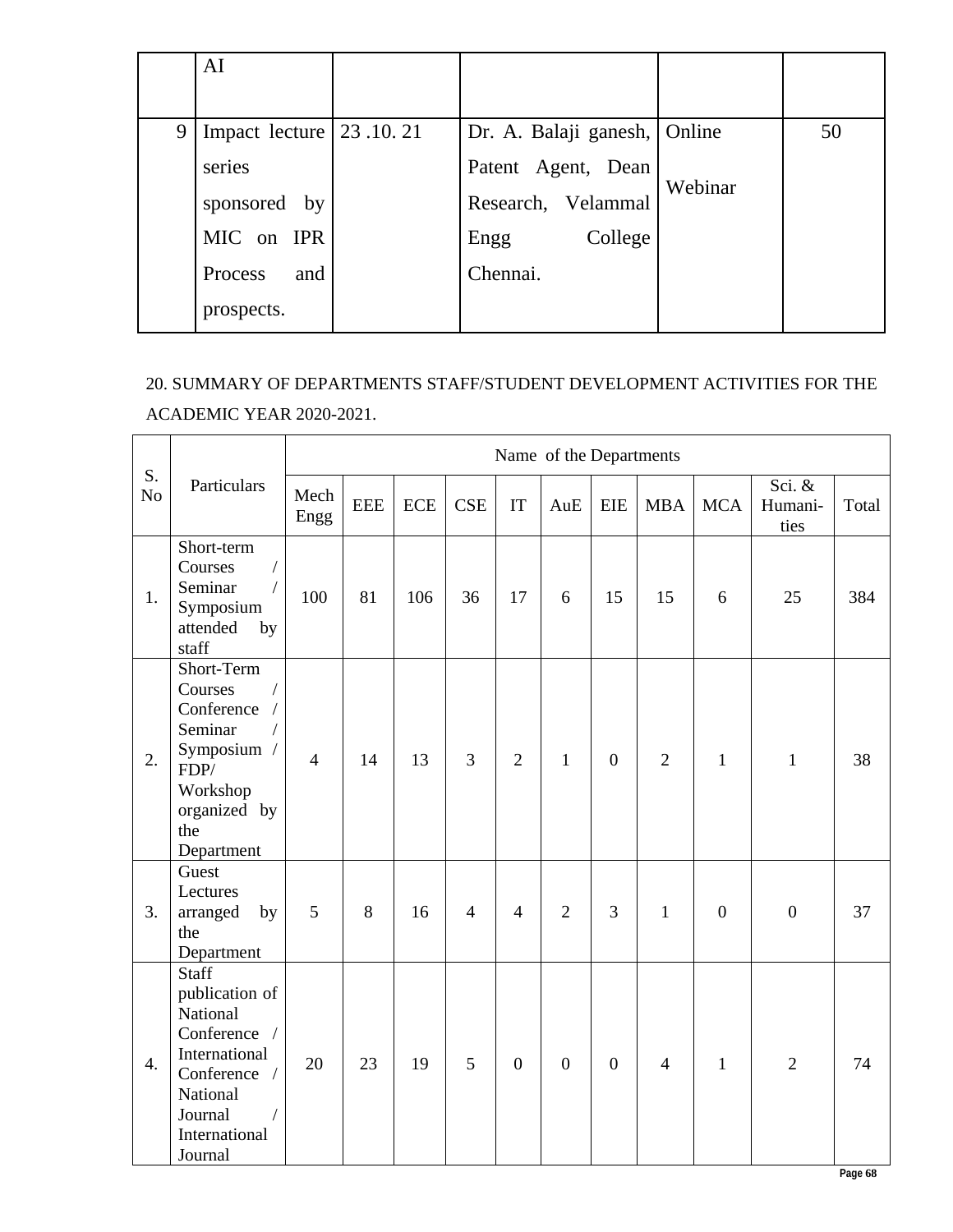| <b>TOTAL</b> |
|--------------|
|--------------|

### **21. DONARS:**

 We take this opportunity to thank all the patrons and donors who have been generous all along towards the growth of this Institution. Also the prizes and medals instituted by them give encouragement and serve as incentive to students in excelling their performance.

# **22. SUMMARY:**

Before concluding this annual report, I summarize the events happened in K.L.N. College of Engineering through four quality Circles / Salient Features / Academic Excellence.

# **1. Quality Education**

- From the inception, college has secured 516 University Ranks, including 16 Gold medals.
- College has been awarded "A" rating by MHRD Swayam NPTEL
- Exclusive staff Development cell (SDC) for updating the Technical Knowledge of faculty members
- Continuing Education Cell (CEC) for providing Outcome Based Education content beyond syllabus and industry based learning
- All lecture halls are with LCD projectors and other ultra modern facilities
- 1:15 staff student ratio.
- National Instruments Laboratory had been at KLNCE to train the Students in LABVIEW Software. Our College has been awarded "NI Lab View Academy School" under the category of upcoming Engineering College.

# **2. Successful Graduation:**

- 99.81% of UG Students and 98% of PG students are graduated in the academic year 2020 – 2021
- Adequate number of experienced and well qualified staff in all departments.
- Implementation of BLOOM's TAXONOMY in Internal Examination System.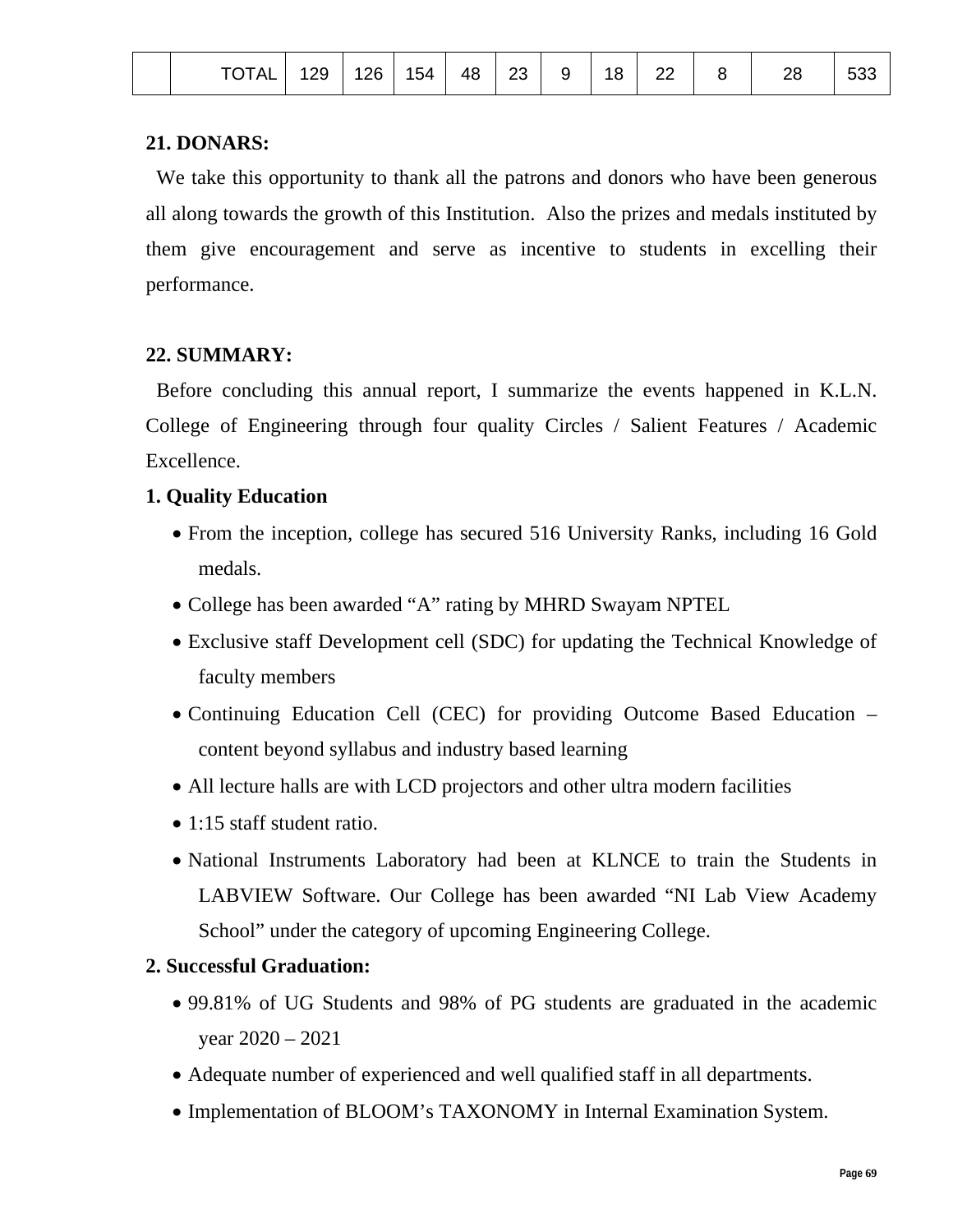#### **3. Career Planning:**

- 100% Placement every year of eligible Students (more than 75% of overall Students).
- 325 offers are issued for the Current batch.
- KLNCE is accredited by TCS & DAY ONE Campus Company every year.
- IT, ITES and core companies visiting our campus and recruiting our students every year.
- MBA, MCA Students are given placement offers with Project / Internship programmes.
- Good Liaison with industries, Excellent training in Soft Skills, Communication talents.
- Pre employment training programme for industry readiness by in-house faculty members.
- TPO in Professor level and also an Alumni of KLNCE.
- Online Placement & Mock training facilities.
- A degree with employable / employer skills.
- Career Development Cell to counsel students for higher studies.

#### **4. Advanced R &D:**

- RDU Research Development Unit to promote Consultancy & Research activities.
- Faculty members are doing Consultancy work in the areas of Harmonic Studies / Power Quality (EEE), Heat Transfer (Mech.), Industry Automation (CSE) and Internet of things (IT).
- Non Conventional Renewable Energy Club to develop our Students to create the projects depend upon the environment related problem in day to day life.
- 65 Teaching Faculties are with Ph.D. qualification and 19 Teaching Faculties are pursuing Ph.D.
- Soft skill training to Govt. Officials (MBA) & Sponsorship to faculty and Students to present International Conference papers abroad.